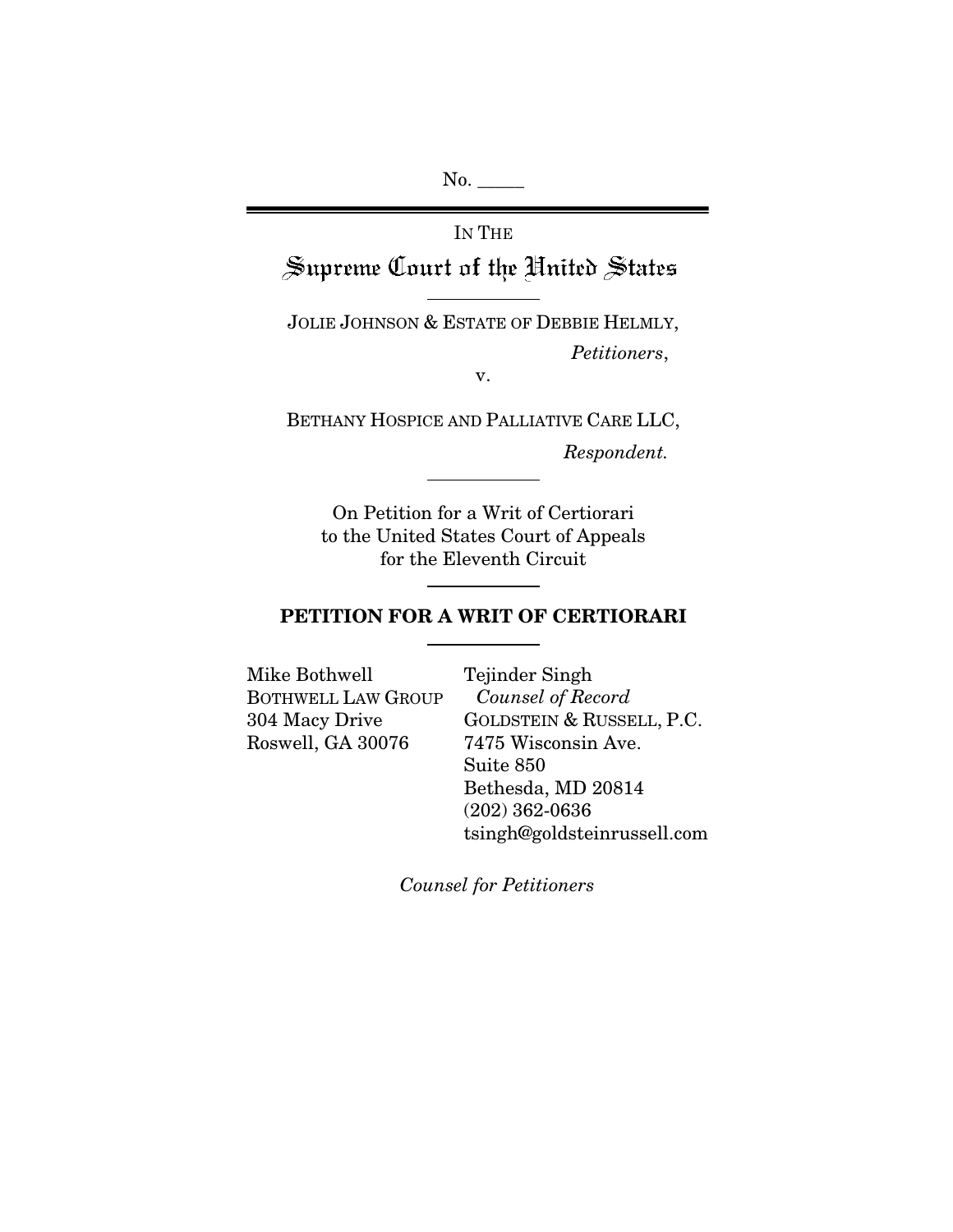#### QUESTION PRESENTED

<span id="page-1-0"></span>Federal Rule of Civil Procedure 9(b) provides that "circumstances constituting fraud" must be "state[d] with particularity." The courts of appeals are divided over what Rule 9(b) requires in cases arising under the False Claims Act, 31 U.S.C. § 3729, which prohibits the submission of false or fraudulent claims for payment to the Government.

A commonly recurring fact pattern is that the plaintiff has detailed knowledge of a fraudulent scheme to submit false claims, but does not have firsthand knowledge of actual claims submitted to the Government (for example, because the plaintiff was not personally involved in the billing). In this situation, courts of appeals are divided over whether and when the plaintiff can proceed. Most circuits allow plaintiffs to proceed if the submission of false claims can reasonably be inferred from other well-pleaded facts. But a minority, including the Eleventh Circuit, hold that the submission of claims cannot be inferred from circumstances, and that unless the plaintiff pleads specific details of the claims themselves, the complaint must be dismissed.

The question presented is:

Whether Rule 9(b) requires plaintiffs in False Claims Act cases who plead a fraudulent scheme with particularity to also plead specific details of false claims.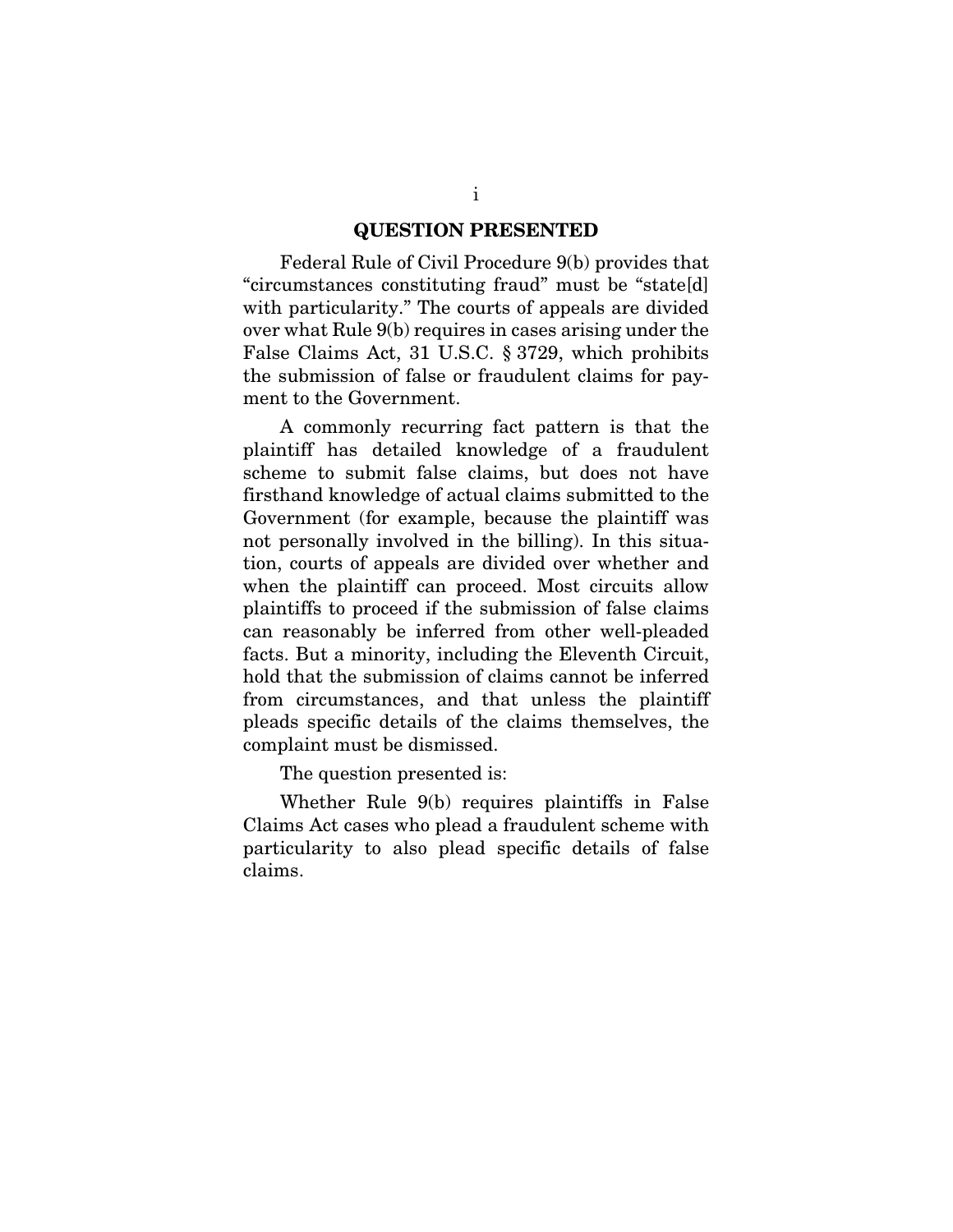#### PARTIES TO THE PROCEEDING

<span id="page-2-0"></span>The parties to this proceeding are listed in the caption. The entities and individuals listed below were named as defendants in petitioners' original complaint, but after dismissals in the district court, Bethany Hospice and Palliative Care LLC (f.k.a. Bethany Hospice, LLC) is the only remaining defendant/appellee/respondent:

Bethany Hospice and Palliative Care of Coastal Georgia, LLC, f.k.a. Bethany Hospice of Coastal Georgia, LLC; Bethany Benevolence Fund, Inc.; Ava Best; Thomas Miller, M.D.; Justin Harrell, M.D.; David Arnett, M.D.; Stan Sinclair, M.D.; Richard E. Weieeler, M.D.; Berkley M. "Mac" Mackey; St. Joseph's - Candler Health System, Inc.; Joenie Almeida, M.D.; Brian Anderson., M.D.; Memorial Health, Inc.; Memorial Health University Medical Center, Inc.; Provident Health Services, Inc.; MPPG, INC.; Memorial Health University Physicians, LLC; Community Hospice Holdings, LLC; Southern Community Hospice Care, Inc.; Southern Community Hospice, Inc.; Vicki Ryles; Royce Ryles; Jason Colbert; James L. Ray, M.D.; Patrick Byrne, M.D.; Misty Poole, M.D.; Hospice Savannah, Inc.; The Steward Center for Palliative Care, Inc.; Hospice Savannah Foundation, Inc.; Monica Anderson; Bruce Barragan; Chad Carnell; Kelly Erola, M.D., Laura Farless, M.D.; Martin Greenberg, M.D.; Debra Anthony Larson; Appling Healthcare System, Inc.; Comfort Care Hospice, LLC; Ray Leadbetter; Angie Potts; Errol Graham, M.D.; Southcoast Health System; Southcoast Medical Associates, LLC; Southcoast Medical Group, LLC; Theodore Geffen, M.D.; Thomas Moriarity, M.D.; PruittHeath, INC.; Pruitt Health Hospice, Inc.; Neil Pruitt, Jr.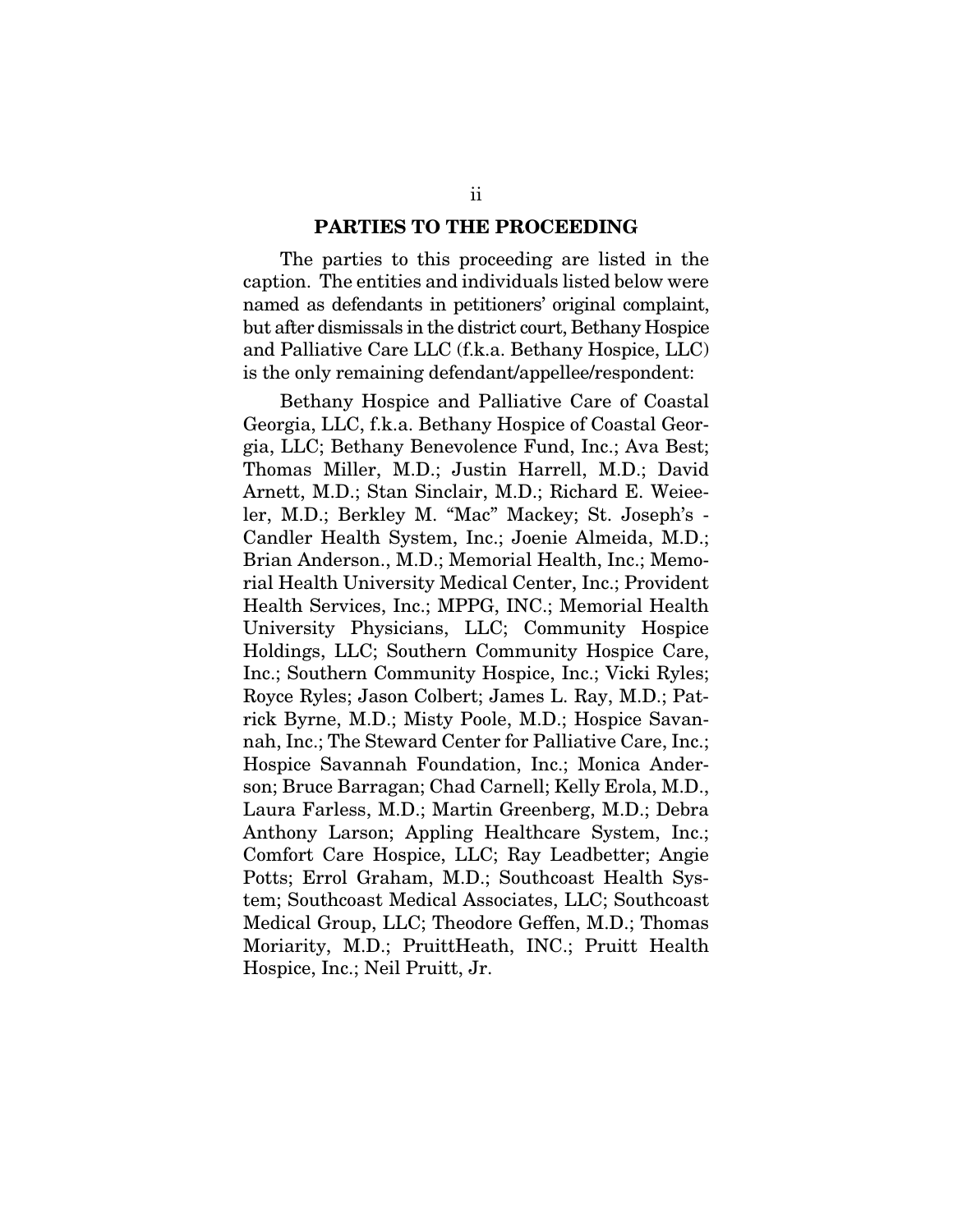## RELATED PROCEEDINGS

<span id="page-3-0"></span>*United States of America ex rel. Johnson v. Bethany Hospice of Coastal Ga., LLC*, No. 4:16-cv-00290- WTM-BKE (S.D. Ga. Mar. 31, 2020)

*Estate of Helmly v. Bethany Hospice & Palliative Care of Coastal Ga., LLC*, No. 20-11624 (11th Cir. Apr. 26, 2021)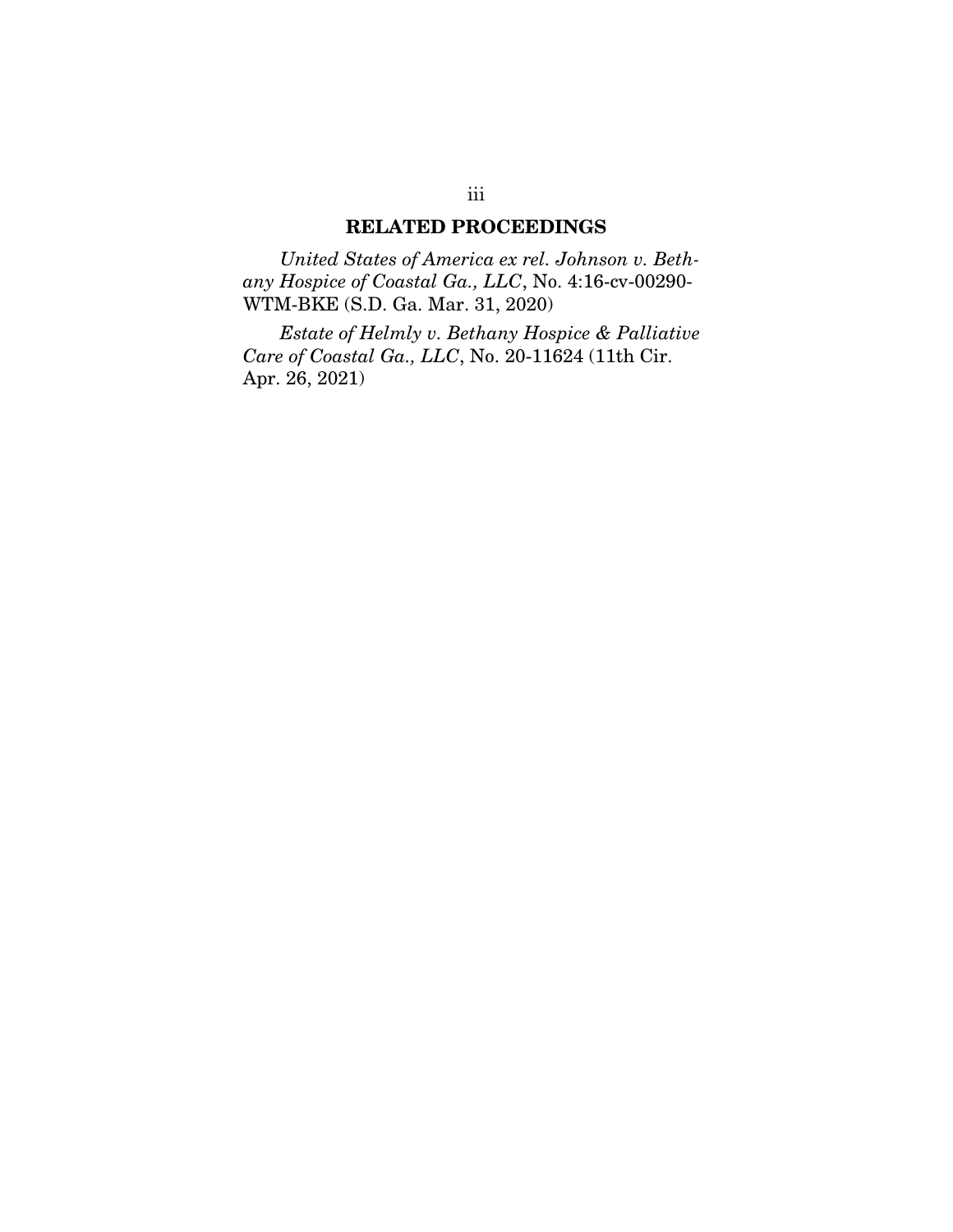# TABLE OF CONTENTS

| PARTIES TO THE PROCEEDING ii                                                              |
|-------------------------------------------------------------------------------------------|
|                                                                                           |
|                                                                                           |
|                                                                                           |
|                                                                                           |
| RULES AND STATUTORY PROVISIONS 1                                                          |
|                                                                                           |
| Ι.                                                                                        |
| II. Factual Background and Procedural                                                     |
| REASONS FOR GRANTING THE WRIT  15                                                         |
| The Circuits Are Split Over What Rule 9(b)<br>Ι.<br>Requires in False Claims Act Cases 15 |
| II. The Question Presented Is Important and                                               |
| III.This Case Is an Excellent Vehicle to Decide                                           |
| IV. The Decision Below Is Incorrect 30                                                    |
| V. The Court Should Consider Calling for the<br>Views of the Solicitor General 34         |
|                                                                                           |
| <b>APPENDIX A: Opinion of the Court of Appeals</b><br>$(11th$ Cir. Apr. 26, 2021)1a       |
| <b>APPENDIX B: Order of the District Court</b><br>(S.D. Ga. Mar. 31, 2020)  17a           |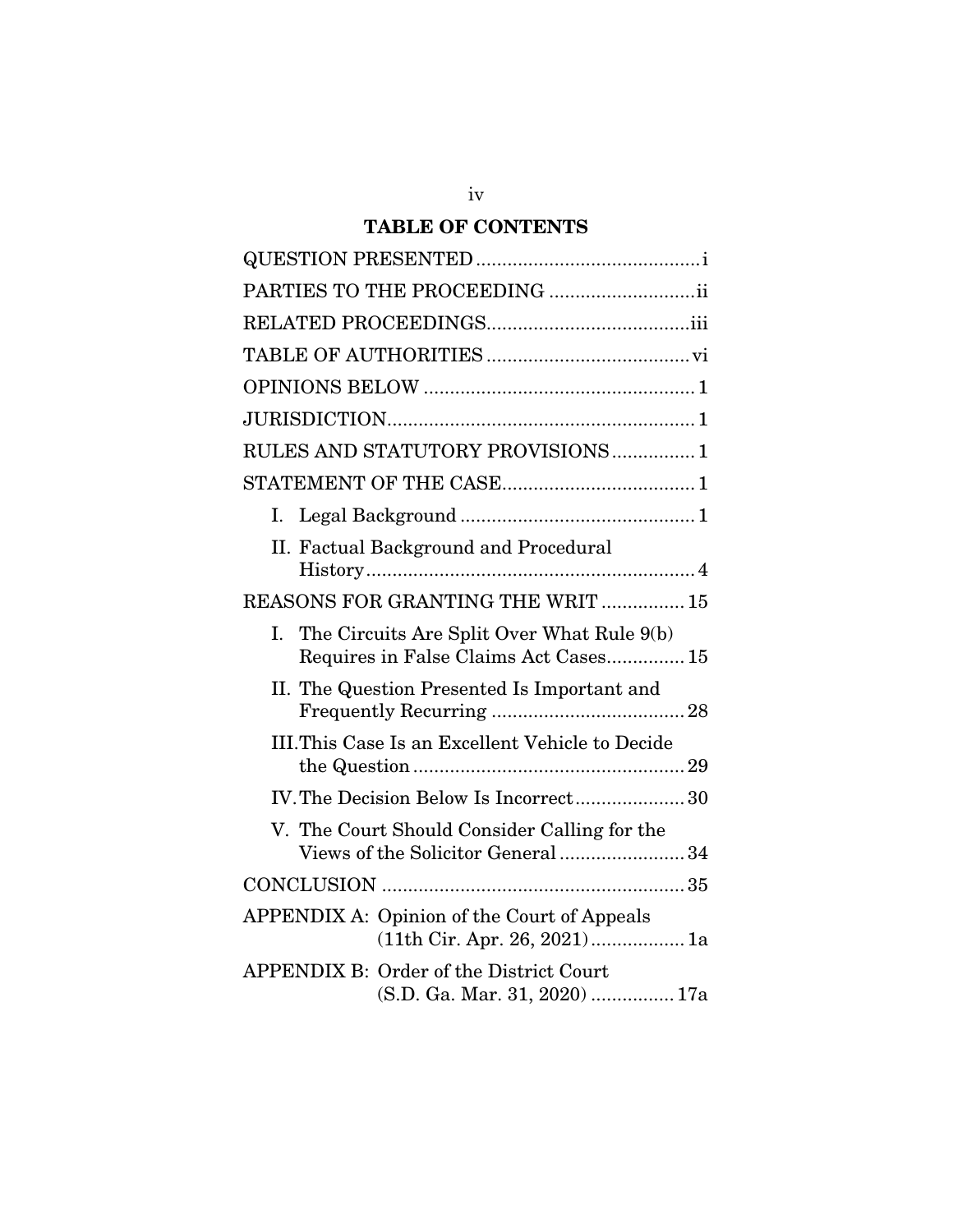# APPENDIX C: Third Amended Complaint (S.D. Ga. May 13, 2019) ................. 45a APPENDIX D: Relevant Rule and Statutory Provisions ....................................... 89a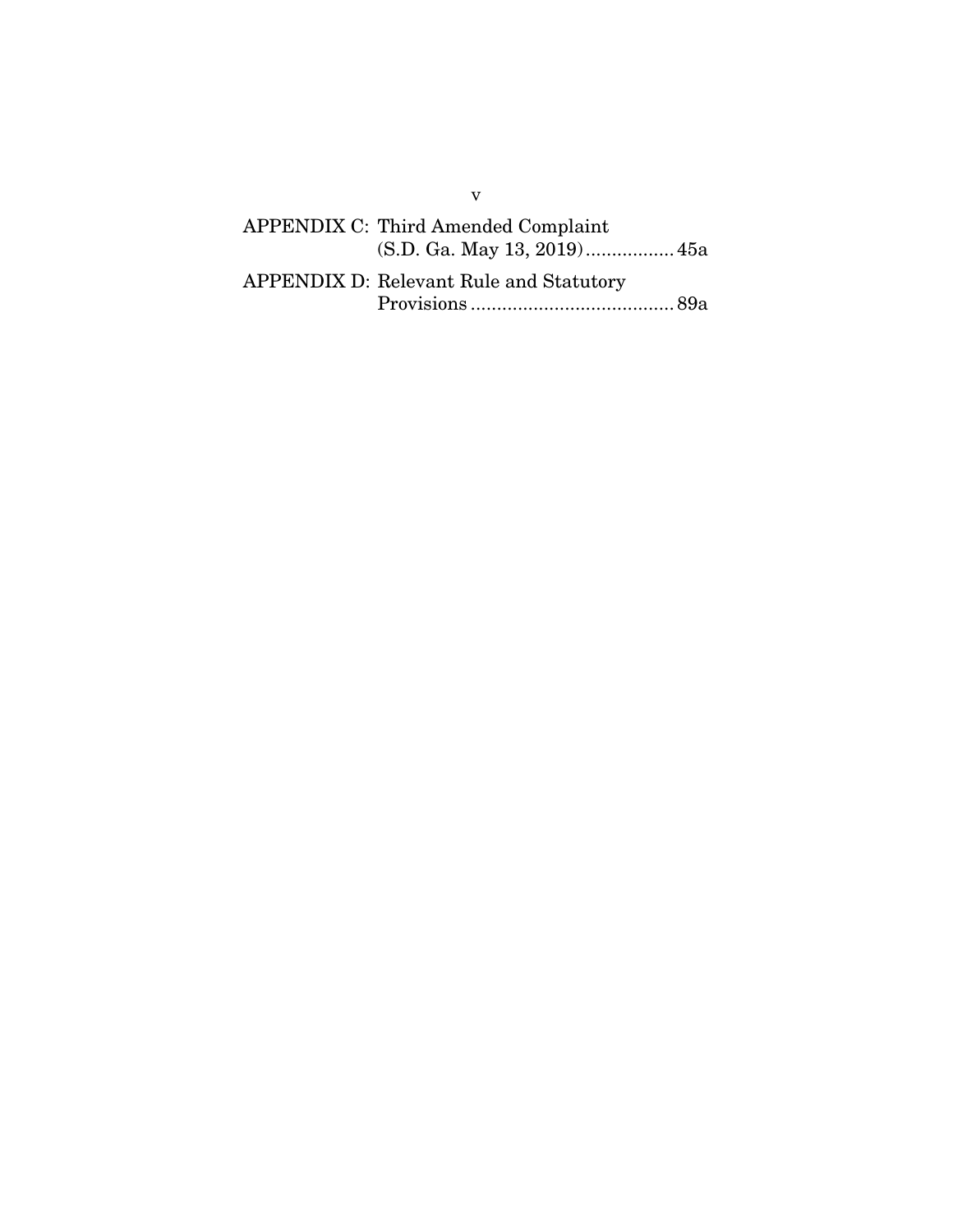# TABLE OF AUTHORITIES

## Cases

<span id="page-6-0"></span>

| Carrel v. AIDS Healthcare Found., Inc.,<br>898 F.3d 1267 (11th Cir. 2018) 13, 14, 17 |
|--------------------------------------------------------------------------------------|
| Chesbrough $v$ . VPA, P.C.,                                                          |
| Cook County v. United States ex rel. Chandler,                                       |
| Corsello v. Lincare, Inc.,<br>428 F.3d 1008 (11th Cir. 2005) 13, 16, 25              |
| Desert Palace, Inc. v. Costa,                                                        |
| Ebeid ex rel. United States v. Lungwitz,                                             |
| Foglia v. Renal Ventures Mgmt., LLC,                                                 |
| Guilfoile v. Shields,                                                                |
| Leveski v. ITT Educ. Servs., Inc.,                                                   |
| McNutt ex rel. United States v. Haleyville Med.<br>Supplies, Inc.,                   |
| Rotella v. Wood,                                                                     |
| United States ex rel. Atkins v. McInteer,<br>470 F.3d 1350 (11th Cir. 2006) 16       |
| United States ex rel. Benaissa v. Trinity Health,                                    |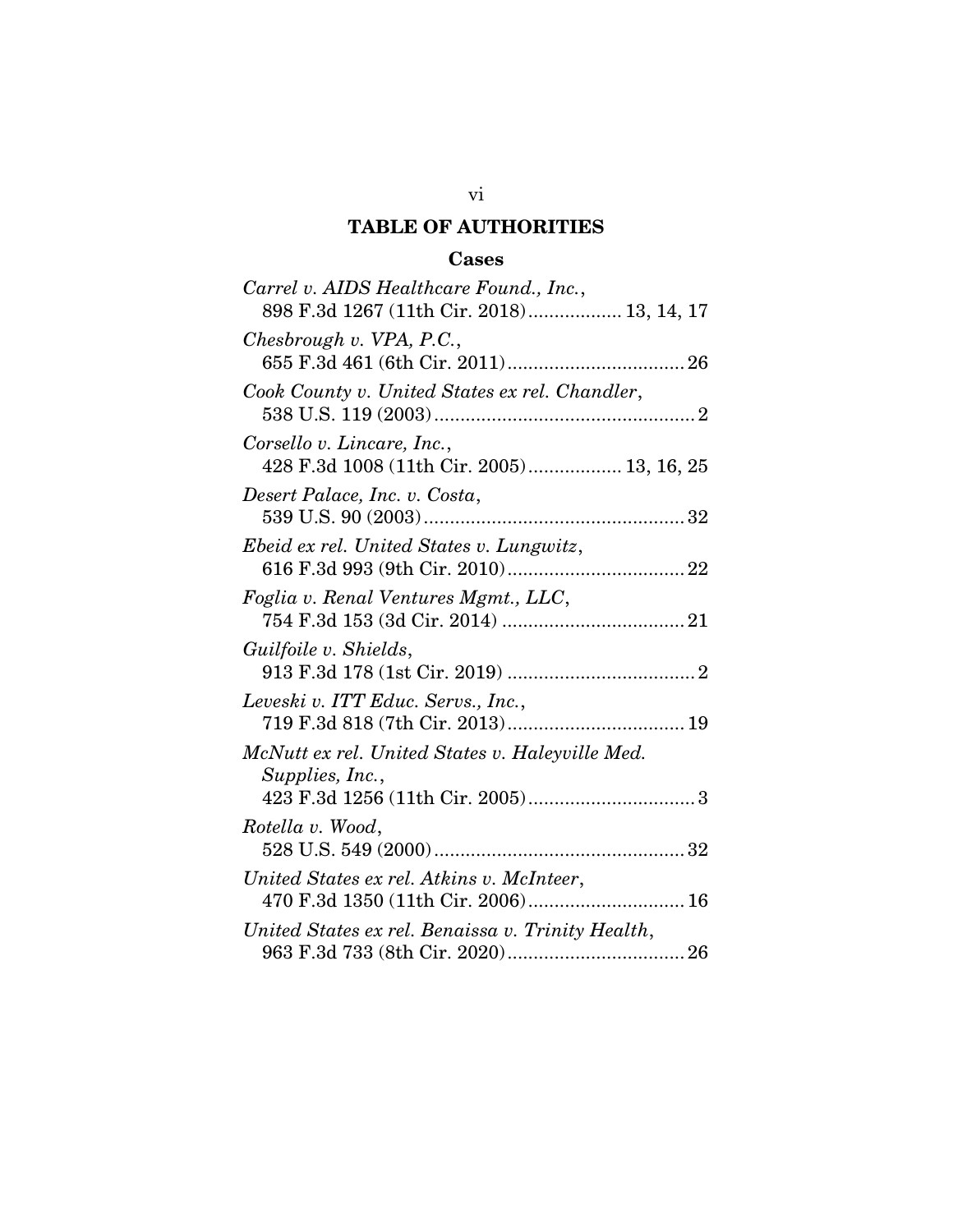| United States ex rel. Bledsoe v. Cmty. Health                                        |
|--------------------------------------------------------------------------------------|
| Sys., Inc.,                                                                          |
| United States ex rel. Bookwalter v. UPMC,<br>946 F.3d 162 (3d Cir. 2019)  21, 22, 24 |
| United States ex rel. Chorches v. Am. Med.<br>Response, Inc.,                        |
| United States ex rel. Clausen v. Lab'y Corp. of<br>Am.                               |
| 290 F.3d 1301 (11th Cir. 2002) 13, 16                                                |
| United States ex rel. Colquitt v. Abbott Labs.,                                      |
| United States ex rel. Grant v. United Airlines<br>Inc.,                              |
|                                                                                      |
| United States ex rel. Greenfield v. Medco Health<br>Sols., Inc.,                     |
| United States ex rel. Grubbs v. Kanneganti,                                          |
| United States ex rel. Heath v. AT&T, Inc.,                                           |
| United States ex rel. Ibanez v. Bristol-Myers<br>Squibb Co.,                         |
| United States ex rel. Joshi v. St. Luke's Hosp.,                                     |
| Inc.,                                                                                |
|                                                                                      |
| United States ex rel. Lemmon v. Envirocare of<br>Utah, Inc.,                         |
|                                                                                      |

vii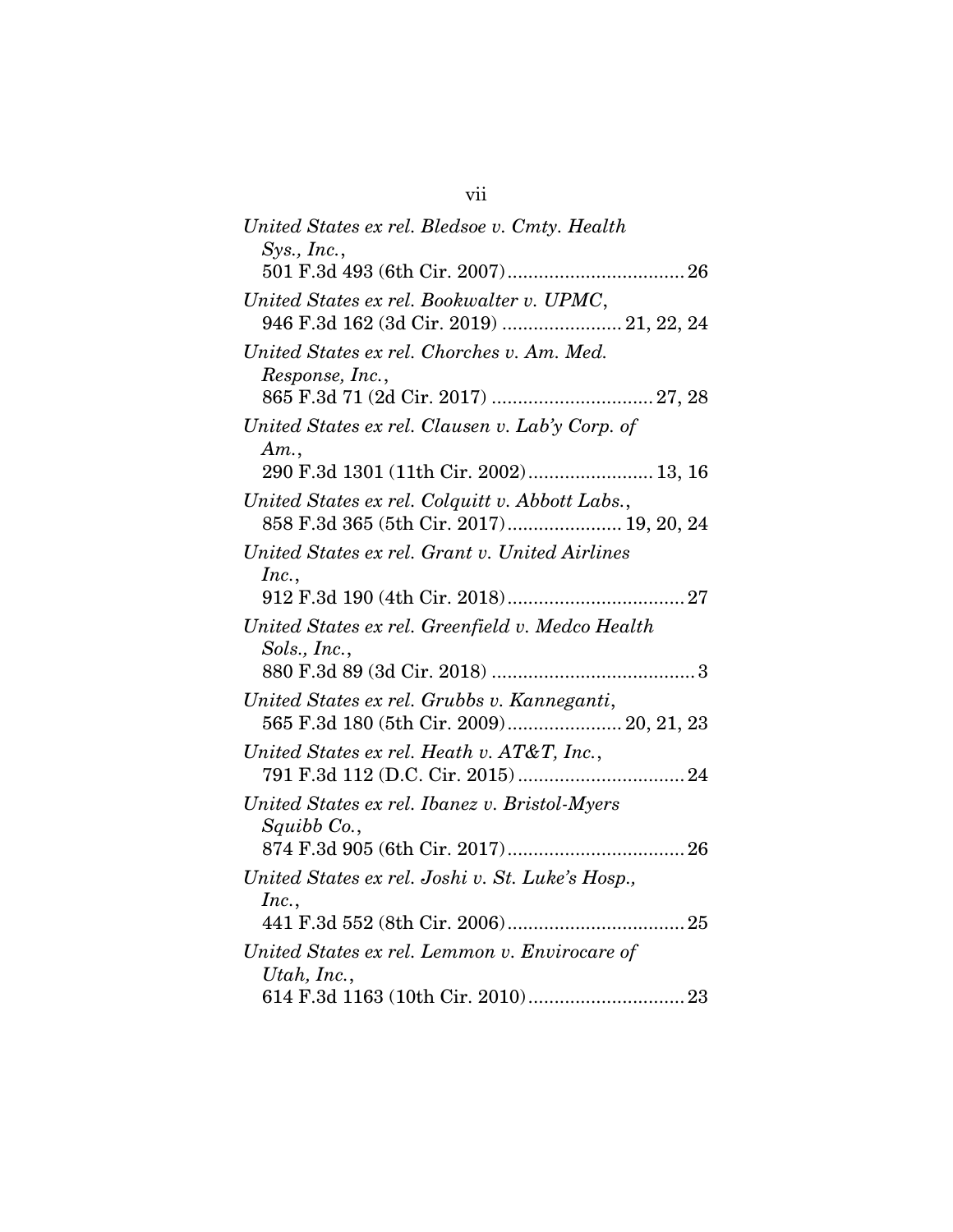| United States ex rel. Lusby v. Rolls-Royce Corp.,<br>570 F.3d 849 (7th Cir. 2009) 18, 19                   |
|------------------------------------------------------------------------------------------------------------|
| United States ex rel. Nargol v. DePuy<br>Orthopaedics, Inc.,                                               |
| United States ex rel. Nathan v. Takeda Pharms.<br>$N.$ Am., Inc.,                                          |
| United States ex rel. Polukoff v. St. Mark's<br>Hosp.<br>895 F.3d 730 (10th Cir. 2018) 23, 24              |
| United States ex rel. Prather v. Brookdale Senior<br>Living Cmtys., Inc.,                                  |
| United States ex rel. Presser v. Acacia Mental<br>Health Clinic, LLC,                                      |
| United States ex rel. Prose v. Molina Healthcare<br>of Ill., Inc.,<br>10 F.4th 765 (7th Cir. 2021)  19, 24 |
| United States ex rel. Sanchez v. Lymphatx, Inc.,<br>596 F.3d 1300 (11th Cir. 2010) 13, 17                  |
| United States ex rel. Silingo v. WellPoint, Inc.,<br>904 F.3d 667 (9th Cir. 2018) 22, 23, 24               |
| United States ex rel. Strubbe v. Crawford Cnty.<br>Mem'l Hosp.,                                            |
| United States ex rel. Thayer v. Planned<br>Parenthood of the Heartland,                                    |
| United States v. United Healthcare Ins. Co.,                                                               |

# viii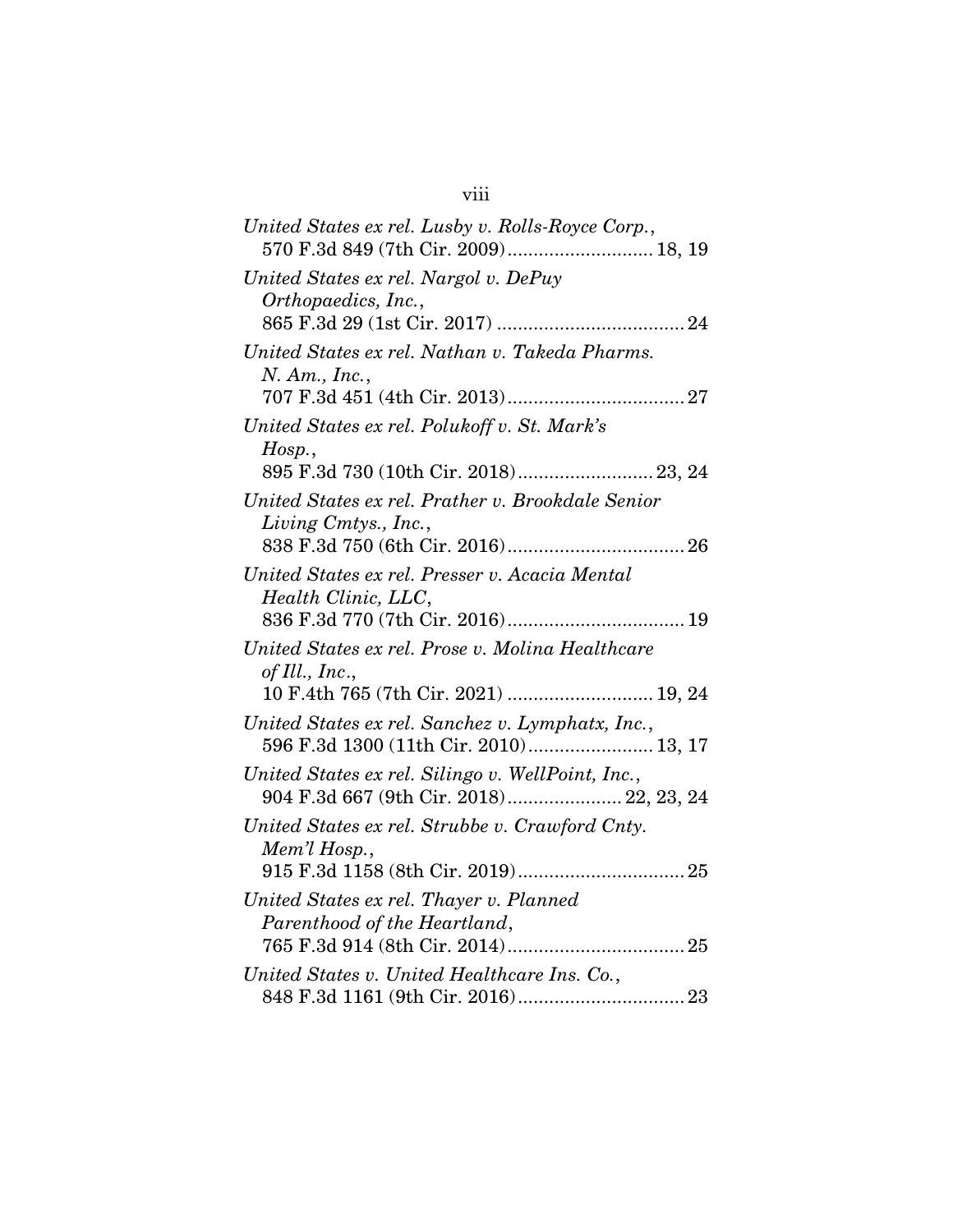## **Statutes**

# Regulations

|--|--|

# Rules

# Other Authorities

| Brianna Bloodgood, <i>Particularity Discovery in</i> |
|------------------------------------------------------|
| Qui Tam Actions: A Middle Ground Approach            |
| to Pleading Fraud in the Health Care Sector,         |
| 165 U. Pa. L. Rev. 1435 (2017)  15                   |
| Tricia L. Forte, Resolving the Circuit Split:        |
| Pleading Healthcare Fraud with Particularity,        |
| 25 Roger Williams U. L. Rev. 16 (2020) 15            |
|                                                      |
| Sara A. Smoter, Note, Relaxing Rule 9(b): Why        |
| False Claims Act Relators Should Be Held to a        |
| <i>Flexible Pleading Standard</i> , 66 Case W. Res.  |
| 15                                                   |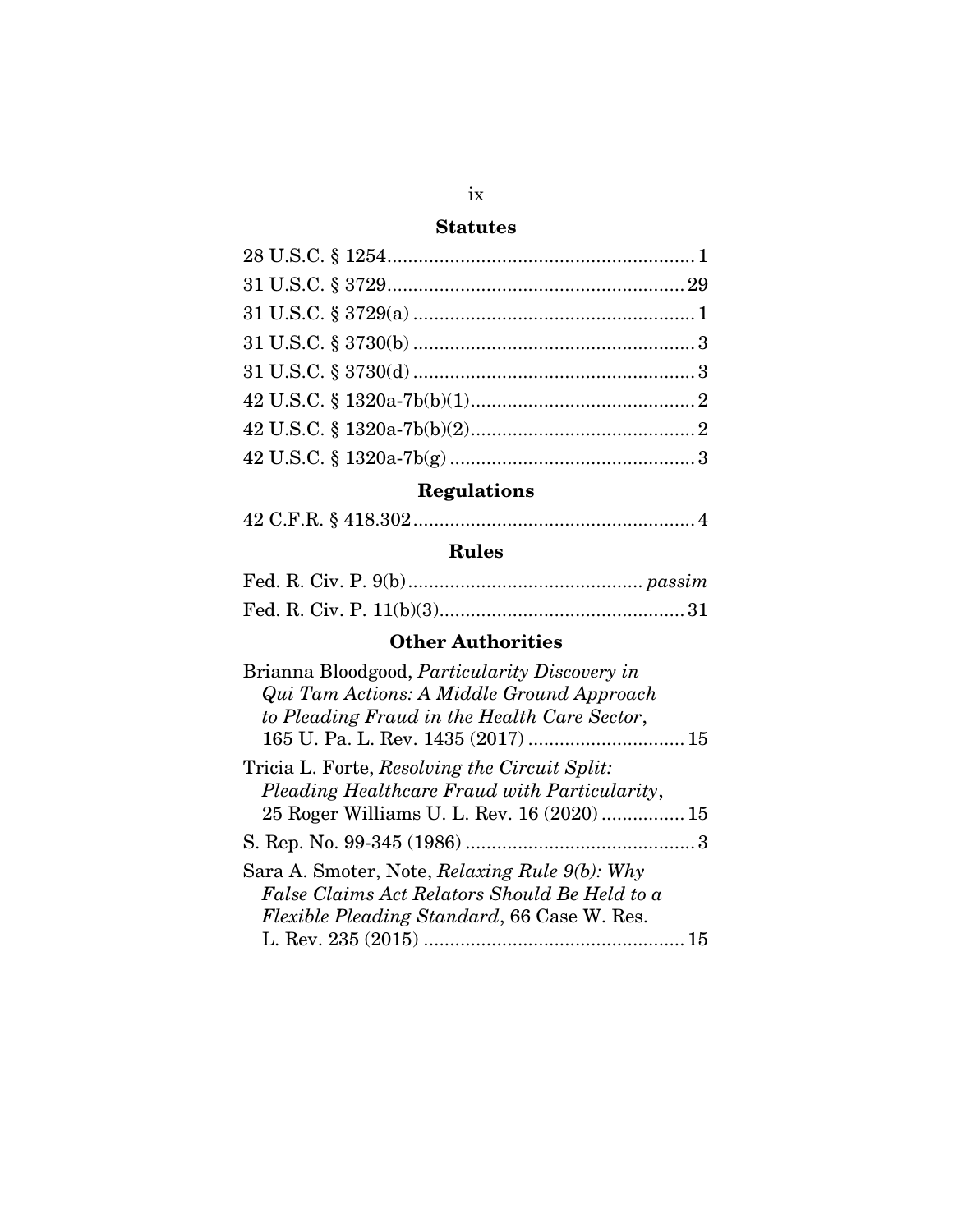| Claire M. Sylvia, The False Claims Act: Fraud<br>Against the Government, Westlaw (database)                                                                                                                                                                                                                                    |
|--------------------------------------------------------------------------------------------------------------------------------------------------------------------------------------------------------------------------------------------------------------------------------------------------------------------------------|
| U.S. Dep't of Justice, Fraud Statistics -<br>Overview, October 1, 1986 - September 30,<br>2020 (2021),<br>https://www.justice.gov/opa/press-release/file/                                                                                                                                                                      |
| U.S. Dep't of Justice, Justice Department<br>Recovers over \$2.2 Billion from False Claims<br>Act Cases in Fiscal Year 2020 (Jan. 14, 2021),<br>https://www.justice.gov/opa/pr/justice-<br>department-recovers-over-22-billion-false-<br>$\text{claims-act-cases-fixed-year-2020} \dots \dots \dots \dots \dots \dots \dots 2$ |
| U.S. Dep't of Justice, Justice Department<br>Recovers over \$3 Billion from False Claims Act<br>Cases in Fiscal Year 2019 (Jan. 9, 2020),<br>https://www.justice.gov/opa/pr/justice-<br>department-recovers-over-3-billion-false-                                                                                              |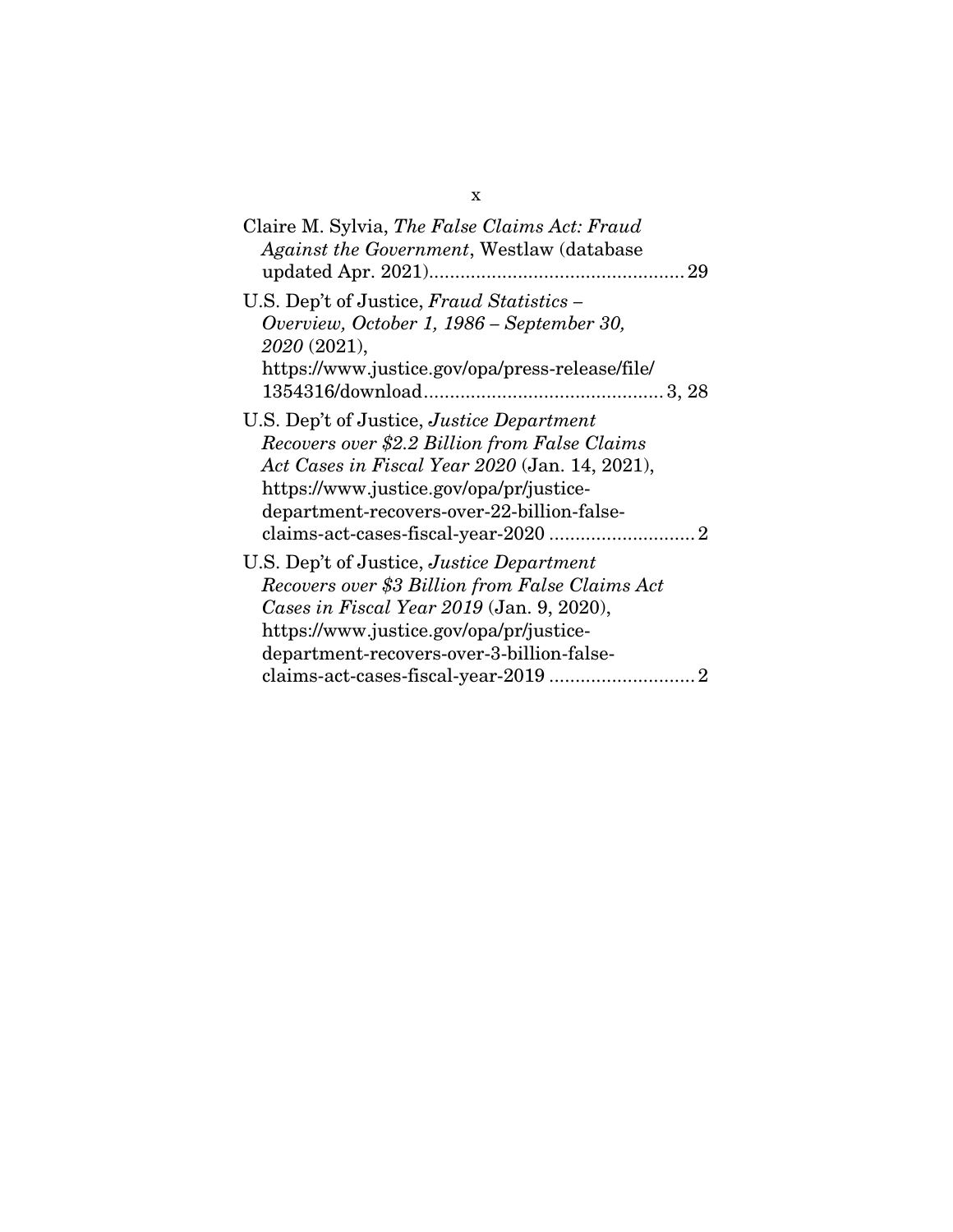#### OPINIONS BELOW

<span id="page-11-0"></span>The Eleventh Circuit's opinion (Pet. App. 1a-16a) is not in the *Federal Reporter* but is reprinted at 853 F. App'x 496. The district court's opinion (Pet. App. 17a-44a) is not in the *Federal Supplement* but is available at 2020 WL 1542339.

### JURISDICTION

<span id="page-11-1"></span>The Eleventh Circuit entered judgment on April 26, 2021. Pet. App. 1a. This petition is timely under this Court's March 19, 2020 order extending the deadline to file any petition for a writ of certiorari to 150 days from the date of the lower court judgment, which applies in this case pursuant to this Court's July 19, 2021 order. This Court has jurisdiction pursuant to 28 U.S.C. § 1254.

#### <span id="page-11-2"></span>RULES AND STATUTORY PROVISIONS

The relevant rule and statutory provisions are reproduced in the appendix at 89a-91a.

#### STATEMENT OF THE CASE

#### <span id="page-11-4"></span><span id="page-11-3"></span>I. Legal Background

1. The False Claims Act (FCA) imposes civil liability on any person who knowingly presents, or causes to be presented, a false or fraudulent claim to the Government, or who makes or uses a false record or statement material to such a claim. 31 U.S.C. § 3729(a). This statute is "the government's primary civil tool to redress false claims for federal funds and property"; it protects "our military and first responders," "American businesses and workers," and "other critical government programs ranging from the provision of disaster relief funds to farming subsidies." U.S. Dep't of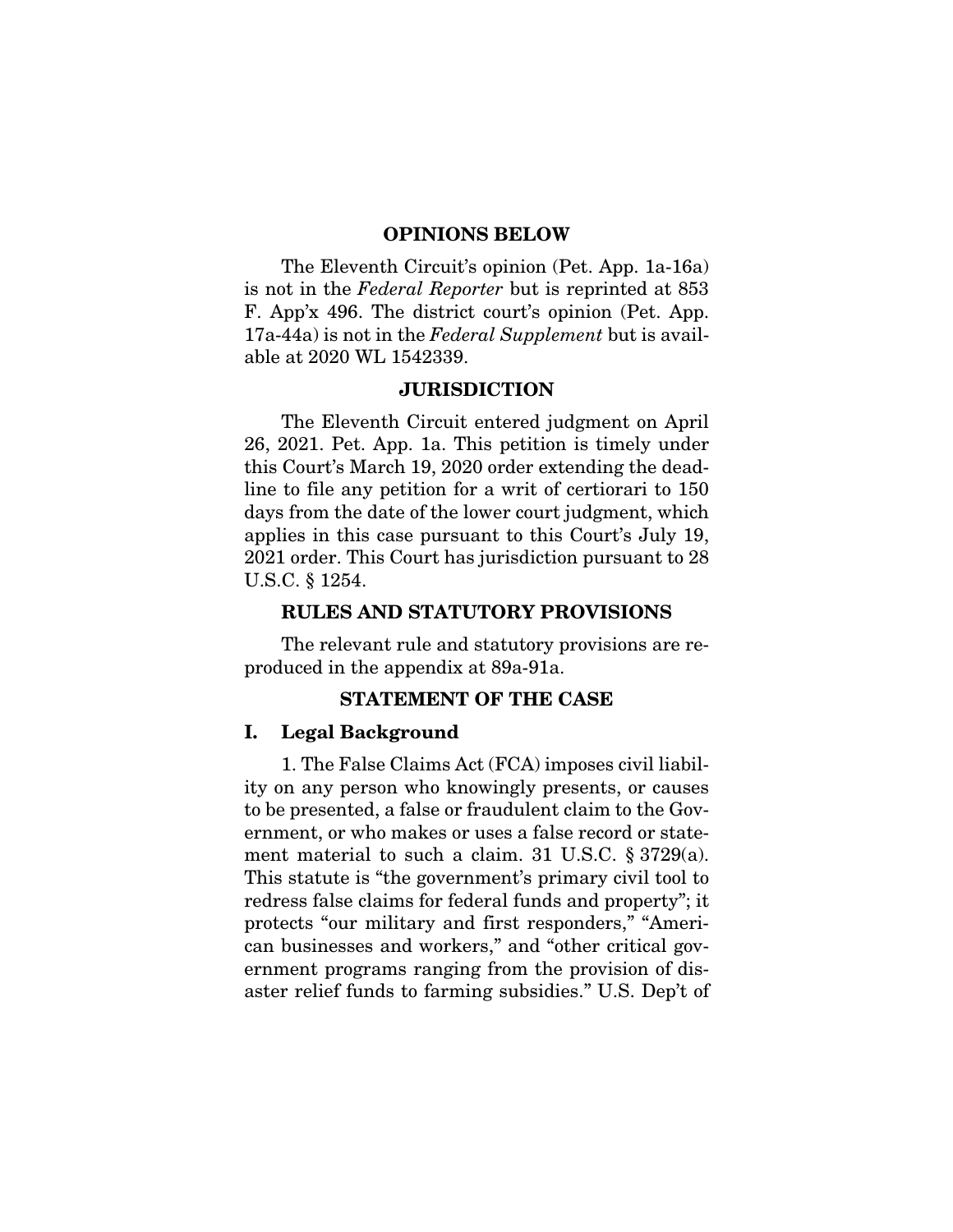Justice, *Justice Department Recovers over \$3 Billion from False Claims Act Cases in Fiscal Year 2019* (Jan. 9, 2020), https://www.justice.gov/opa/pr/justice-department-recovers-over-3-billion-false-claims-act-casesfiscal-year-2019. The FCA is designed "to reach all types of fraud, without qualification, that might result in financial loss to the Government." *Cook County v. United States ex rel. Chandler*, 538 U.S. 119, 129 (2003) (quotation marks omitted).

The FCA's most common application is redressing health care fraud. In 2020, for example, more than 80% of all FCA recoveries (over \$1.8 billion) related to health care. U.S. Dep't of Justice, *Justice Department Recovers over \$2.2 Billion from False Claims Act Cases in Fiscal Year 2020* (Jan. 14, 2021), https://www.justice.gov/opa/pr/justice-department-recovers-over-22-billion-false-claims-act-cases-fiscal-year-2020. That percentage echoes numbers from previous years.

One particularly important form of health care fraud is kickbacks from service providers to physicians, made in exchange for referrals. These "are pernicious because of their potential to subvert medical decision-making." *Justice Department Recovers over \$2.2 Billion*, *supra*. The Anti-Kickback Statute (AKS) makes it a crime for any person to "offer[] or pay[] any remuneration . . . directly or indirectly, overtly or covertly, in cash or in kind to any person to induce such person" to refer patients for services covered by Federal health care programs—and for any person to accept such remuneration. 42 U.S.C.  $\S$  1320a-7b(b)(1), (2).

When claims for payment are tainted by kickbacks, they are false or fraudulent under the FCA. *See, e.g.*, *Guilfoile v. Shields*, 913 F.3d 178, 190 (1st Cir.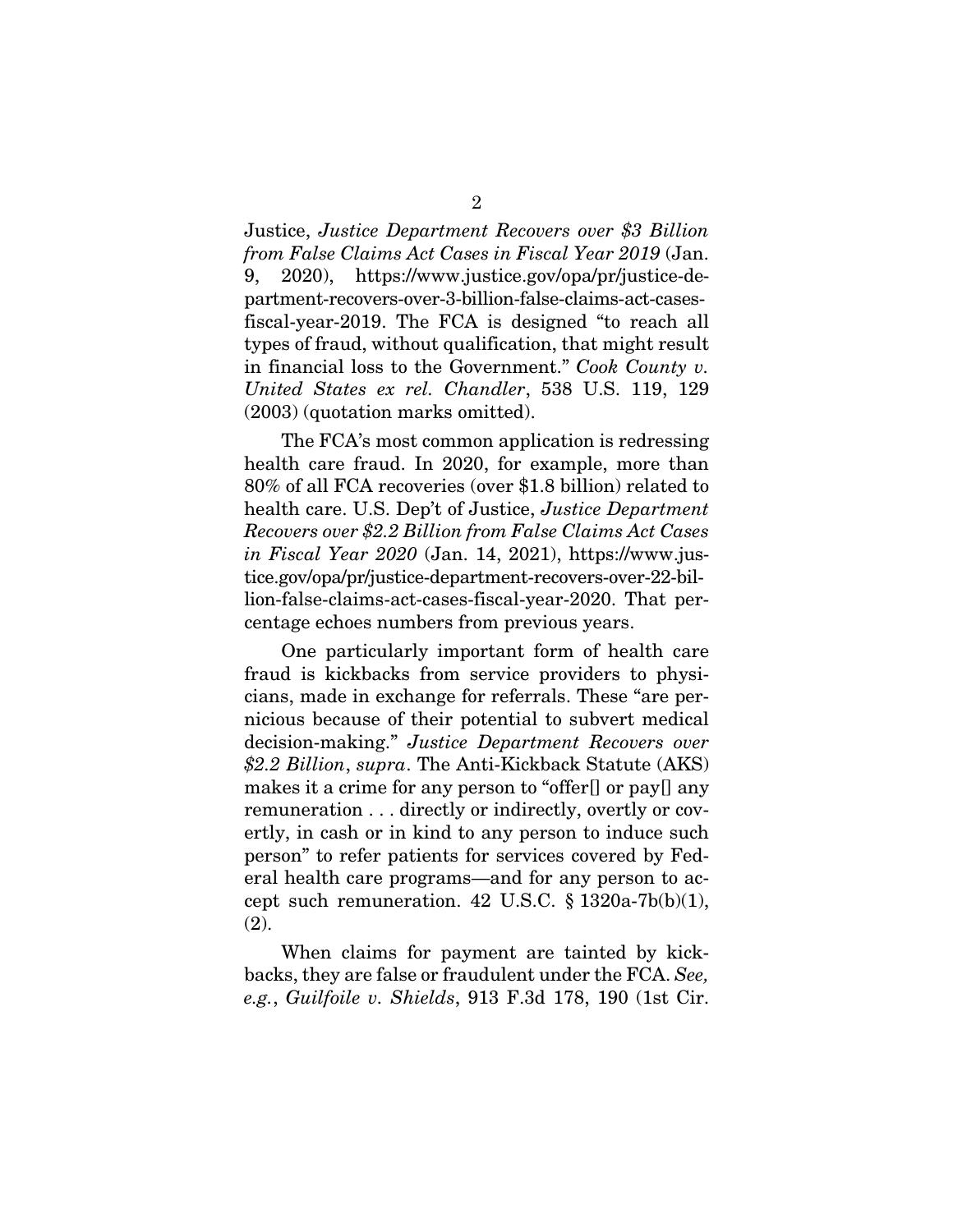2019); *McNutt ex rel. United States v. Haleyville Med. Supplies, Inc.*, 423 F.3d 1256, 1259 (11th Cir. 2005). Congress codified that rule in 2010, amending the AKS to provide that "a claim that includes items or services resulting from a violation of this section constitutes a false or fraudulent claim for purposes of" the FCA. 42 U.S.C.  $\S 1320a-7b(g)$ . Thus, "if a medical service provider pays kickbacks to a doctor to induce referrals and then submits claims to Medicare for services it provided to patients who were referred by that doctor, the claims are false" because the care was not provided in compliance with the AKS—even if the kickback was not a but-for cause of the referral. *United States ex rel. Greenfield v. Medco Health Sols., Inc.*, 880 F.3d 89, 98 (3d Cir. 2018) (citation omitted).

The FCA allows private citizens, known as *qui tam* relators, to sue on the Government's behalf, and keep a share of the recovery in a successful case. *See* 31 U.S.C. § 3730(b), (d). The *qui tam* provisions seek to "encourage any individual knowing of Government fraud to bring that information forward." S. Rep. No. 99-345, at 2 (1986). Statistics compiled by the Department of Justice show that since 1986, 13,957 *qui tam* cases have been filed (more than 600 each year since 2011), resulting in recoveries exceeding \$46.5 billion. U.S. Dep't of Justice, *Fraud Statistics – Overview, October 1, 1986 – September 30, 2020*, at 3 (2021), https://www.justice.gov/opa/press-release/file/1354316/ download.

2. Hospice providers assist primary caregivers of terminally ill patients. Most terminally ill people in the United States are aged 65 or older, of limited means, or both, and therefore eligible for Medicare and/or Medicaid, which pay for hospice. The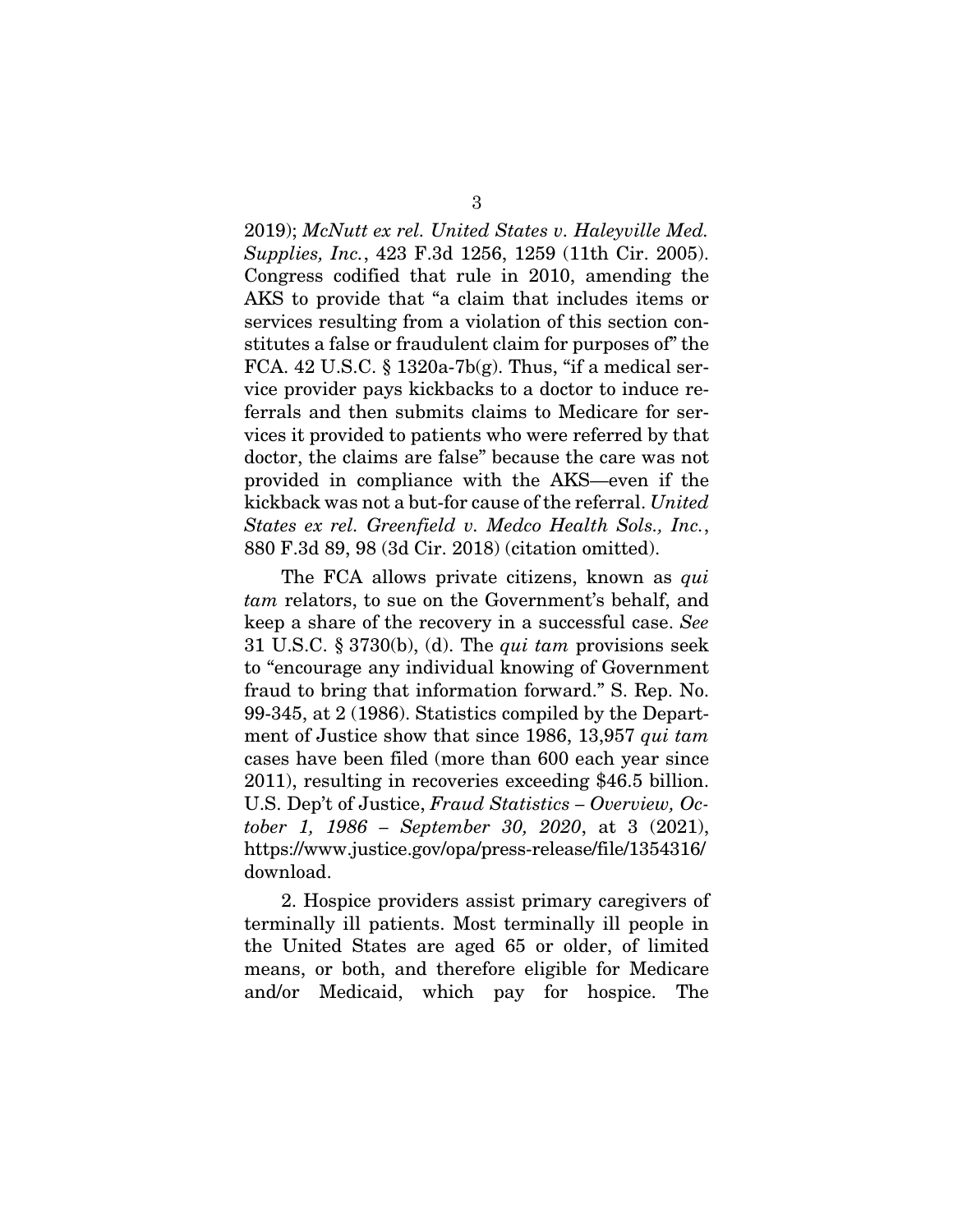Government pays hospice providers on a per-patient, per-day basis corresponding to the general class of service (*e.g.*, in-home care, inpatient care, etc.). *See* 42 C.F.R. § 418.302; Pet. App. 47a-48a. The hospice provider uses these payments to cover all the costs of care.

Hospice providers bill the Government using Form 1500, issued by the Centers for Medicare and Medicaid Services (CMS). Pet. App. 49a. Both Form 1500 and Form 855A, which providers must file to establish their eligibility to bill, require providers to certify their compliance with applicable laws, including the AKS. *See id*. at 49a-50a.

Kickbacks in the hospice space are particularly dangerous because patients in hospice care no longer receive curative treatments. Thus, when kickbacks induce physicians inappropriately to refer patients to hospice, they threaten to undermine critical care for a particularly vulnerable population.

3. This case involves the intersection between the FCA and Federal Rule of Civil Procedure 9(b), which provides that "circumstances constituting fraud" must be pleaded "with particularity." Rule 9(b) applies to every FCA case, and is therefore important in hundreds of legally and financially significant cases every year.

### <span id="page-14-0"></span>II. Factual Background and Procedural **History**

1. Petitioners' operative Third Amended Complaint (Pet. App. 45a-88a) alleges that respondent Bethany Hospice and Palliative Care of Georgia, LLC (Bethany Hospice) offered kickbacks to doctors to induce referrals of patients to Bethany Hospice, and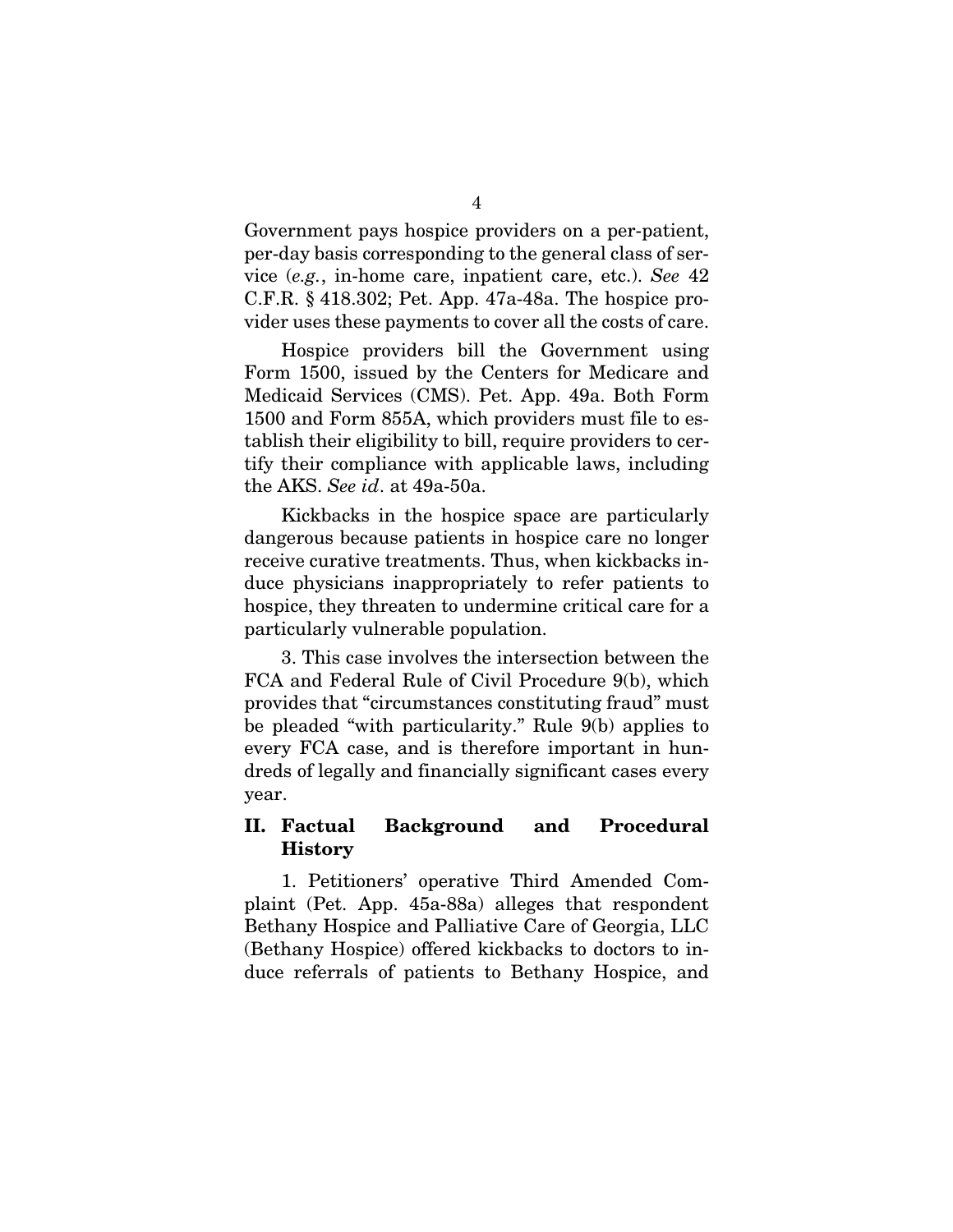then presented claims for payment for the referred patients to the Government in violation of the FCA.

Normally in a petition seeking certiorari, we would not focus on facts or include a complaint in the appendix. But this case is about when complaints are detailed enough to survive Rule 9(b), so it is important to understand how detailed the complaint was. It was 37 pages, including 108 paragraphs of allegations laying out the "who, what, where, when, and how" of the fraudulent scheme.

Regarding "who," petitioners allege that Bethany Hospice's principals, Ava Best and Mac Mackey, offered remuneration to at least four doctors—David Arnett, Conrad Harper, Justin Harrell, and Stan Sinclair, collectively the "Bethany Hospice doctors"—as inducements to refer patients to Bethany Hospice. Pet. App. 3a, 5a, 50a, 62a.

The "where" and "when" are similarly straightforward. Bethany Hospice operates four locations in Georgia, where the Bethany Hospice doctors acted as part-owners and medical directors. Pet. App. 3a, 21a, 46a-47a. The complaint alleges that the kickbacks began in 2007, *id.* at 51a, 61a, and includes especially detailed allegations relating to the period from 2014 through 2018, which are based on petitioners' own observations during their employment (from late 2014 through mid-2015, when petitioners were terminated in retaliation for their whistleblowing activity), their conversations with employees who stayed at Bethany Hospice for longer, and Medicare claims data, *id*. at 63a-66a, 74a-78a.

With respect to "what," the complaint alleges that Best and Mackey offered discounted investment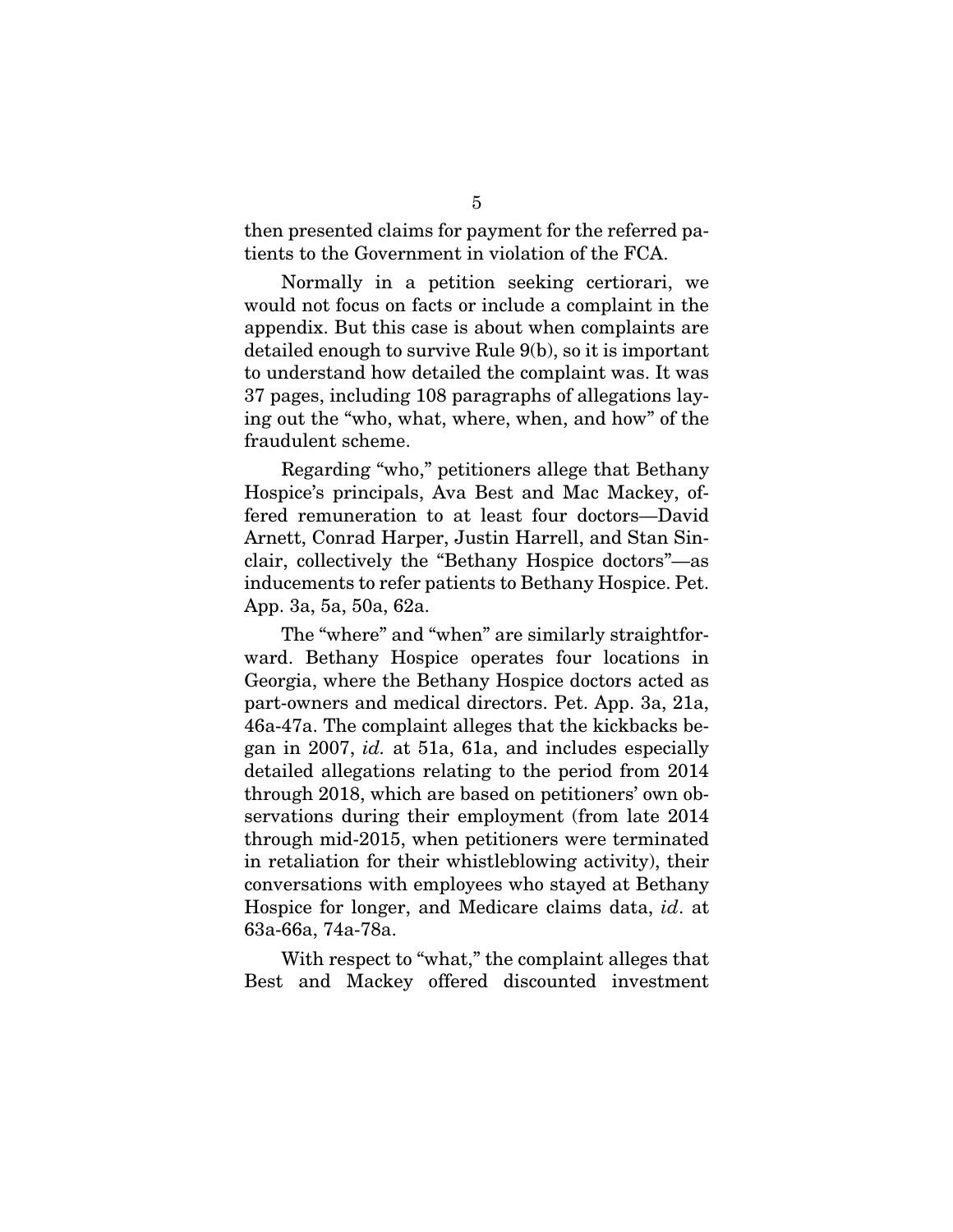interests, salaries, and dividend payments to doctors as inducements for referrals. Pet. App. 56a-61a. When negotiating petitioner Helmly's<sup>[1](#page-16-0)</sup> salary, Best revealed that she wanted to incentivize referrals, and therefore always linked compensation to referrals for medical directors. *Id*. at 51a, 56a-57a. Best thus admitted that the medical directors' salary payments were "made to doctors for referrals rather than for the obligation of an appropriate amount of actual work for the hospice." *Id*. at 58a. Best further disclosed that doctor-owners received dividend payments as compensation for patient counts, and not in proportion to amounts invested. *Id*. at 59a.

Best's partner Mackey confirmed that investment interests in Bethany Hospice were designed to induce referrals. *See* Pet. App. 60a. Once, Bethany Hospice was considering offering an investment interest to a doctor. *See ibid.* When it became known that the doctor had never referred patients to the previous hospice where he was a medical director, Mackey decided to forgo the deal, saying, "Forget it. We do not need him if he does not and will not refer patients to Bethany." *Ibid*.

Best also explained that the purpose of the compensation scheme was also to avoid detection. Best previously worked for Odyssey Hospice. Pet. App. 55a. Best revealed that she "knew Odyssey got referrals by giving medical directors kickbacks," which resulted in an enforcement action and settlement of FCA claims. *Id*. at 55a-56a. In March 2015, Best explained that by

<span id="page-16-0"></span><sup>&</sup>lt;sup>1</sup> Debbie Helmly died during the pendency of this litigation; her estate is the substituted plaintiff and petitioner here. Pet. App. 18a n.2.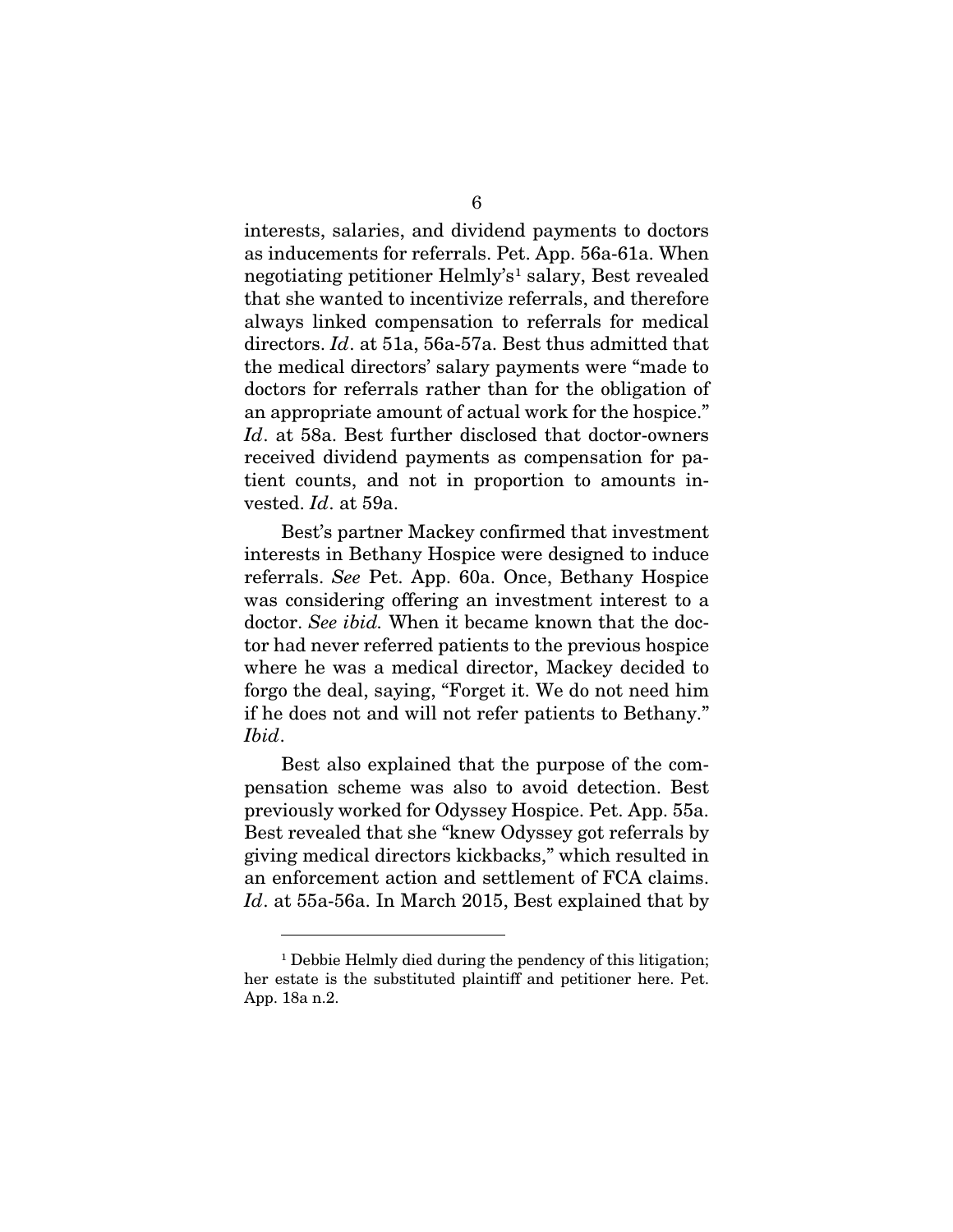"making potential referral sources medical directors and medical directors 'part owners,'" she could ensure that they "would not get caught." *Id*. at 64a.

The complaint also details "how" the scheme worked. Marketers, including petitioner Johnson, would visit doctors to solicit referrals to Bethany Hospice. "Best insisted that Bethany Hospice and Bethany Coastal patients have either Medicare or Medicaid coverage." Pet. App. 78a. Thus, when marketers sought referrals, they explicitly asked doctors whether the patients they were referring "were covered by Medicare or Medicaid." *Id*. at 79a. The Bethany Hospice doctors, in turn, provided the marketers "with names of patients eligible for Medicare and Medicaid coverage." *Ibid*. The marketers would visit patients and gather more information, including social security numbers, which were used to confirm patients' eligibility for Medicare and Medicaid coverage. *Id*. at 79a-80a.

The marketers tendered this information to an admissions coordinator, such as Tonya Smith at the Douglas location, who would verify patients' Medicare eligibility before enrolling them. *See* Pet. App. 74a. "No patient was admitted to Bethany Hospice in Douglas until Ms. Smith certified that they had Medicare eligibility and she logged the referral source," *i.e.*, the name of the referring physician, "into Consolo," which was the name of Bethany Hospice's computerized billing system. *Id*. at 74a-75a; *see also id*. at 58a (defining Consolo). Smith was not the only employee who entered information into Consolo this way. Petitioner Johnson confirmed that Bethany Hospice's billers in Valdosta followed the same procedure. *Id*. at 80a. Indeed, Johnson confirmed that at every Bethany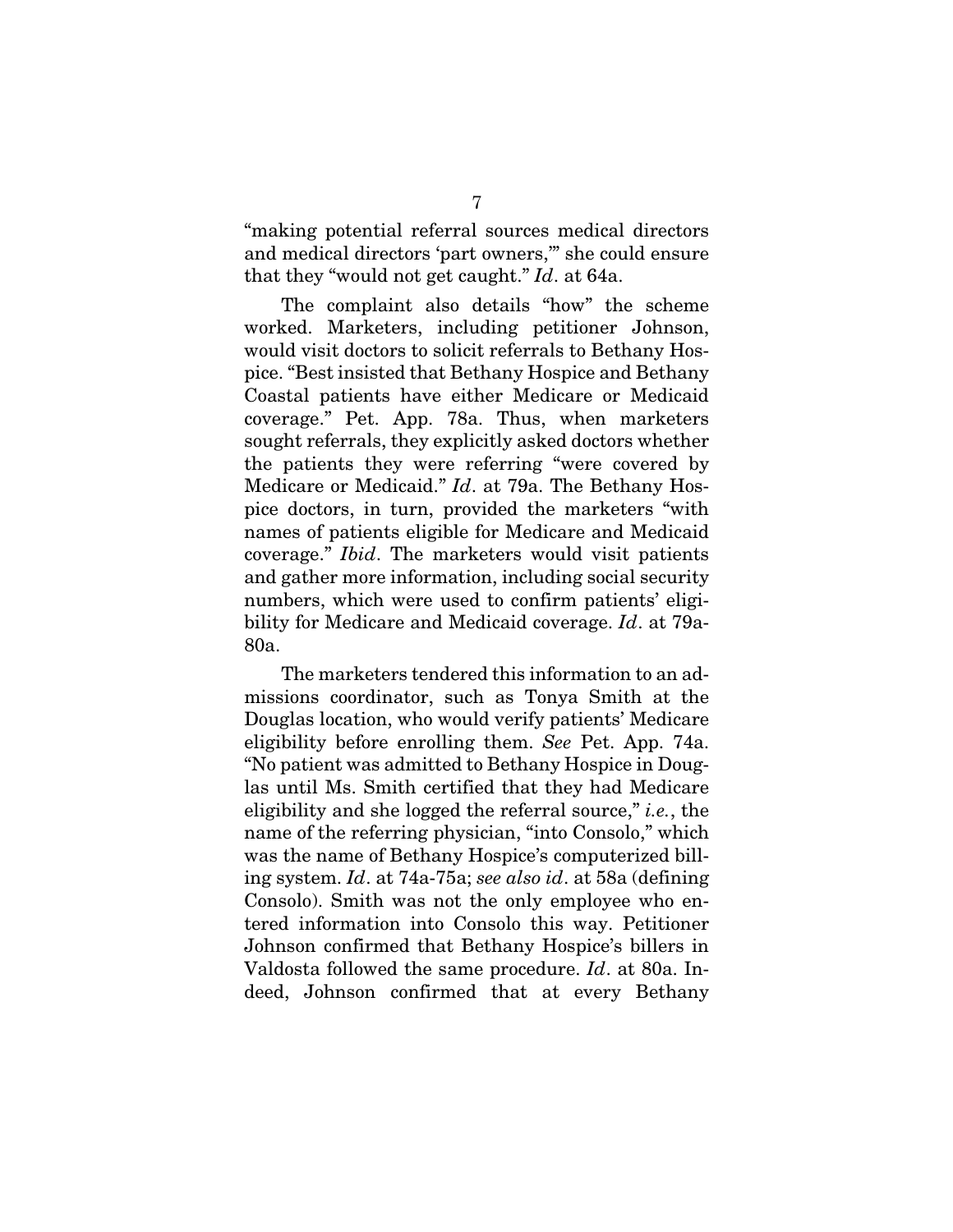Hospice location, "[b]illing personnel would take the information from the marketers and run it through the system to assure coverage before a patient could be admitted." *Id*. at 78a.

Best also used Consolo to generate "weekly and monthly reports detailing how many referrals each physician has made." Pet. App. 59a. Jeneen Cliett, a vice president of Bethany Hospice and clinical director of the Douglas office, and Monica Jones, head of quality assurance for Bethany Hospice, informed petitioner Helmly that "Best uses these reports to determine how much to pay referral sources." *Ibid*. According to Cliett and Jones, Best and Mackey "routinely reviewed the return on investment ('ROI') for their kickbacks." *Ibid*. And according to Best herself, "physicians who refered [sic] the most patients receive the largest payments." *Ibid*.

Bethany Hospice's kickbacks induced the desired referrals. For the four Bethany Hospice doctors, "nearly none of their referrals went to Bethany Hospice before their financial arrangements," but "nearly all" of their referrals afterwards went to Bethany Hospice. Pet. App. 63a. "Dr. Harper, for instance, only referred two such patients to Bethany Hospice prior to receiving kickbacks." *Ibid*. But after the kickbacks began, he referred every patient he could to Bethany Hospice—including 91 Medicare patients from the fourth quarter of 2016 through the third quarter of 2018. *Id*. at 63a, 76a-78.

The Eleventh Circuit held that petitioners' complaint was insufficient because it did not adequately allege that Bethany Hospice actually billed the Government for the care of patients who had been referred by the Bethany Hospice doctors. Pet. App. 12a-15a.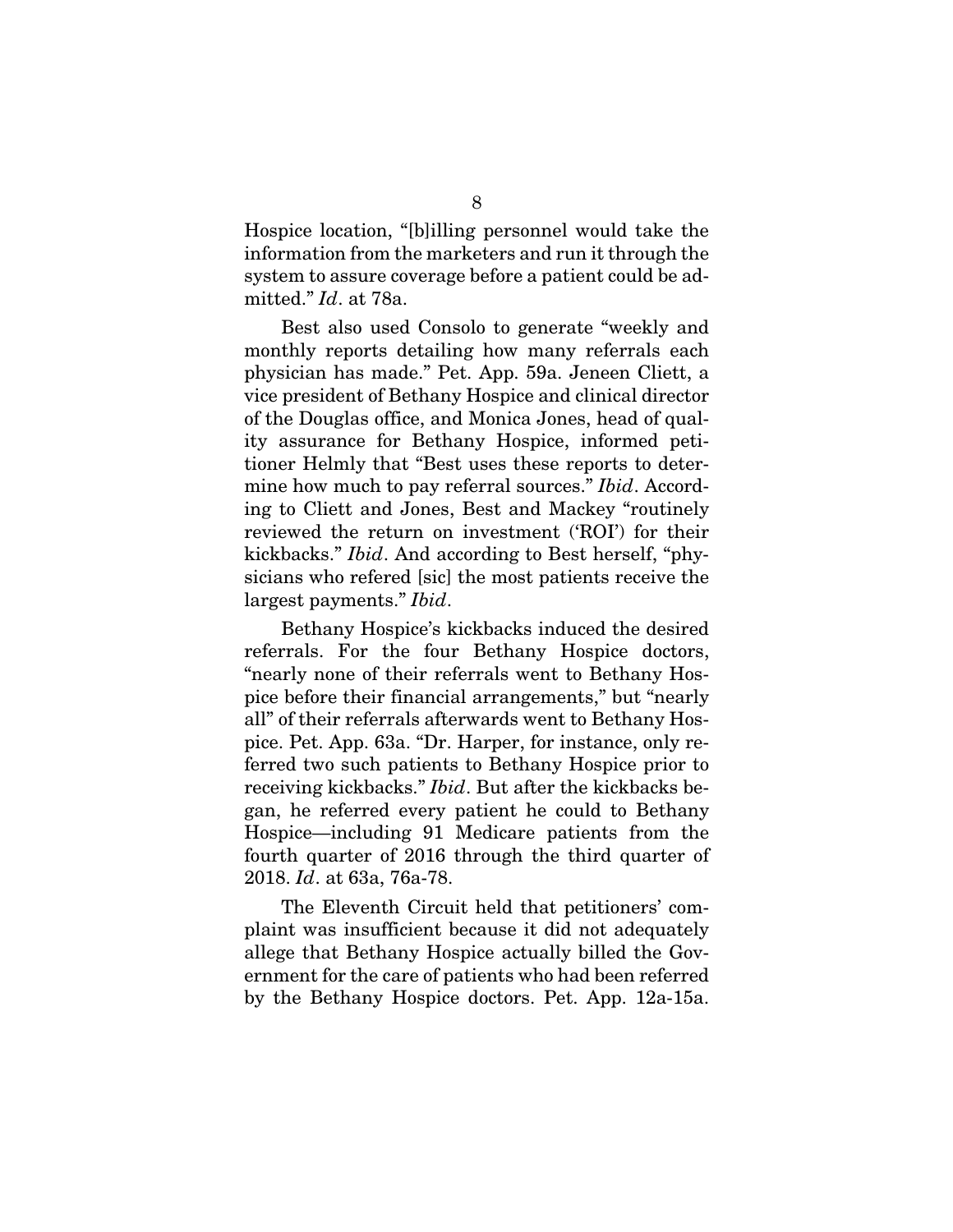But the complaint's allegations on this point are robust.

First, the complaint alleges that Consolo would automatically bill patients' "per diem on a CMS Form 1500." Pet. App. 74a. Thus, once eligible patients were entered into the system, billing to the Government was effectively automatic. Petitioners knew this because they personally worked with the system. As a marketer, petitioner Johnson interacted with administration and billing personnel at every Bethany Hospice location. *Id*. at 78a. She was also trained on how referrals were input into Bethany Hospice's billing system to ensure *both* that the referrals were recorded and that the patients were eligible for Governmentfunded health care, *id*. at 79a-80a, and indeed she used this system herself, *id*. at 82a. Petitioner Helmly was an administrator, a high-ranking position. Her "responsibilities entailed overseeing all the billing at Bethany Coastal" (an affiliate of Bethany Hospice). *Id*. at 53a.[2](#page-19-0) She "had access to all of the billing information and census reports for every Bethany office," including "all billing and referral data." *Id*. at 80a. Thus, petitioners had "intimate knowledge of Bethany Hospice's and Bethany Coastal's billing protocols and operations," including "the types of patients Bethany Hospice and Bethany Coastal endeavored to put under service, who the primary referral sources for each entity were, and the specific entities that reimbursed Bethany Hospice for hospice services." *Id*. at 73a.

<span id="page-19-0"></span><sup>2</sup> For all practical purposes, Bethany Hospice and Bethany Coastal are one and the same: They have common ownership and share a website, policies, controlling officers, employees, equipment, accounts, and a main office address. Pet. App. 80a-85a.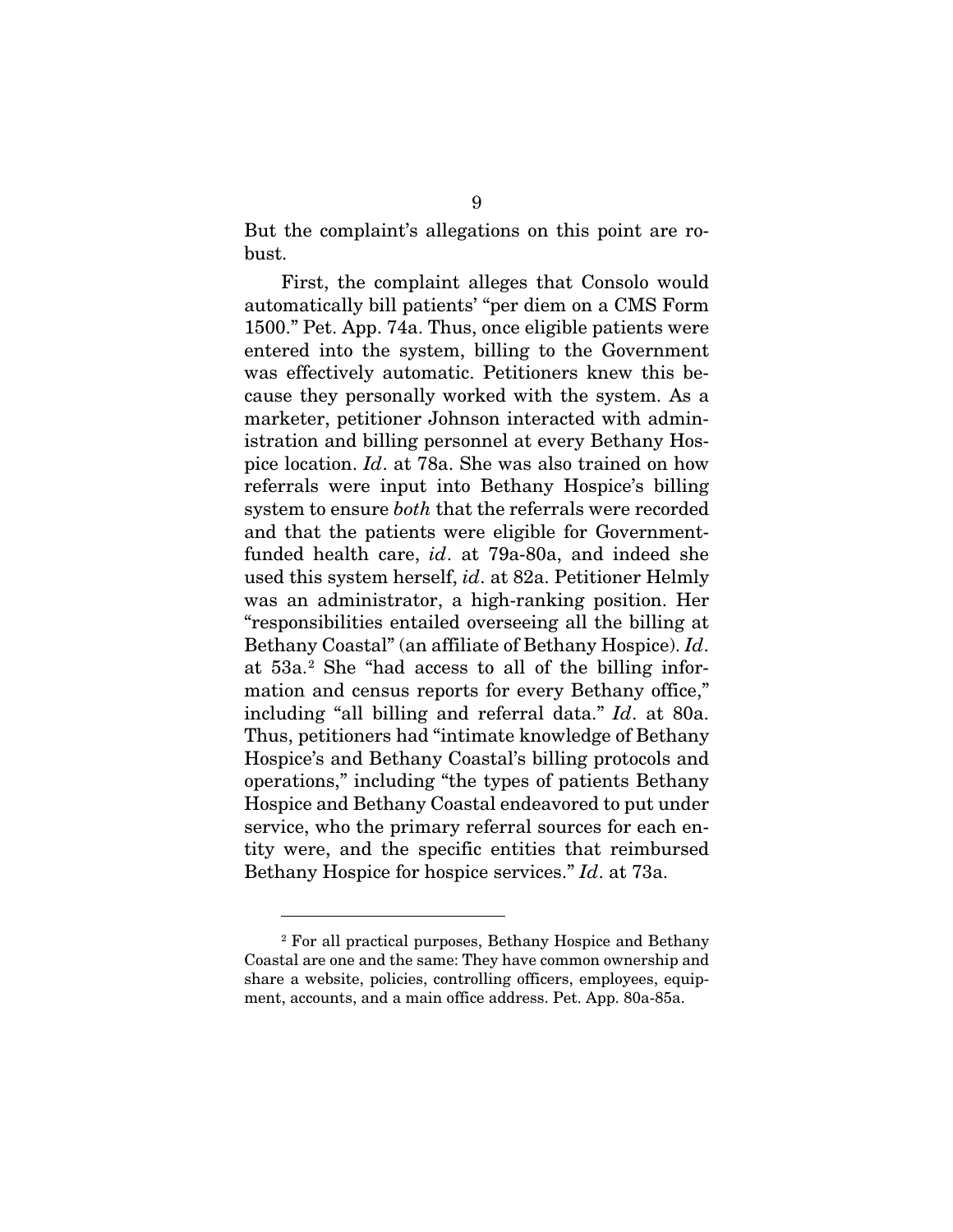The complaint also includes Government data showing actual claims for payment. This data "only tracks Medicare patients for which Bethany Hospice has billed Medicare and received payment," and "details how many Medicare referrals a particular physician makes to a particular hospice facility, as well as how many total patient days the hospice received Medicare reimbursement for as a result of that physician's referrals." Pet. App. 76a. The data shows that Bethany Hospice billed and collected millions of dollars from Medicare each year. *See ibid.* It also shows that from the fourth quarter of 2016 through the third quarter of 2018, the Bethany Hospice doctors were four of the top six referring physicians to Bethany Hospice (indeed, they held the top three spots). *Id.* at 76a-77a. For each one of them, it shows the number of patients referred to Bethany Hospice from 2016 to 2018, and the number of patient days of care Bethany Hospice sought reimbursement for from the Government. *Id*. at 77a-78a. Because the data only reflects *actual* payments, it shows conclusively that the Government paid for patients referred by those doctors. *See id.* at 76a.

Other facts confirmed that Bethany Hospice billed the Government for the care of patients who had been referred by the Bethany Hospice doctors. Petitioner Johnson personally reviewed site census reports, which "revealed that federal health care programs covered the hospice expenses for a substantial majority of patients (100% or nearly 100%)." Pet. App. 80a. Petitioner Helmly confirmed through reports and management meetings "that all or nearly all of Bethany Hospice's patients put under service received coverage from Medicare and Medicaid." *Ibid*. Medicare data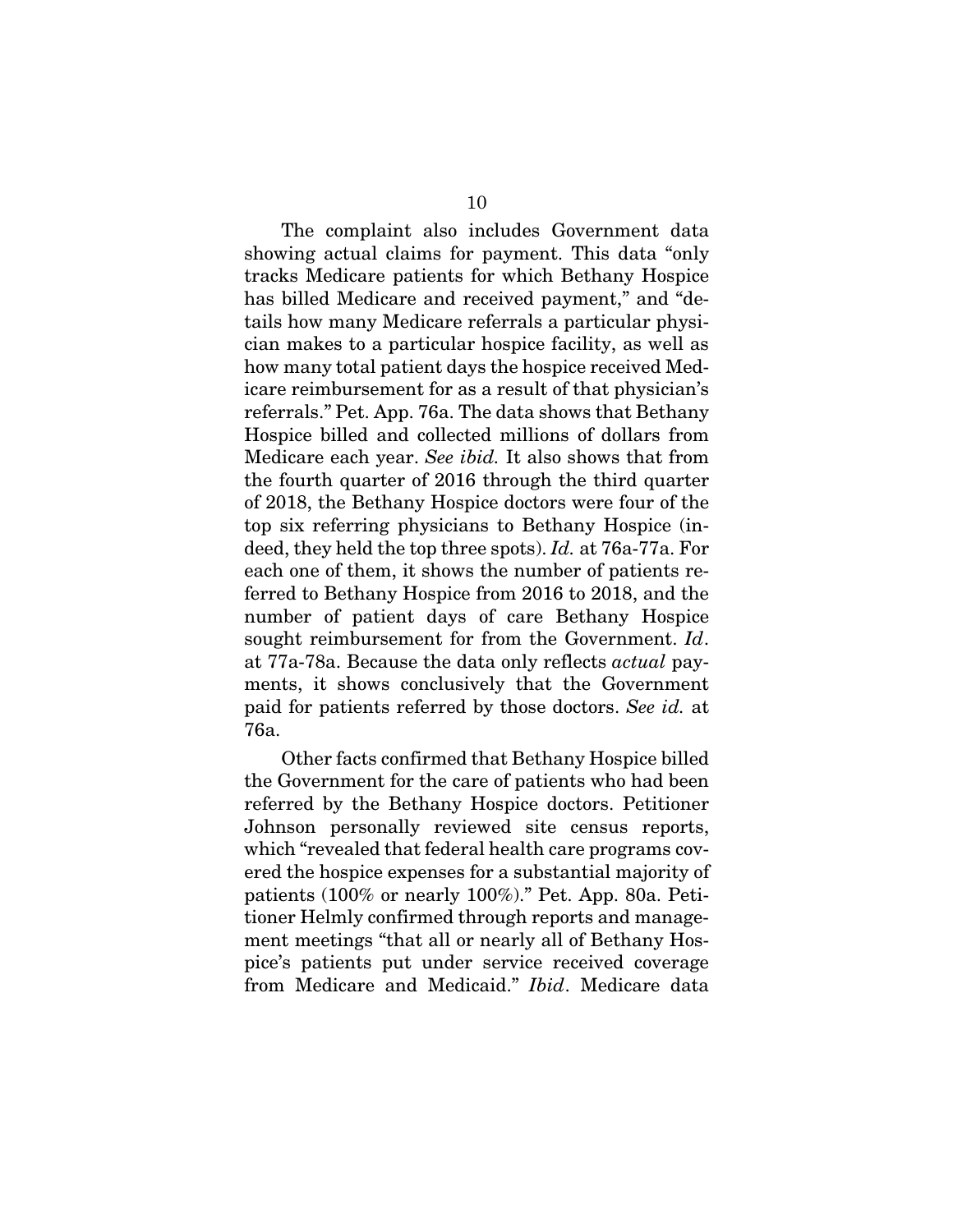likewise confirms that "Bethany Hospice derives nearly all of its revenue from the Medicare program monies." *Id*. at 76a.

Knowledgeable former Bethany Hospice employees confirmed this information. Shanda Jowers, a former clinical director, confirmed "that Bethany Hospice's Douglas facility received the vast majority of its patient referrals from" the four Bethany Hospice doctors. Pet. App. 73a. She confirmed, based on "conversations with Ms. Best and Ms. Cliett both in management meetings and during day-to-day operations," that the patients referred by the four doctors were Medicare and Medicaid patients for whose care Bethany Hospice collected money from the Government. *Id*. at 73a-74a. She also "confirmed that Bethany Hospice's policy was to admit patients only if they had Medicare or Medicaid coverage." *Id*. at 73a.

Robert Clements, a community education representative, had access to referral data, personally received referrals from physicians, and also trained petitioner Johnson. Pet. App. 74a, 79a. Clements, Best, and Cliett, "were a core of the Bethany Hospice billing apparatus." *Id*. at 75a. Clements confirmed that "every single referral" from the Bethany Hospice doctors "was for a Medicare or Medicaid beneficiary." *Id*. at 74a. Clements knew this "because each time he retrieved referrals from these physicians, the physician orders and patient paperwork would denote the payor." *Ibid*. He also confirmed how the information was entered into Consolo. *Ibid*. Clements confirmed other key allegations, including that:

Bethany Hospice receives nearly all of its referrals from area physicians with a financial interest in Bethany Hospice, that these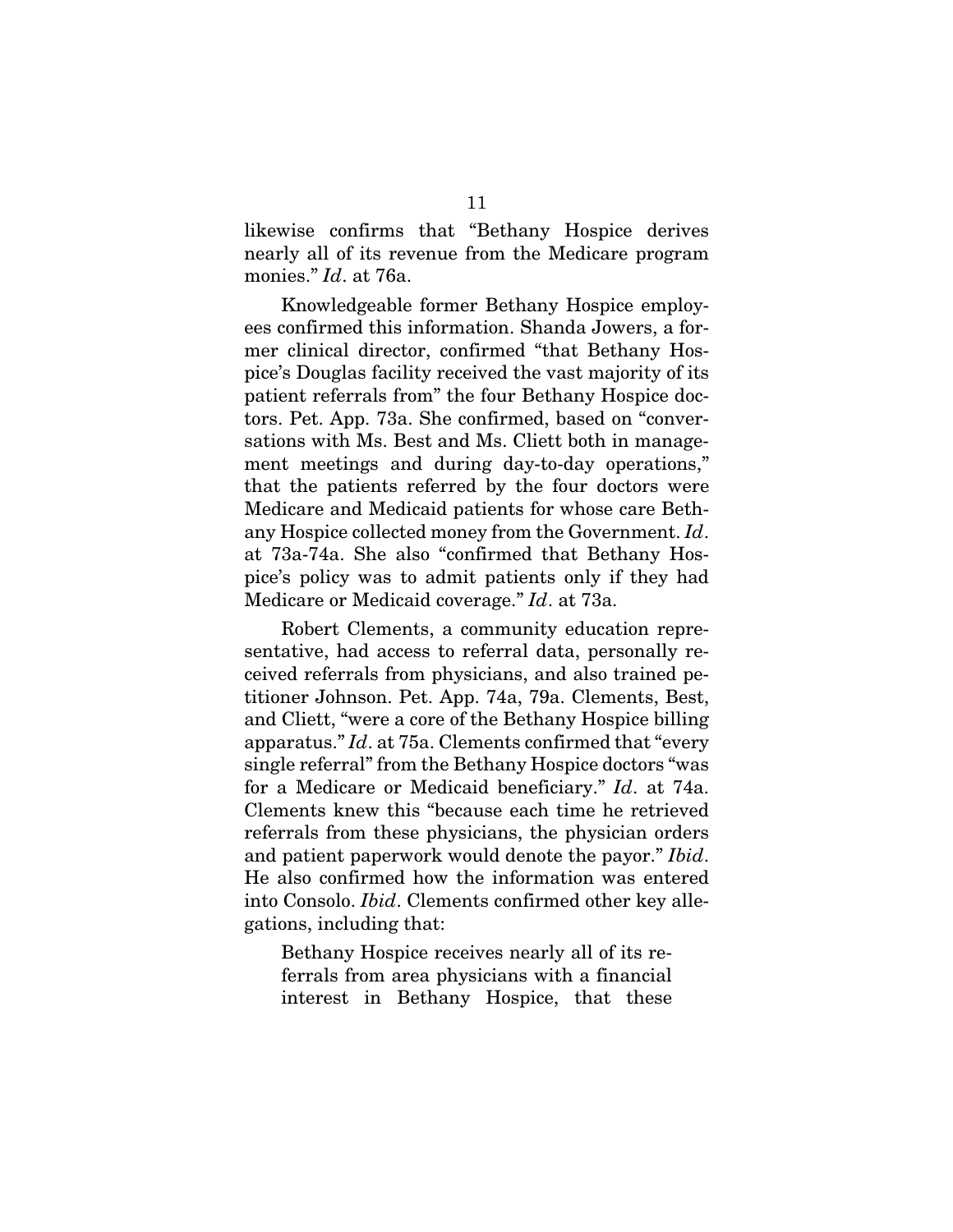physicians always referred every Medicare and Medicaid patient to Bethany Hospice that they controlled, and that Bethany Hospice billed Government health programs for the services rendered to Medicare and Medicaid patients referred by these physicians.

*Id*. at 75a. Bethany Hospice accountant Elnita Ginn likewise confirmed that respondent received payments from the Government for patients referred by the Bethany Hospice doctors. *Ibid*.

The complaint also alleges a pattern of harassment against petitioners, including threats, termination, and post-departure harassment. *E.g.*, Pet. App. 67a-71a. Best forbade anybody working for Bethany Hospice and Bethany Coastal from having any contact with petitioners whatsoever, and indeed fired one employee on the false accusation that she had contacted petitioners. *Id*. at 70a. This was to prevent petitioners from gathering evidence of false claims. *Id*. at 71a.

Based on the foregoing, the complaint alleges that Bethany Hospice violated the FCA by: (1) presenting false or fraudulent claims; (2) making or using false records or statements material to false or fraudulent claims; and (3) retaliating against petitioners. Pet. App. 85a-87a. The parties later settled the retaliation claim. *Id*. at 7a n.6.

2. Notwithstanding the level of detail just recited, the district court dismissed petitioners' complaint for lack of particularity under Rule 9(b). The court held that under Eleventh Circuit precedent, the complaint did not plead kickbacks or the submission of false claims with particularity. *See* Pet. App. 29a-43a.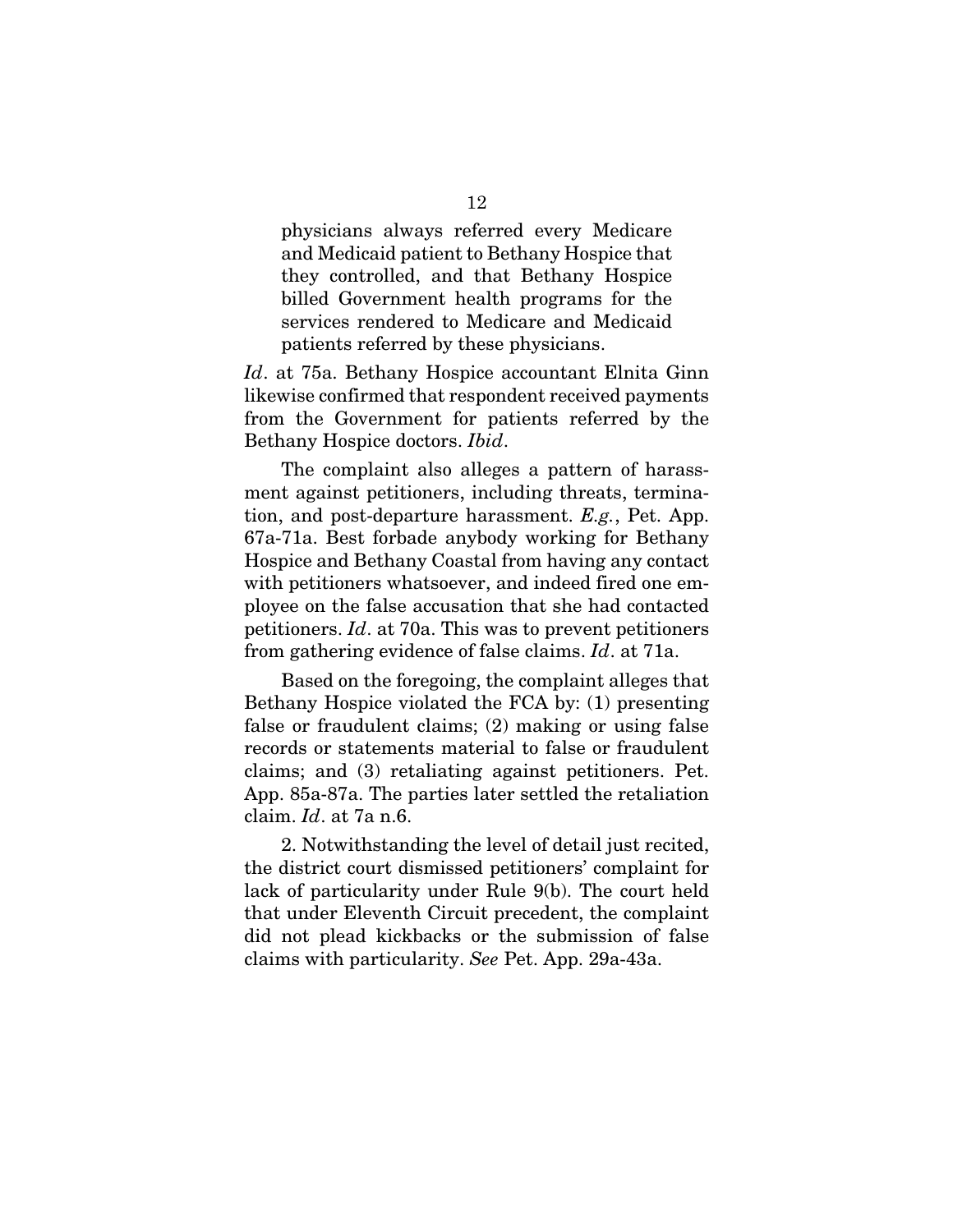3. The Eleventh Circuit affirmed only on the latter ground, holding that the complaint failed "to plead with particularity the submission of an actual false claim to the government." Pet. App. 3a.

Describing its legal rule, the Eleventh Circuit held that "a complaint must allege actual submission of a false claim, and that it must do so with some indicia of reliability." Pet. App. 11a (quotation marks omitted, but quoting from *Carrel v. AIDS Healthcare Found., Inc.*, 898 F.3d 1267, 1275 (11th Cir. 2018), and *United States ex rel. Clausen v. Lab'y Corp. of Am.*, 290 F.3d 1301, 1311 (11th Cir. 2002)). What this means is that the plaintiff must allege "specifics about actual claims submitted to the government." *Id*. at 12a. The court explained that under its precedents, submission of false claims "cannot be inferred from the circumstances." *Id*. at 11a (quoting *Carrel*, 898 F.3d at 1275, and *Corsello v. Lincare, Inc.*, 428 F.3d 1008, 1013 (11th Cir. 2005) (per curiam)). Instead, it must be pleaded directly; the relator must either provide "a sample fraudulent claim," or "particular facts about a representative false claim." *Id*. at 13a.

Under this rule, the Eleventh Circuit deemed petitioners' allegations insufficient. The fact that petitioners held positions that gave them firsthand knowledge of billing practices was not enough, the court reasoned, because they still "failed to provide any specific details regarding either the dates on or the frequency with which the defendants submitted false claims, the amounts of those claims, or the patients whose treatment served as the basis for the claims." Pet. App. 13a-14a (quoting *United States ex rel. Sanchez v. Lymphatx, Inc.*, 596 F.3d 1300, 1302 (11th Cir. 2010) (per curiam)). Moreover, petitioners "did not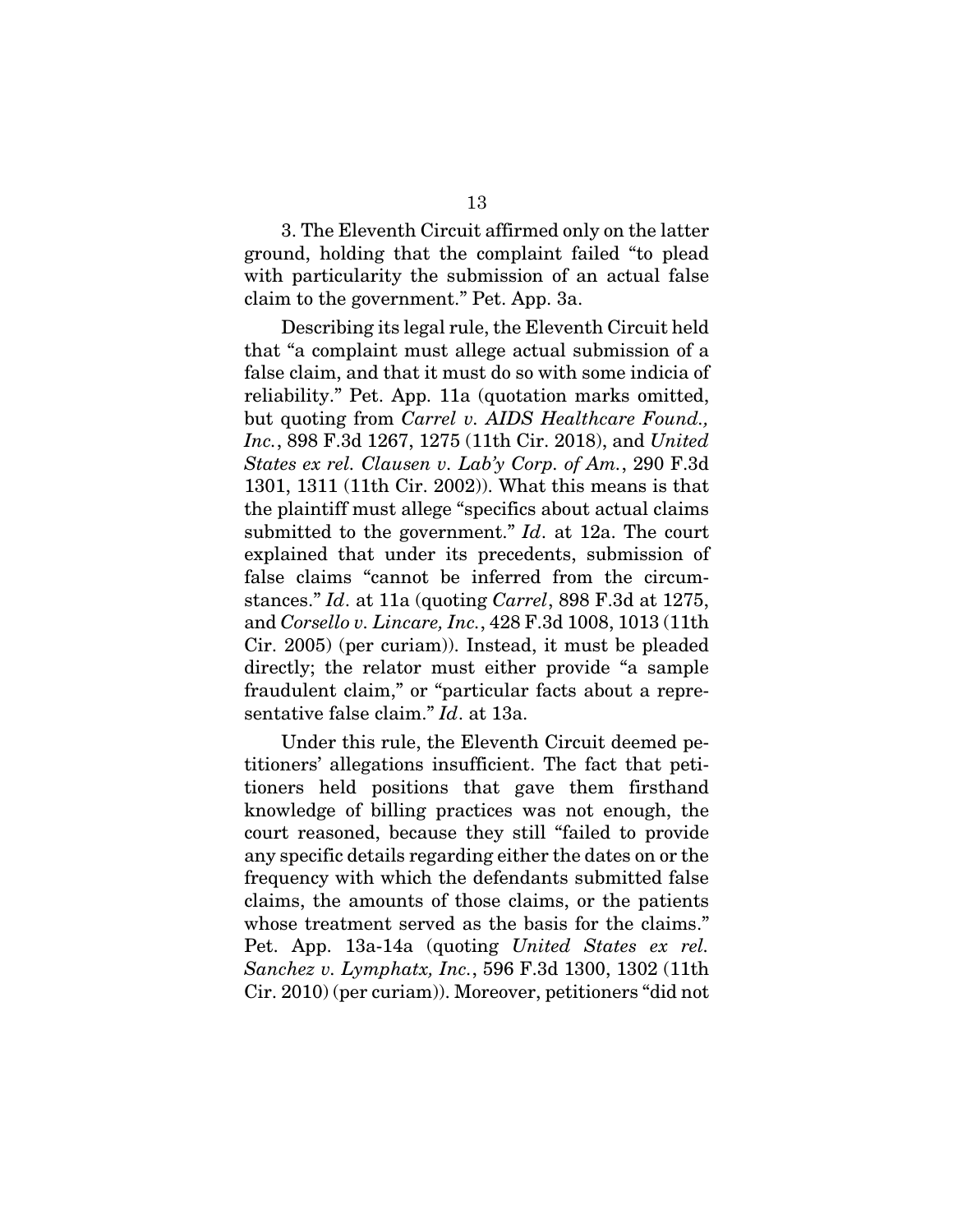claim to have observed the submission of an actual false claim; nor did they personally participate in the submission of false claims." *Id.* at 14a.

The Eleventh Circuit also held that even though Bethany Hospice's business model is to bill the Government for all or nearly all of its patients, that "lends no credence to [petitioners'] allegation that Bethany Hospice submitted a false claim" because, under Eleventh Circuit precedent, "relators cannot 'rely on mathematical probability to conclude that [a defendant] surely must have submitted a false claim at some point.'" Pet. App. 14a (quoting *Carrel*, 898 F.3d at 1277) (alteration in original). According to the Eleventh Circuit, "numerical probability is not an indicium of reliability" that claims were submitted—even when, as here, the defendant "billed the government for almost all its business." *Id*. at 15a. Again, the lack of "specific details about the submission of an actual false claim" was fatal. *Ibid*.

The Eleventh Circuit applied the same objection to the "Medicare claims data," which showed that Medicare had actually paid money to Bethany Hospice for patients referred by the Bethany Hospice doctors. Pet. App. 14a. This, too, was not "reliable" enough under Eleventh Circuit precedent because, even though it included numbers of patients and patient days billed, it did not include "specific details" about individual claims. *Id*. at 15a.

4. This petition followed.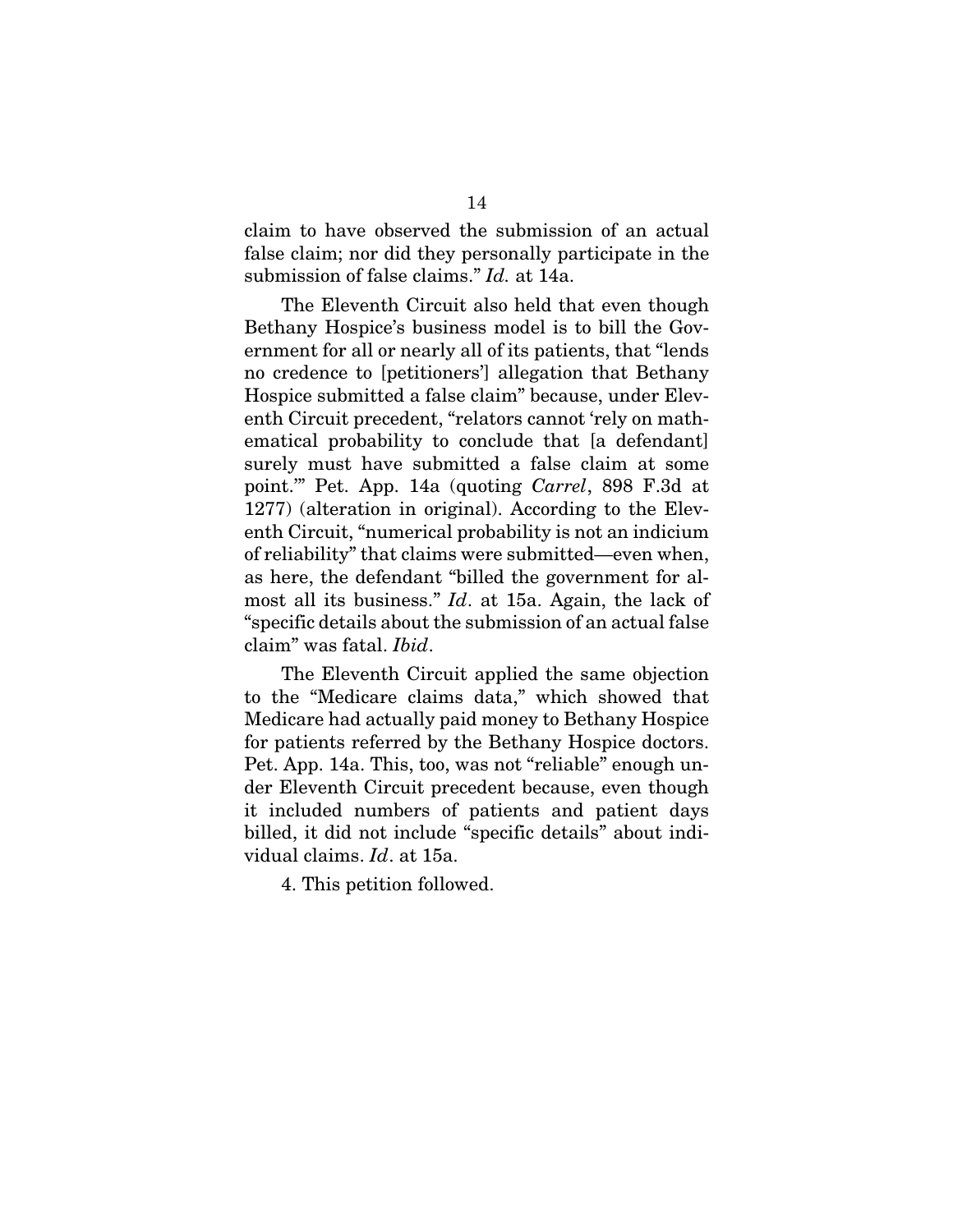#### REASONS FOR GRANTING THE WRIT

## <span id="page-25-1"></span><span id="page-25-0"></span>I. The Circuits Are Split Over What Rule 9(b) Requires in False Claims Act Cases

Certiorari should be granted to resolve a longstanding circuit split about how Rule 9(b) works in FCA cases. In general, the circuits split into three groups. The Eleventh Circuit has the most rigid interpretation of Rule 9(b), requiring relators who have pled a fraudulent scheme with particularity also to plead specific details of false claims; six circuits adopt a flexible approach that allows the submission of claims to be inferred from circumstances (including from a fraudulent scheme); and four circuits have adopted rules that typically require relators to plead details of false claims, but recognize certain exceptions. The split has been repeatedly acknowledged by courts and commentators alike. *See* Tricia L. Forte, *Resolving the Circuit Split: Pleading Healthcare Fraud with Particularity*, 25 Roger Williams U. L. Rev. 16, 17 (2020) ("There is a circuit split regarding pleading standards under Rule 9(b) which has resulted in different outcomes depending on where the suit is brought as to whether the case is allowed to proceed."); Brianna Bloodgood, *Particularity Discovery in Qui Tam Actions: A Middle Ground Approach to Pleading Fraud in the Health Care Sector*, 165 U. Pa. L. Rev. 1435, 1442 (2017) ("[T]he Supreme Court has yet to grant certiorari to resolve the circuit split."); Sara A. Smoter, Note, *Relaxing Rule 9(b): Why False Claims Act Relators Should Be Held to a Flexible Pleading Standard*, 66 Case W. Res. L. Rev. 235, 242 (2015) ("The Eleventh Circuit applies the most inflexible application of Rule 9(b).").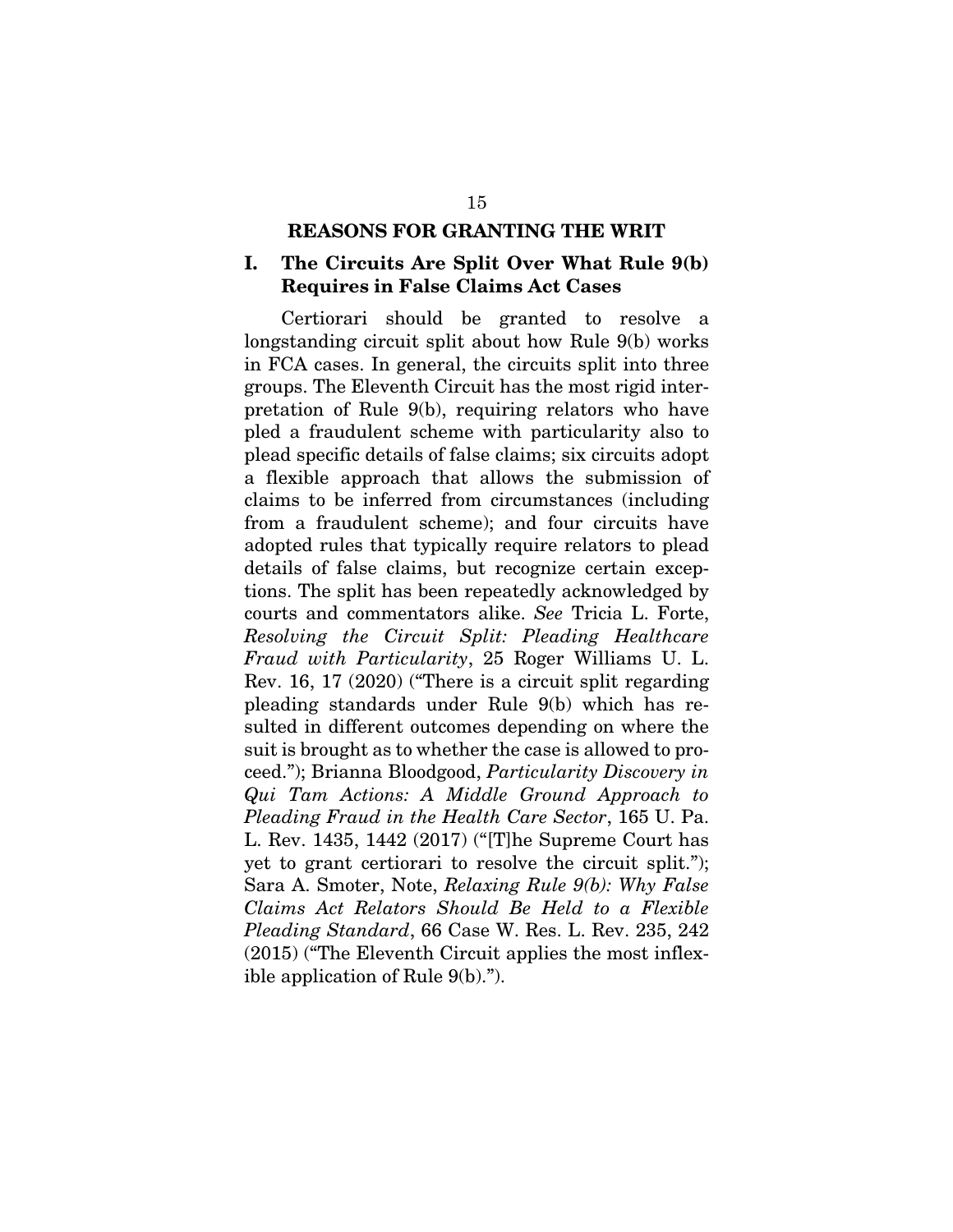1. The Eleventh Circuit adopts the most rigid approach to Rule 9(b). In *United States ex rel. Clausen v. Laboratory Corp. of America*, 290 F.3d 1301 (11th Cir. 2002), the court held that Rule 9(b) "does not permit a False Claims Act plaintiff merely to describe a private scheme in detail but then to allege simply and without any stated reason for his belief that claims requesting illegal payments must have been submitted, were likely submitted or should have been submitted to the Government." *Id*. at 1311. Instead, the plaintiff must identify "actual, and not merely possible or likely, claims" for payment. *See id.* at 1313.

In *Corsello v. Lincare, Inc.*, 428 F.3d 1008, 1013 (11th Cir. 2005) (per curiam), the Eleventh Circuit elaborated on its approach, holding that the submission of a fraudulent claim . . . must be pleaded with particularity and not inferred from the circumstances." The Eleventh Circuit specifically rejected the argument "that a pattern of improper practices of the defendants leads to the inference that fraudulent claims were submitted to the government." *Ibid*. Thus, even though the plaintiff was an insider at the company who claimed to be "'aware' of the manner by which the defendants submitted fraudulent claims and had 'learned from his colleagues the national reach of the schemes,'" the court deemed his complaint inadequate because it did not show "that a specific fraudulent claim was in fact submitted to the government." *Id*. at 1013-14; *see also United States ex rel. Atkins v. McInteer*, 470 F.3d 1350, 1359 (11th Cir. 2006) (holding that when plaintiff described scheme in detail, including identifying "particular patients, dates and corresponding medical records for services that he contends were not eligible for government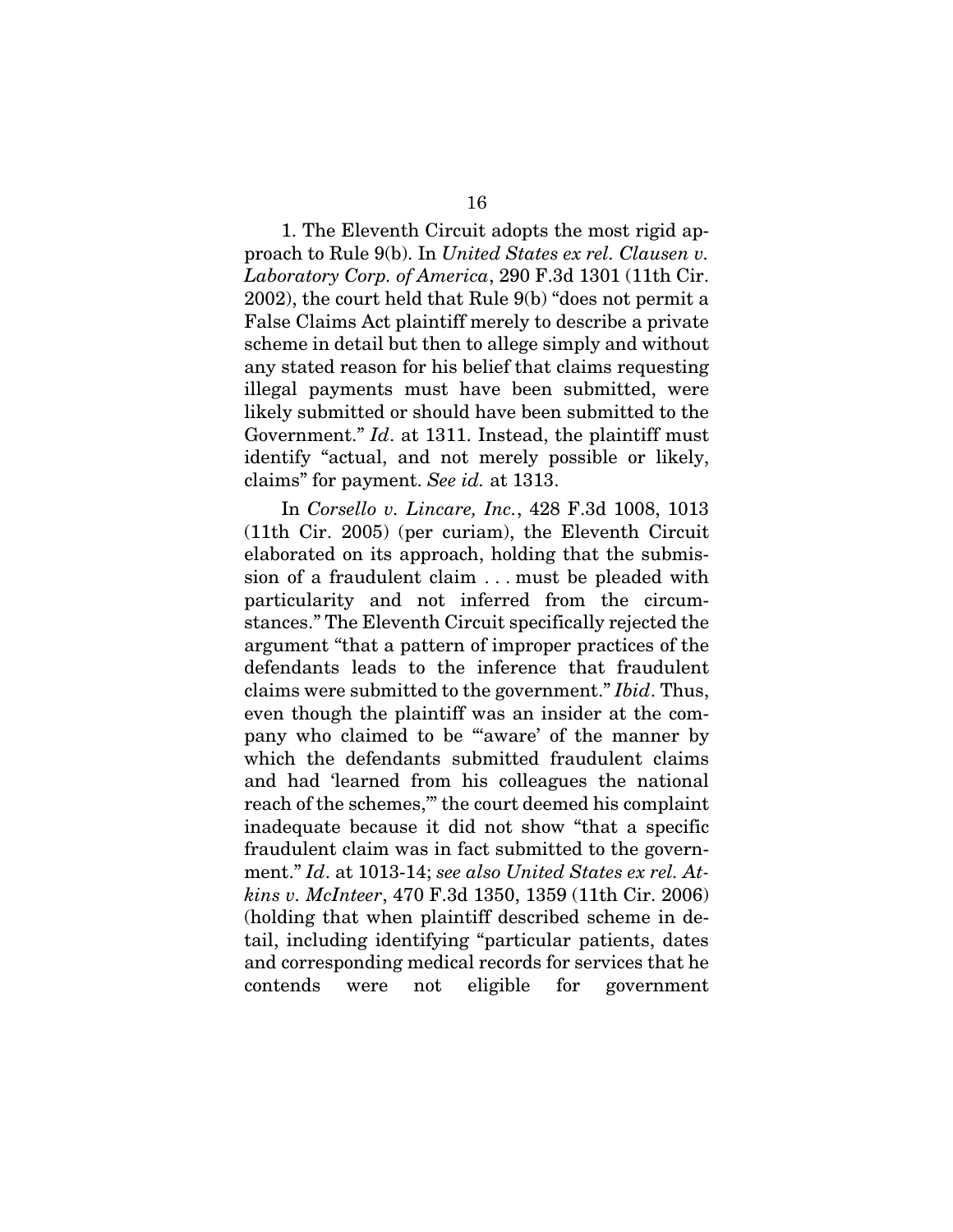reimbursement," the claim still failed because the plaintiff was "not a billing and coding administrator responsible for filing and submitting the defendants' claims for reimbursement"—and therefore not privy to the submission of actual false claims); *United States ex rel. Sanchez v. Lymphatx, Inc.*, 596 F.3d 1300, 1302 (11th Cir. 2010) (per curiam) (finding complaint inadequate when relator claiming "direct knowledge of the defendants' billing and patient records" failed to provide "at least some examples of actual false claims") (quotation marks omitted).

In *Carrel v. AIDS Healthcare Foundation, Inc.*, 898 F.3d 1267 (11th Cir. 2018), the Eleventh Circuit held that "even if the relator is an insider who alleges awareness of general billing practices, an accusation of underlying improper practices alone is insufficient absent allegations that a specific fraudulent claim was in fact submitted to the government." *Id*. at 1275 (cleaned up). Under the Eleventh Circuit's rule, it is not enough to allege a scheme to defraud; the plaintiff must also "allege with particularity that" the scheme resulted in "an actual false claim." *Id*. at 1277. Moreover, relators cannot "rely on mathematical probability to conclude that the [defendant] surely must have submitted a false claim at some point"; such allegations are, in the Eleventh Circuit's view, too speculative.  $\mathit{Ibid.}^3$  $\mathit{Ibid.}^3$ 

<span id="page-27-0"></span><sup>&</sup>lt;sup>3</sup> The Eleventh Circuit has held that when the plaintiff participated firsthand in the submission of false claims, she could proceed without representative examples. *See Carrel*, 898 F.3d at 1276. But even in this circumstance, the Eleventh Circuit requires "specific details about false claims." *Ibid*. (quotation marks omitted).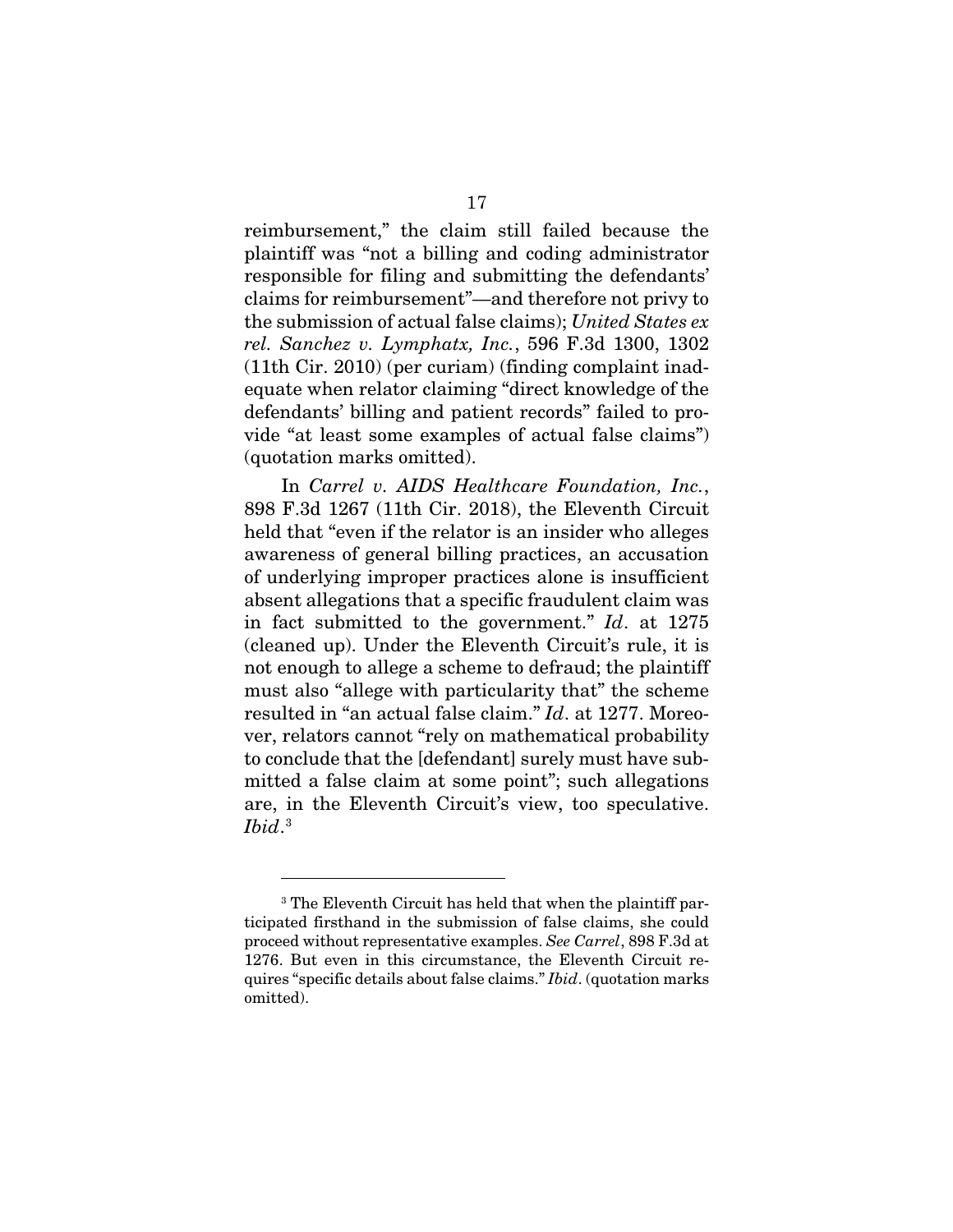Here, relying heavily on these decisions, the Eleventh Circuit concluded that because petitioners "failed to allege any specifics about actual claims submitted to the government," the claim failed as a matter of law—notwithstanding petitioners' insider knowledge and claims data showing that claims for payment were submitted. Pet. App. 12a. Under the Eleventh Circuit's rule, the existence of false claims can never be inferred from circumstances, established by probability, or even shown through aggregated data; the claims themselves be pleaded in detail. *See id*. at 11a.

2. Six circuits—the Third, Fifth, Seventh, Ninth, Tenth, and D.C. Circuits—hold that specific details of false claims are not required, and that the existence of false claims can be inferred from circumstances, including from the existence of a scheme that naturally would lead to the submission of false claims.

While the Eleventh Circuit holds that the submission of false claims cannot be inferred from circumstances, Pet. App. 11a, the Seventh Circuit recognizes that "much knowledge is inferential," and permits complaints to proceed if the allegation that false claims were submitted is a "plausible" inference from the scheme alleged. *United States ex rel. Lusby v. Rolls-Royce Corp.*, 570 F.3d 849, 854 (7th Cir. 2009). Thus, in *Lusby*, an employee who alleged a fraudulent scheme to provide noncompliant products to the Government, but had never seen the defendant's actual bills and certifications of compliance, was permitted to proceed because it was reasonable to infer that the defendant had certified its compliance when it sought payment. *See ibid*.

In subsequent cases, the Seventh Circuit has confirmed that "a plaintiff does not need to present, or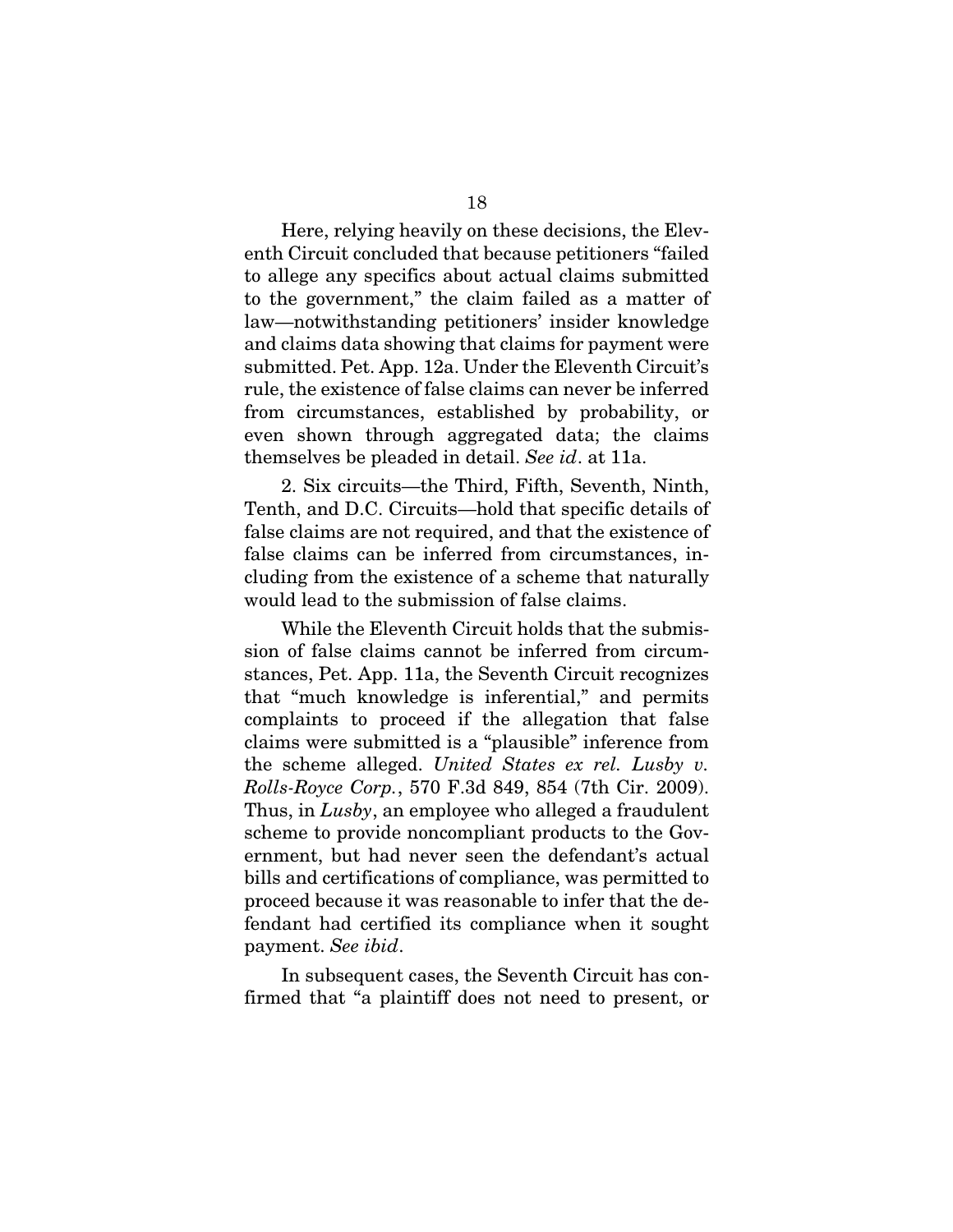even include allegations about, a specific document or bill that the defendants submitted to the Government." *United States ex rel. Presser v. Acacia Mental Health Clinic, LLC*, 836 F.3d 770, 777 (7th Cir. 2016) (citing *Lusby*, 570 F.3d at 853-54, and *Leveski v. ITT Educ. Servs., Inc.*, 719 F.3d 818, 839 (7th Cir. 2013)). Instead, when the defendant receives money from the Government, while violating conditions for payment, a court may infer the submission of false claims from the juxtaposition of those two facts.

Most recently, the Seventh Circuit reaffirmed that a relator can satisfy Rule 9(b) if his allegations "plausibly support<sup>[]</sup> the inference that [the defendant] included false information" in its communications with the Government, even if the allegations only provide "circumstantial evidence" of an FCA violation. *United States ex rel. Prose v. Molina Healthcare of Ill., Inc*., 10 F.4th 765, 774 (7th Cir. 2021). Like this case, *Prose* involved an allegation that the defendant's misconduct (there, failure to make all required services available) tainted a large category of claims for payment *per se*. *See id*. at 769-70. Because that scheme was pleaded with particularity, it was not also necessary to plead details of claims for payment.

The Fifth Circuit applies the same flexible rule. For example, in *United States ex rel. Colquitt v. Abbott Laboratories*, 858 F.3d 365, 371 (5th Cir. 2017), the court of appeals considered a case that, like this one, arose out of alleged kickbacks (there, between a stent manufacturer and the hospitals and physicians that used the stents). The district court held that although the relator "had identified some specific hospitals and doctors that allegedly received kickbacks, he did not plead that any of these hospitals or doctors signed up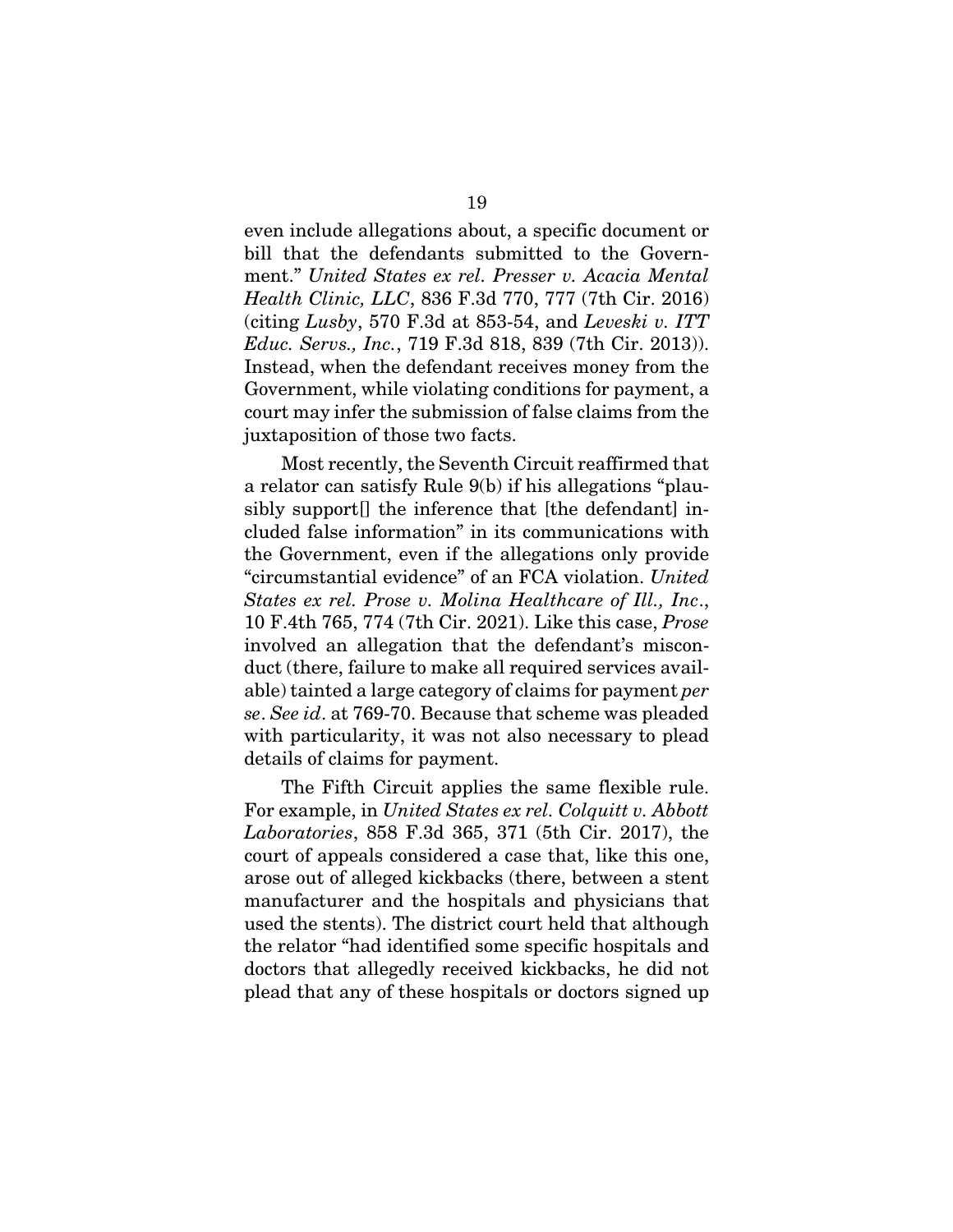to be Medicare providers or submitted certified claims for reimbursement for procedures using Abbott's stents." *Ibid*. The Fifth Circuit determined that this was "too rigid an application of Rule 9(b)," which is "context specific and flexible and must remain so to achieve the remedial purpose of the False Claims Act." *Id*. at 372 (quoting *United States ex rel. Grubbs v. Kanneganti*, 565 F.3d 180, 190 (5th Cir. 2009)). The Fifth Circuit held that instead of requiring "the details of an actually submitted false claim," it was enough to allege "particular details of a scheme to submit false claims paired with reliable indicia that lead to a strong inference that claims were actually submitted." *Ibid*. (quoting *Grubbs*, 565 F.3d at 190).

Applying this rule, the Fifth Circuit determined that the relator's allegations permitted "[a] strong inference that the named hospitals submitted claims to Medicare" because "[n]early every hospital in America participates in Medicare and would most likely have billed Medicare had they performed procedures using Abbott's stents on a person over age 65," a practice the complaint alleged was "common." *Colquitt*, 858 F.3d at 372. Given the nature of the scheme, probability and circumstantial evidence were enough to infer the ex-istence of claims for payment.<sup>[4](#page-30-0)</sup>

In *Grubbs*, the case quoted in *Colquitt*, the Fifth Circuit explained that emphasis on details of claims is misplaced because "[s]tating 'with particularity the circumstances constituting fraud' does not necessarily and always mean stating the contents of a bill. The

<span id="page-30-0"></span><sup>4</sup> The relator's claim in *Colquitt* failed for the independent reason that he did not allege the underlying scheme with particularity. *See* 858 F.3d at 371-72.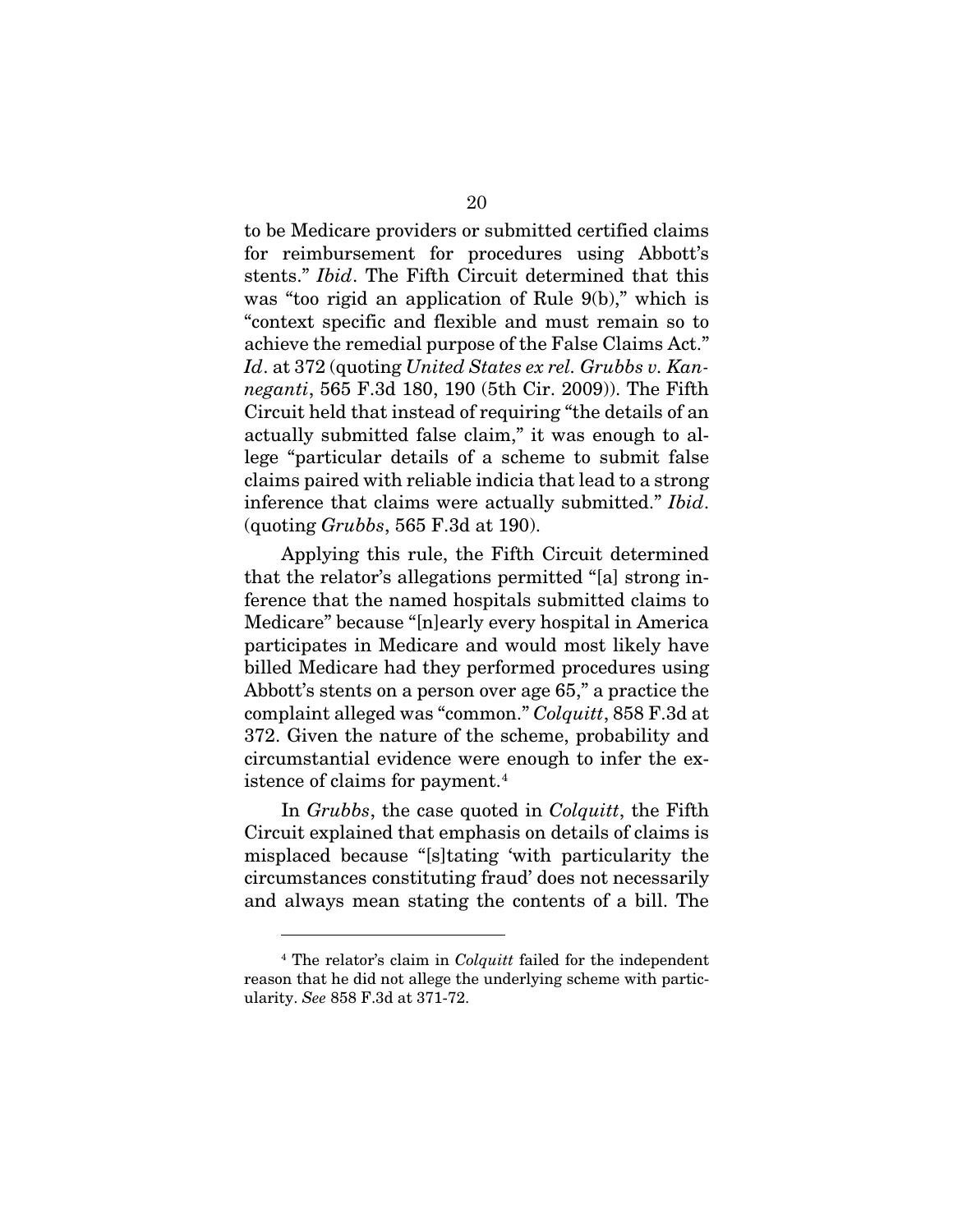particular circumstances constituting the fraudulent presentment are often harbored in the scheme," and not the bills themselves. 565 F.3d at 190. Thus, when "the logical conclusion of the particular allegations" in a complaint is that "fraudulent bills were presented to the Government," the complaint survives Rule 9(b) even if it does not include details of the bills themselves. *Id*. at 192. The court also recognized that to require details about claims "at pleading is one small step shy of requiring production of actual documentation with the complaint, a level of proof not demanded to win at trial and significantly more than any federal pleading rule contemplates." *Id*. at 190.

The Third Circuit acknowledged a circuit split, and then joined the Fifth Circuit in holding that Rule 9(b) is satisfied if the plaintiff can allege "particular details of a scheme to submit false claims paired with reliable indicia that lead to a strong inference that claims were actually submitted." *Foglia v. Renal Ventures Mgmt., LLC*, 754 F.3d 153, 156 (3d Cir. 2014) (quoting *Grubbs*, 565 F.3d at 190, and contrasting the Fifth Circuit's approach with that taken by the Fourth, Sixth, Eighth, and Eleventh Circuits). In *Foglia*, the Third Circuit reaffirmed its precedent holding that it was not necessary for a plaintiff to "identify a specific claim for payment at the pleading stage." *Ibid*. (quotation marks and emphasis omitted).

In a case analogous to this one, the Third Circuit has held that when falsity "comes not from a particular misrepresentation, but from a set of circumstances that, if true, makes a whole set of claims at least prima facie false," the complaint satisfies Rule 9(b) if it "allege[s] those circumstances with particularity." *United States ex rel. Bookwalter v. UPMC*, 946 F.3d 162, 176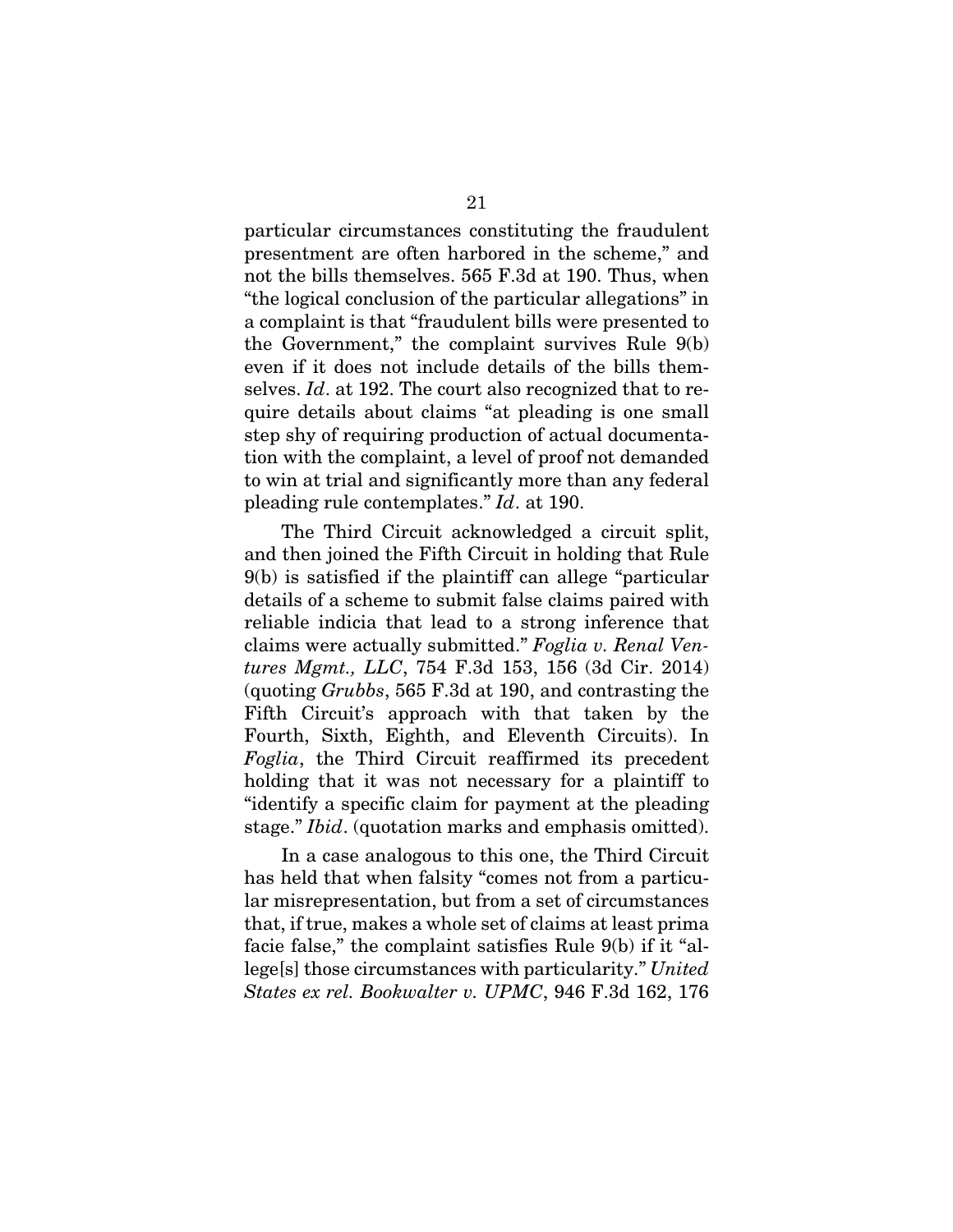(3d Cir. 2019), *cert. denied*, 140 S. Ct. 2720 (2020). In *Bookwalter*, the plaintiff alleged that the defendant violated the Stark Act, which generally prohibits hospitals from billing Medicare for certain services when the hospital has a financial relationship with the doctor who asked for those services. *See id.* at 165-66. Like AKS violations, violations of the Stark Act taint claims for payment, thus giving rise to FCA liability. *See id.* at 166. Because the plaintiff was able to plead that the defendant was compensating surgeons for referrals (a fact that, if true, would taint all resulting claims for payment), it was not also necessary to plead the details of false claims. *See id.* at 176-77.

The Ninth Circuit has explicitly "join[ed] the Fifth Circuit," and rejected stricter approaches to Rule 9(b). *Ebeid ex rel. United States v. Lungwitz*, 616 F.3d 993, 998 (9th Cir. 2010) (contrasting the Fifth Circuit's approach with that of the First, Sixth, Eighth, and Eleventh Circuits).

In *United States ex rel. Silingo v. WellPoint, Inc.*, 904 F.3d 667, 679 (9th Cir. 2018), the relator alleged that the defendant Medicare Advantage organizations contracted with a third party to provide health assessment reports and diagnoses of their beneficiaries, and that the contractor's approach was to overstate the beneficiaries' health problems, thus increasing the amount of money the Medicare Advantage organizations could seek from the Government for those beneficiaries' care. The Ninth Circuit held that even though the relator did not have firsthand knowledge that the false data was actually submitted to the Government, there was "ample circumstantial evidence from which to infer that the defendant organizations submitted [the contractor's] risk adjustment data and certified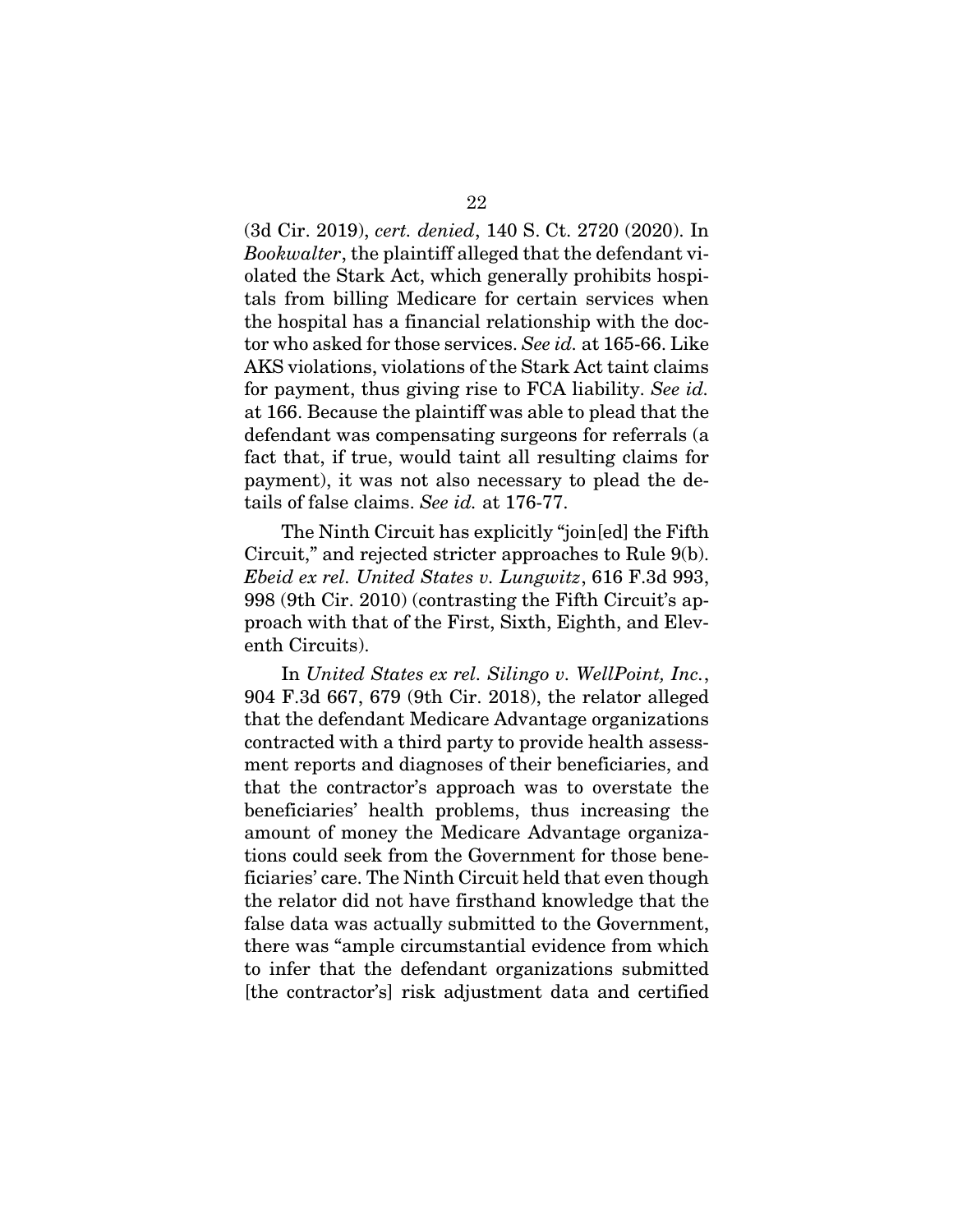the data's validity." *Ibid*. Even though it was "possible that some Medicare Advantage organization, after paying for [the contractor's] services, might have discovered the fraud and then cut ties with the company and thrown out its data," the allegations were enough to support the contrary inference; indeed, the court held that "it would stretch the imagination to infer" that defendants paid for years for data that they never used. *Ibid*. (quoting *Grubbs*, 565 F.3d at 192) (alteration omitted).

More broadly, the Ninth Circuit has held that Rule 9(b) "does not require absolute particularity or a recital of the evidence," and therefore does not require a complaint to allege "a precise time frame, describe in detail a single specific transaction or identify the precise method used to carry out the fraud." *United States v. United Healthcare Ins. Co.*, 848 F.3d 1161, 1180 (9th Cir. 2016) (quotation marks omitted). Instead, if the complaint is specific enough to give the defendant notice of the allegations, and to dispel an inference that the allegations are spurious, it satisfies Rule 9(b). *See id.* at 1183 n.11.

The Tenth Circuit has likewise adopted the flexible rule that "claims under the FCA need only show the specifics of a fraudulent scheme and provide an adequate basis for a reasonable inference that false claims were submitted as part of that scheme." *United States ex rel. Lemmon v. Envirocare of Utah, Inc.*, 614 F.3d 1163, 1172 (10th Cir. 2010). The court also "excuse[s] deficiencies that result from the plaintiff's inability to obtain information within the defendant's exclusive control," including details about claims and billing procedures. *United States ex rel. Polukoff v. St. Mark's Hosp.*, 895 F.3d 730, 745 (10th Cir. 2018). That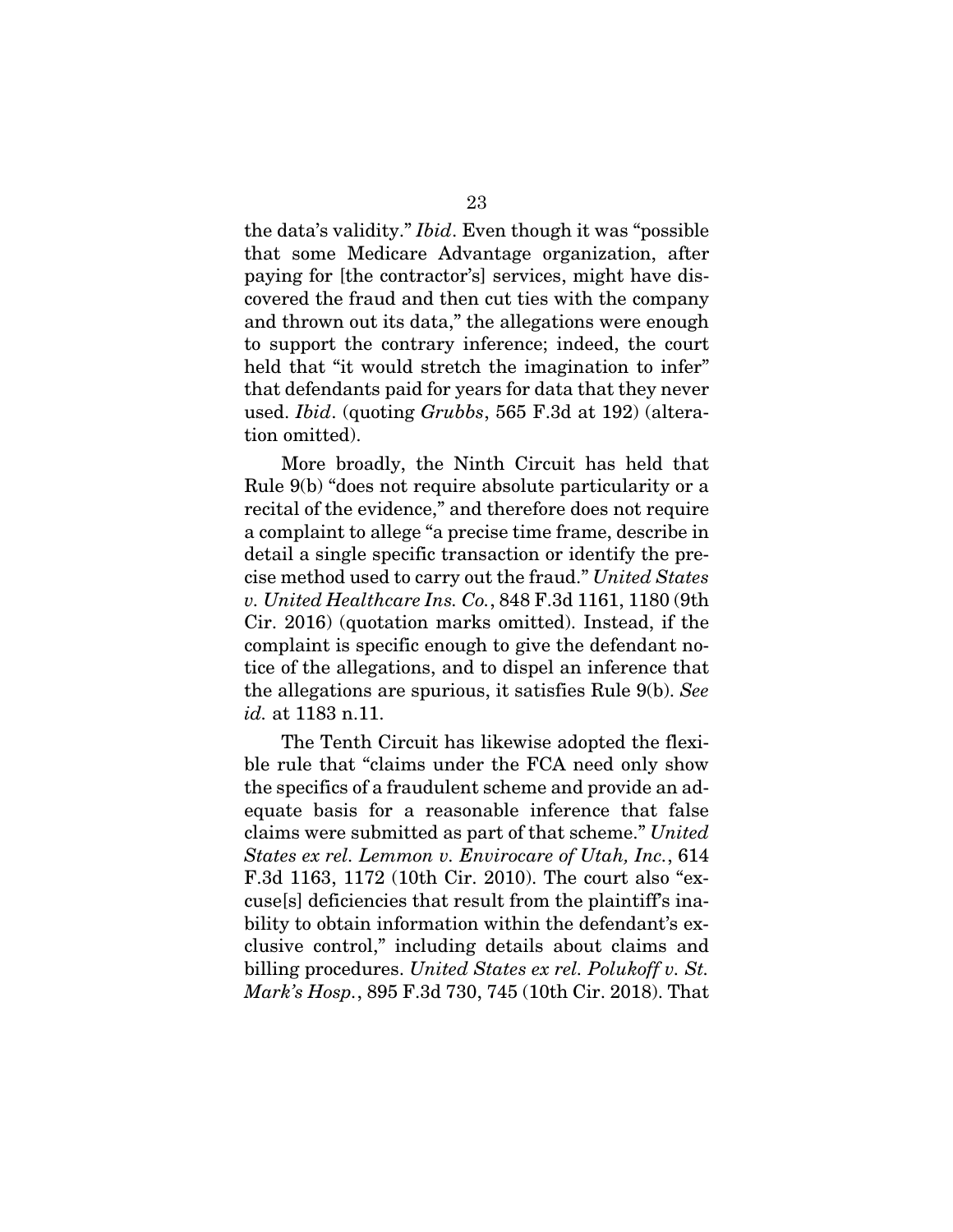is because "Rule 9(b) does not require omniscience; rather the Rule requires that the circumstances of the fraud be pled with enough specificity to put defendants on notice as to the nature of the claim." *Ibid*. (quotation marks omitted). Telling defendants what they already know is not essential to providing notice.

The D.C. Circuit has joined these "sister circuits in holding that the precise details of individual claims are not, as a categorical rule, an indispensable requirement of a viable False Claims Act complaint." *United States ex rel. Heath v. AT&T, Inc.*, 791 F.3d 112, 126 (D.C. Cir. 2015). As the court recognized, "providing identifying details about specific payments is less important to put the defendant on notice" when the allegations are not about those details. *Id*. at 125.

Under the rule adopted in any of these circuits, petitioners' complaint easily would have survived. The conflict is especially acute vis-à-vis *Prose*, *Colquitt*, *Bookwalter*, and *Silingo*, all of which involved alleged fraudulent schemes that tainted large numbers of unidentified claims for payment.

3. Other courts' approaches fall between the Eleventh Circuit's rigid approach and the more flexible approach taken by the majority of circuits.

The First Circuit follows the Eleventh Circuit by holding that representative examples of false claims are required in most cases. It recognizes an exception, however, when the plaintiff alleges that the defendant caused a third party to submit false claims. *See United States ex rel. Nargol v. DePuy Orthopaedics, Inc.*, 865 F.3d 29, 38-39 (1st Cir. 2017). When, as here, the complaint alleges that the defendant submitted false claims directly, that exception does not apply, and so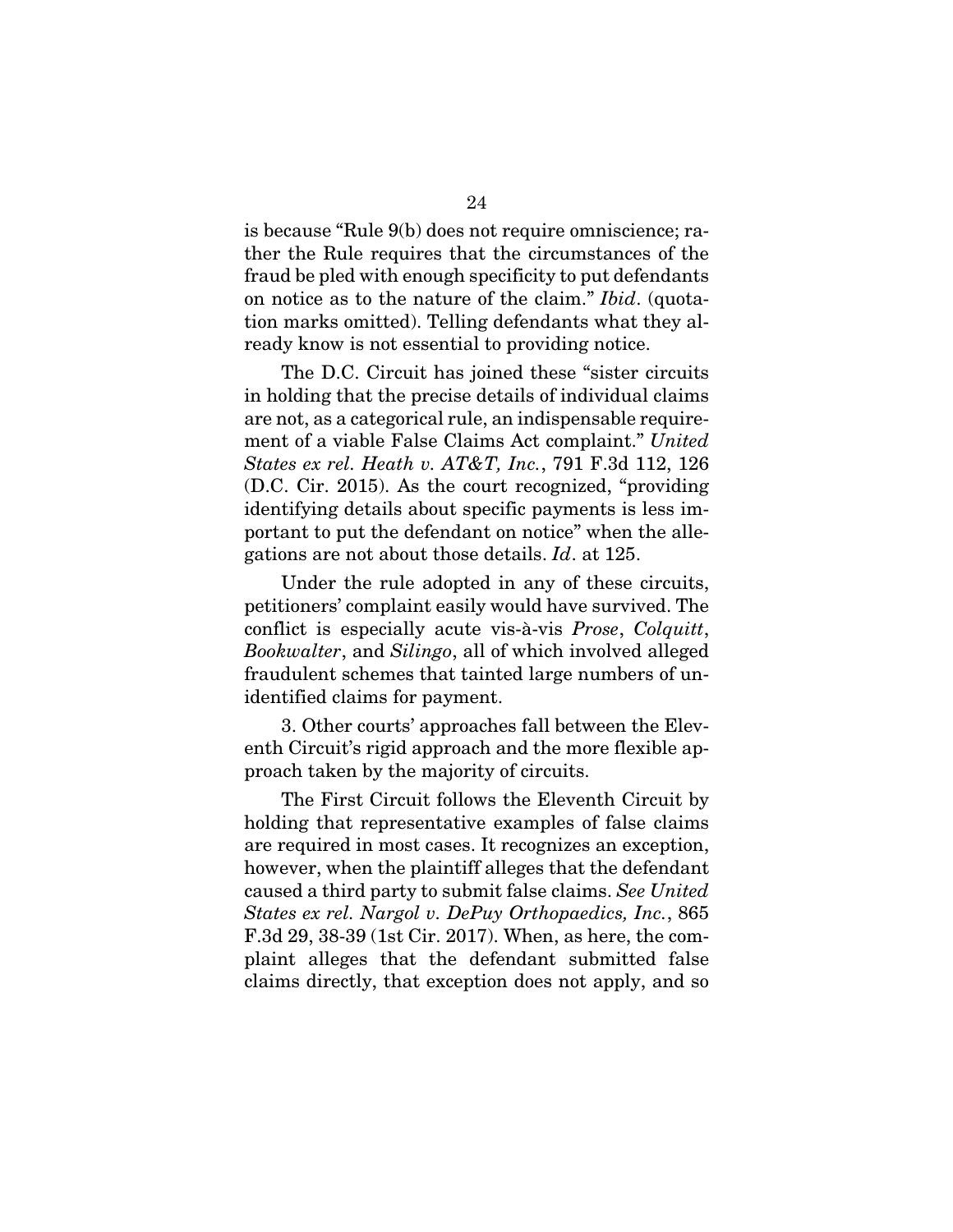the First Circuit's rule is the same as the Eleventh's in a case like this one, and petitioners' complaint would have been wrongly dismissed there, too.

The Eighth Circuit largely models its approach on Eleventh Circuit precedent, but recognizes an exception that might apply here. In *United States ex rel. Joshi v. St. Luke's Hospital, Inc.*, 441 F.3d 552, 557 (8th Cir. 2006), the relator alleged "a systematic practice" of false billing for anesthesia services that, according to the relator, rendered every claim for payment false. The Eighth Circuit affirmed dismissal of the complaint under Rule 9(b) because it failed to provide "representative examples of [the defendants'] alleged fraudulent conduct." *Ibid*. For support, the Eighth Circuit cited the Eleventh Circuit's decision in *Corsello*.

Later, the Eighth Circuit slightly softened its rule, holding that representative examples are not always required. *See United States ex rel. Thayer v. Planned Parenthood of the Heartland*, 765 F.3d 914, 917 (8th Cir. 2014). Instead, when a relator is "able to plead personal, first-hand knowledge of [the defendant's] submission of false claims," that provides the requisite "reliable indicia that lead to a strong inference that claims were actually submitted." *Ibid*. (quotation marks omitted). Under this rule, relators who, by virtue of their job duties, have firsthand knowledge of a defendant's billing practices may sometimes succeed. But other relators may not proceed unless they plead representative example claims. *See United States ex rel. Strubbe v. Crawford Cnty. Mem'l Hosp.*, 915 F.3d 1158, 1163, 1165 (8th Cir.) (holding that relators who were paramedics and EMTs "did not have access to the billing department," and so even though their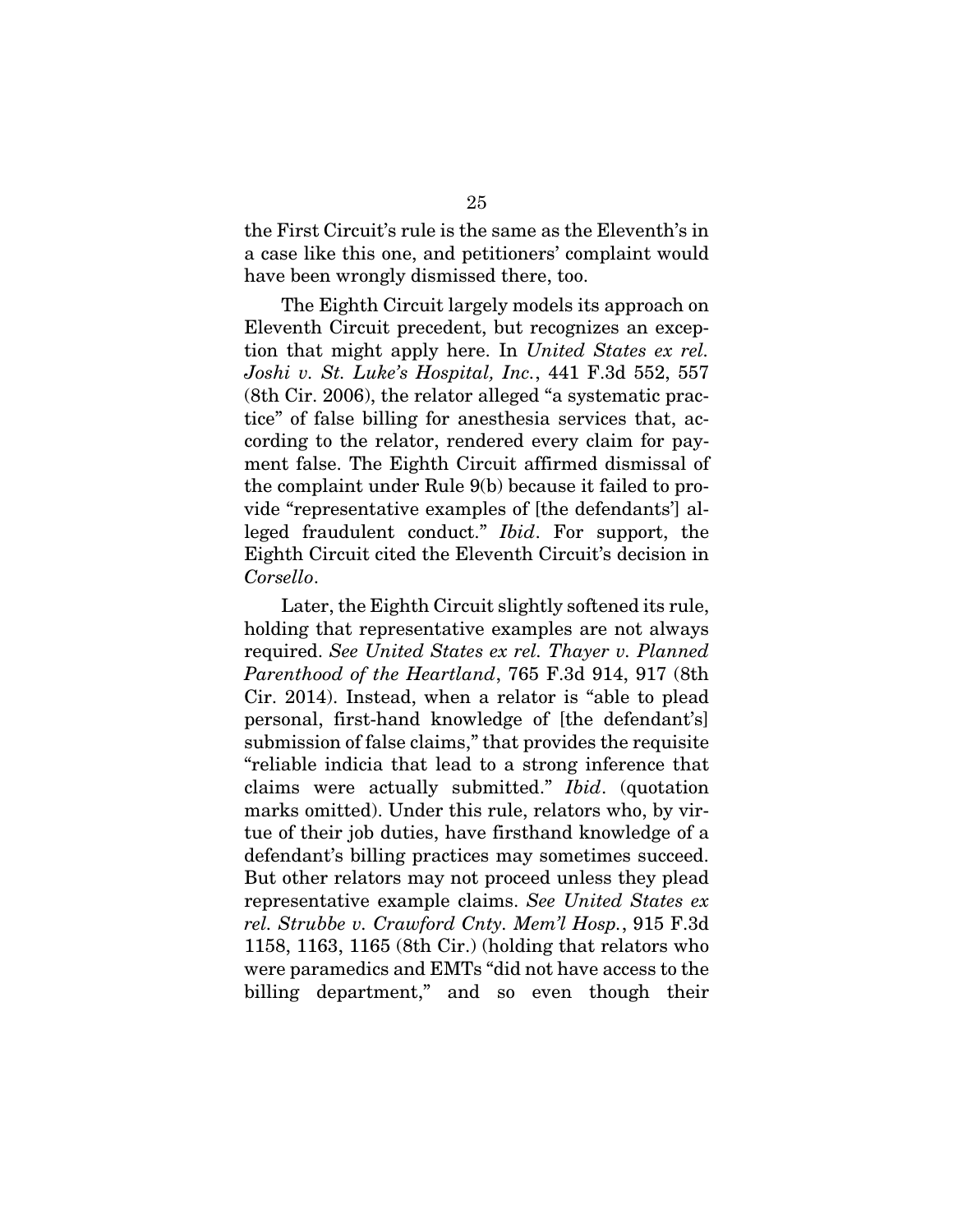complaint alleged a "wide-ranging fraudulent scheme," they did not allege the submission of false claims with the requisite particularity), *cert. denied*, 140 S. Ct. 553 (2019); *United States ex rel. Benaissa v. Trinity Health*, 963 F.3d 733, 740 (8th Cir. 2020) (holding that trauma surgeon was unable to satisfy Rule 9(b), and refusing to hold that inference of false claims was reasonable when the plaintiff alleged that over a quarter of a hospital's revenue came from Medicare, and that every claim submitted by certain physicians was false due to Stark and AKS violations).

The Sixth Circuit's rule is similar to the Eighth's. That court held that "where a relator pleads a complex and far-reaching fraudulent scheme with particularity," the relator must also "provide[] examples of specific false claims submitted to the government pursuant to that scheme." *United States ex rel. Bledsoe v. Cmty. Health Sys., Inc.*, 501 F.3d 493, 510 (6th Cir. 2007). Under this rule, "it is insufficient to simply plead the scheme;" the relator "must also identify a representative false claim that was actually submitted to the government." *Chesbrough v. VPA, P.C.*, 655 F.3d 461, 470 (6th Cir. 2011). Like the Eighth Circuit, the Sixth has recognized that when the relator has a high degree of billing-related knowledge, that knowledge may serve in the place of representative example bills. *See United States ex rel. Prather v. Brookdale Senior Living Cmtys., Inc.*, 838 F.3d 750, 769-70 (6th Cir. 2016). But this exception is "narrow"; the general rule is that representative examples are required. *United States ex rel. Ibanez v. Bristol-Myers Squibb Co.*, 874 F.3d 905, 920 (6th Cir. 2017).

Although the matter is not free from doubt, it is likely that the result in this case would have been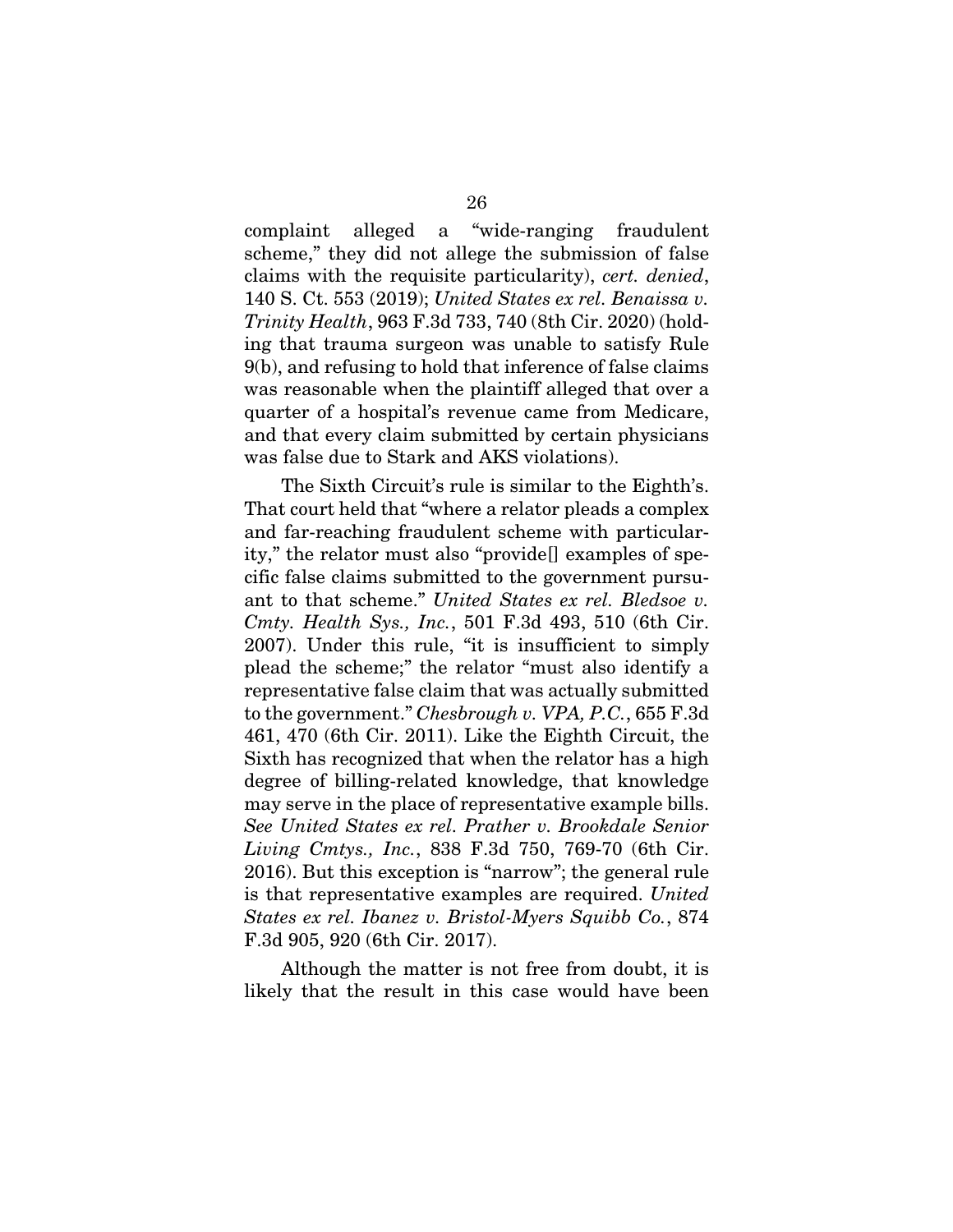different in the Sixth and Eighth Circuits because petitioners personally know of Bethany Hospice's billing practices, and also spoke with other knowledgeable employees.

The Fourth Circuit has yet another rule. It allows a complaint alleging the presentment of false claims to satisfy Rule 9(b) in two ways. First, the complaint can describe specific false claims in detail (similar to the Eleventh Circuit's rule). *See United States ex rel. Nathan v. Takeda Pharms. N. Am., Inc.*, 707 F.3d 451, 456 (4th Cir. 2013). Second, the complaint can "allege a pattern of conduct that would necessarily have led to submission of false claims to the government for payment." *United States ex rel. Grant v. United Airlines Inc.*, 912 F.3d 190, 197 (4th Cir. 2018) (cleaned up). The possibility or even probability that the Government was billed is not enough; the fact must be certain.

Petitioners can satisfy the Fourth Circuit's second rule because they know that Bethany Hospice bills essentially all of its services to the Government—and also because they produced claims data showing actual claims for payment for patients referred by the Bethany Hospice doctors.

Finally, the Second Circuit has "decline[d] to require that every *qui tam* complaint allege on personal knowledge specific identified false invoices submitted to the government." *United States ex rel. Chorches v. Am. Med. Response, Inc.*, 865 F.3d 71, 86 (2d Cir. 2017). Instead, "a complaint can satisfy Rule 9(b)'s particularity requirement by making plausible allegations creating a strong inference that specific false claims were submitted to the government," but only if the complaint also alleges "that the information that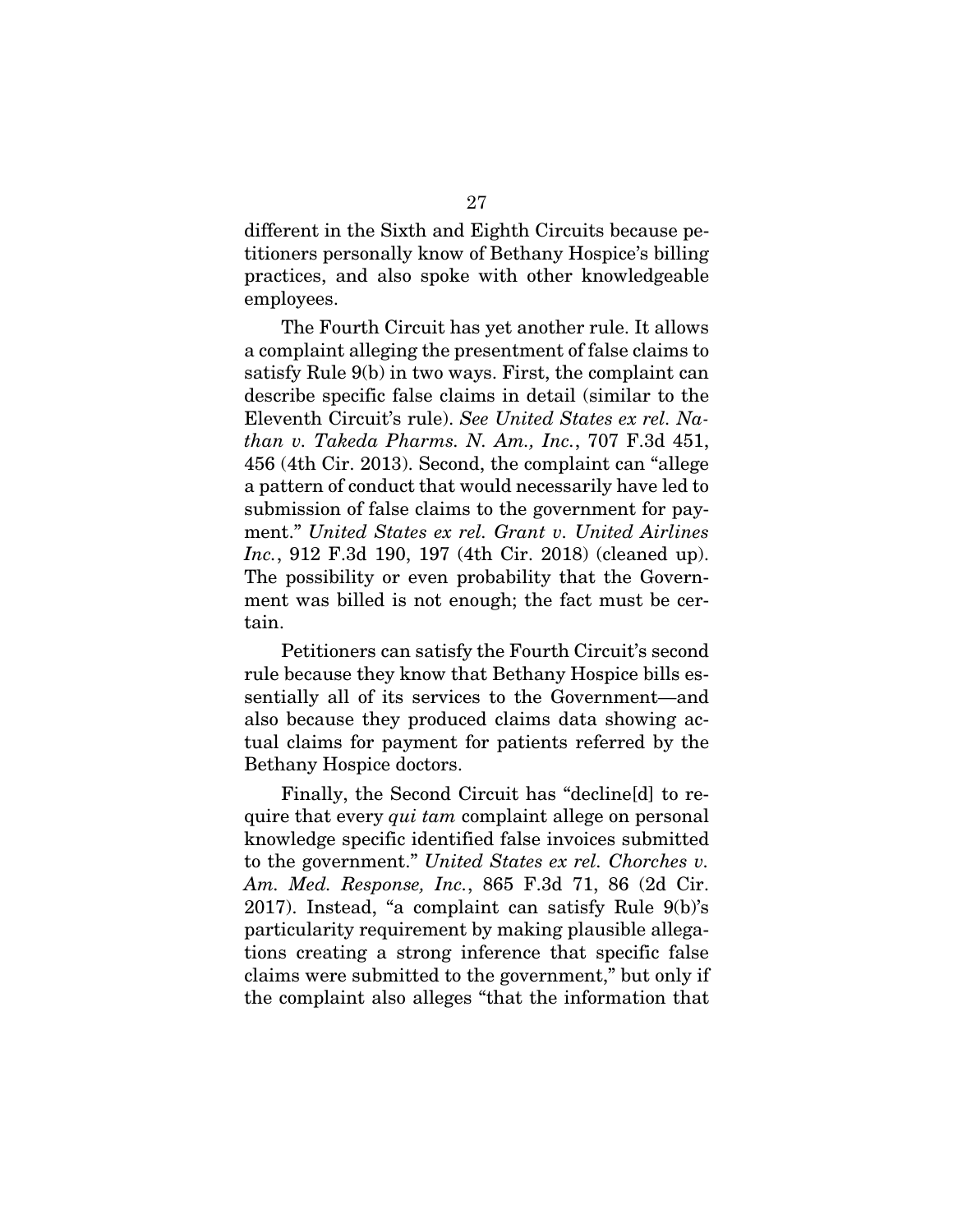would permit further identification of those claims is peculiarly within the opposing party's knowledge." *Ibid*. Under this rule, "those who *can* identify examples of actual claims *must* do so at the pleading stage." *Ibid*.

Commenting on the circuit split, the Second Circuit believed its rule was "clearly consistent with the approach taken by the Third, Fifth, Seventh, Ninth, Tenth, and D.C. Circuits, which have overtly adopted a 'more lenient' pleading standard." *Chorches*, 865 F.3d at 89. Petitioners are not so sure, because the Second Circuit's rule conditions the more flexible standard on the relevant facts being within the opposing party's knowledge, which other circuits do not. Nevertheless, petitioners' complaint would survive under the Second Circuit's rule because the details of Bethany Hospice's actual bills are within its knowledge.

4. In sum, there is an open and acknowledged circuit split about the right way to apply Rule 9(b) in FCA cases. Despite many opportunities to reach unanimity over the years, the circuits have not done so. The split is entrenched and calls out for this Court's review.

## <span id="page-38-0"></span>II. The Question Presented Is Important and Frequently Recurring

Certiorari should be granted because the question presented is important. Rule 9(b) applies to every FCA complaint, hundreds of which are filed each year. *See* U.S. Dep't of Justice, *Fraud Statistics – Overview, October 1, 1986 – September 30, 2020*, at 3 (2021), https://www.justice.gov/opa/press-release/file/1354316/ download (showing more than 600 *qui tam* cases filed each year for the last ten years).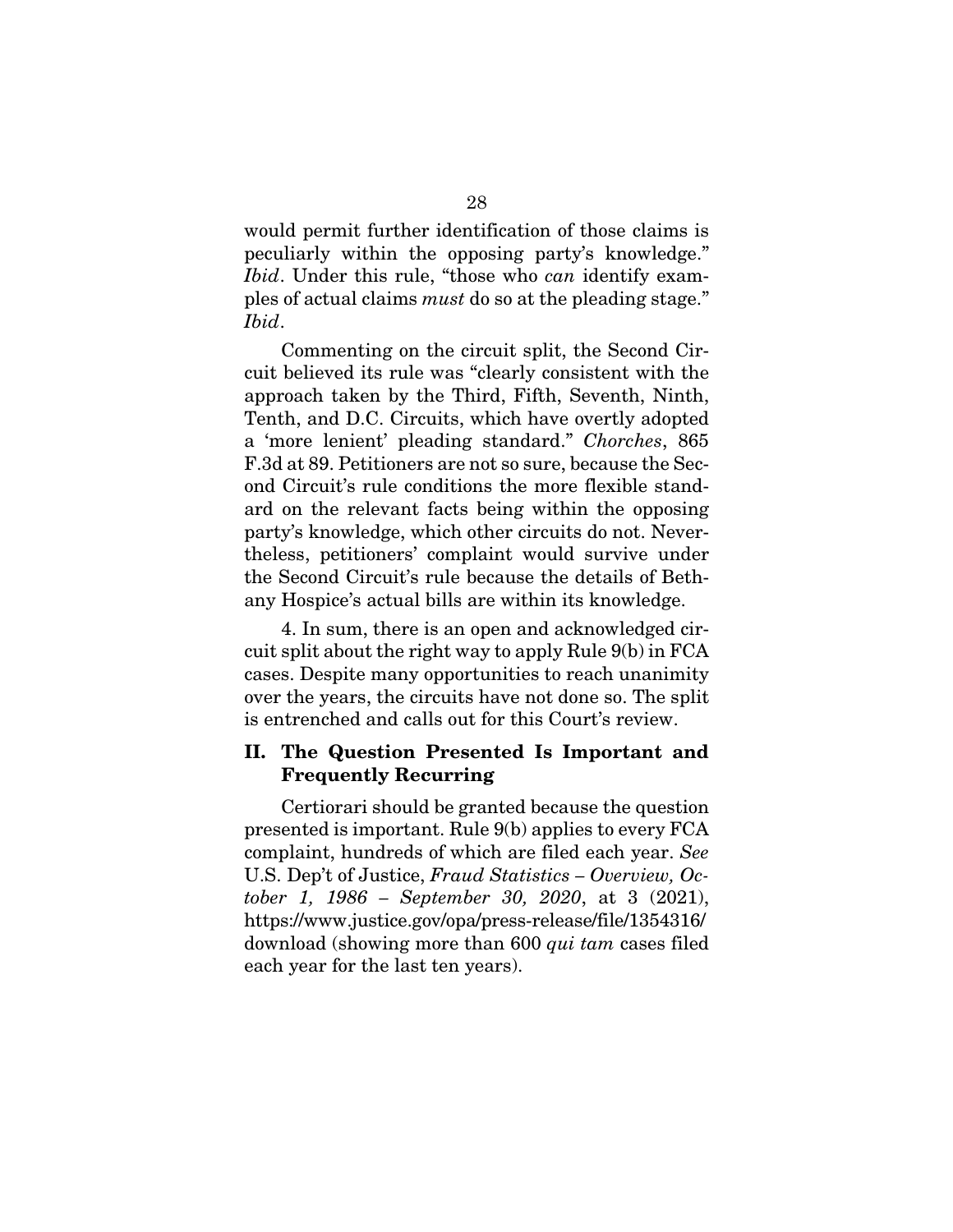Compliance with Rule 9(b) is also one of the most frequently litigated defenses at the pleading stage of an FCA action. As the summary of circuit cases shows, this issue arises frequently, and it arises everywhere. And the circuit cases only hint at the amount of litigation. A Westlaw search for "false claims /p particularity" yields over 1,950 federal cases. A Westlaw KeyCite search based on the FCA's liability provision, 31 U.S.C. § 3729, narrowed to "12(b)  $/p$  9(b)" (to identify most cases in which a motion to dismiss raises Rule 9(b)), yields over 1,250 federal cases.

Of course, such searches are not perfect fits for the universe of relevant cases, but based on experience litigating in this field, it is safe to say that a Rule 9(b) defense is asserted in most motions to dismiss FCA cases. *See* Claire M. Sylvia, *The False Claims Act: Fraud Against the Government* § 10:59, Westlaw (database updated Apr. 2021) ("Pretrial motions challenging a complaint under Federal Rule 9(b) . . . have become standard practice."). The standard governing such motions is therefore extremely important to relators, the Government, and defendants.

## <span id="page-39-0"></span>III. This Case Is an Excellent Vehicle to Decide the Question

This case provides an ideal vehicle to decide the question presented because the application of Rule 9(b) is the only issue in the case, and the complaint's allegations bring the contrast between the circuits' rules into stark relief. Under the rules adopted in the majority of circuits, petitioners' complaint would have survived because it provides a reliable basis to infer that false claims were submitted to the Government.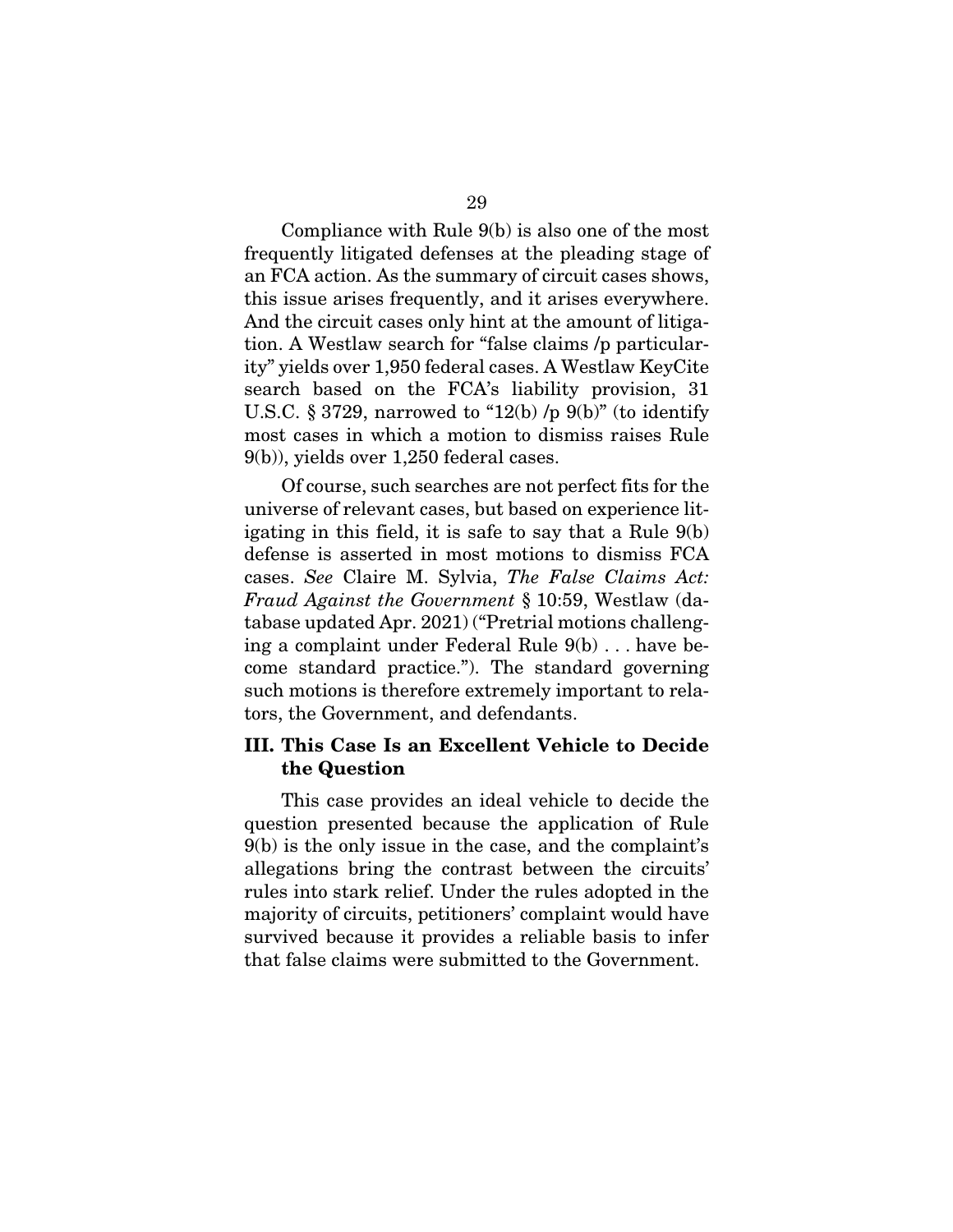The complaint is also a good representative example of FCA cases, many of which are based on violations of the AKS (which is why Congress made the AKS a *per se* predicate for FCA liability). The result in a case like this one will also be helpful in any other case alleging that a fraudulent scheme or business model resulted in the submission of false claims.

It also does not matter that the decision below was unpublished. Every relevant proposition of law recited below was quoted directly from precedential Eleventh Circuit decisions. Thus, the decision below is merely one more application of the Eleventh Circuit's unusually rigid rule. If anything, the fact that the decision was unpublished is proof that the Eleventh Circuit's rule is so entrenched that further percolation would serve no beneficial purpose.

#### <span id="page-40-0"></span>IV. The Decision Below Is Incorrect

Certiorari should also be granted because the decision below is incorrect. Rule 9(b) requires plaintiffs to plead the "circumstances constituting fraud" with "particularity." The Eleventh Circuit's rigid rule requiring every FCA plaintiff to plead specific details of false claims is arbitrary and inconsistent with the text and purpose of the rule.

As the majority of circuits have recognized, the "circumstances constituting fraud" will vary across cases. Sometimes, the details of a bill will be important. For example, if a plaintiff alleges that a defendant billed the Government for specific goods or services that were not provided, it may be important to identify the contents of the bill. Here, however, the details of the bills submitted to the Government were essentially irrelevant to whether the bills were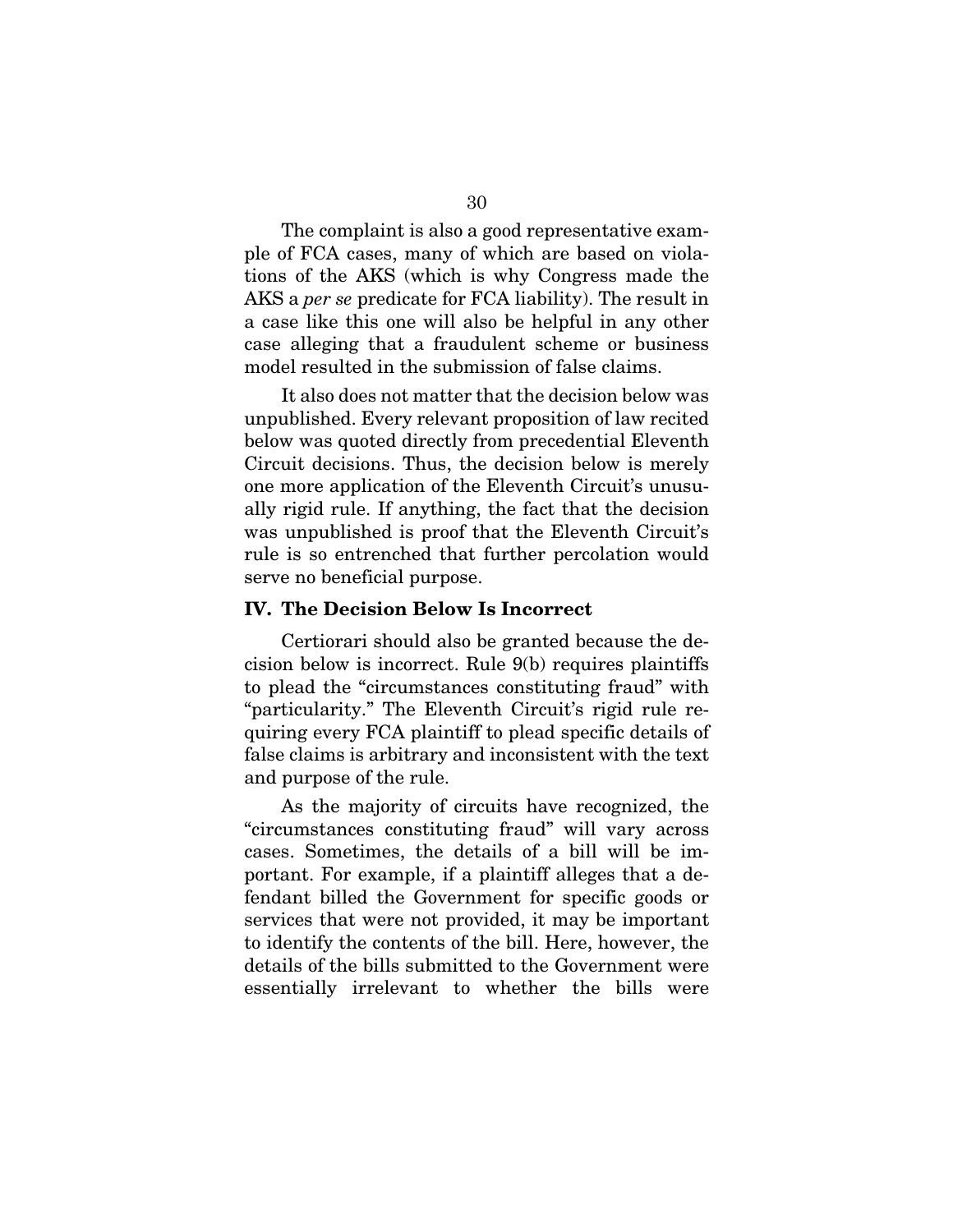fraudulent. What made the bills fraudulent was not some detail on the bills themselves, but instead that the bills related to patients referred by physicians who received kickbacks.

Those circumstances were pleaded with particularity. Petitioners:

- described specific conversations in which Bethany Hospice's principals effectively admitted that they were paying doctors to induce referrals;
- named the doctors who received the kickbacks;
- reported the times and places the doctors were employed and receiving compensation from Bethany Hospice;
- described the form the kickbacks took;
- alleged, with the aid of specific Government data, the effect that the kickbacks had on the doctors' referring practices (taking them from almost no referrals to a massive number of referrals); and
- alleged, based on personal observations while employed at Bethany Hospice, conversations with knowledgeable employees who were personally involved in billing, and Government claims data, that Bethany Hospice billed the Government for patients referred by the Bethany Hospice doctors.

*See supra* pp.5-12. The Eleventh Circuit did not hold otherwise—but it deemed all of that irrelevant because the Eleventh Circuit does not permit FCA cases to proceed without details of the claims themselves.

That rule is incorrect. As this Court has recognized, even when Rule 9(b) applies, so does Federal Rule of Civil Procedure 11(b)(3), which allows "pleadings based on evidence reasonably anticipated after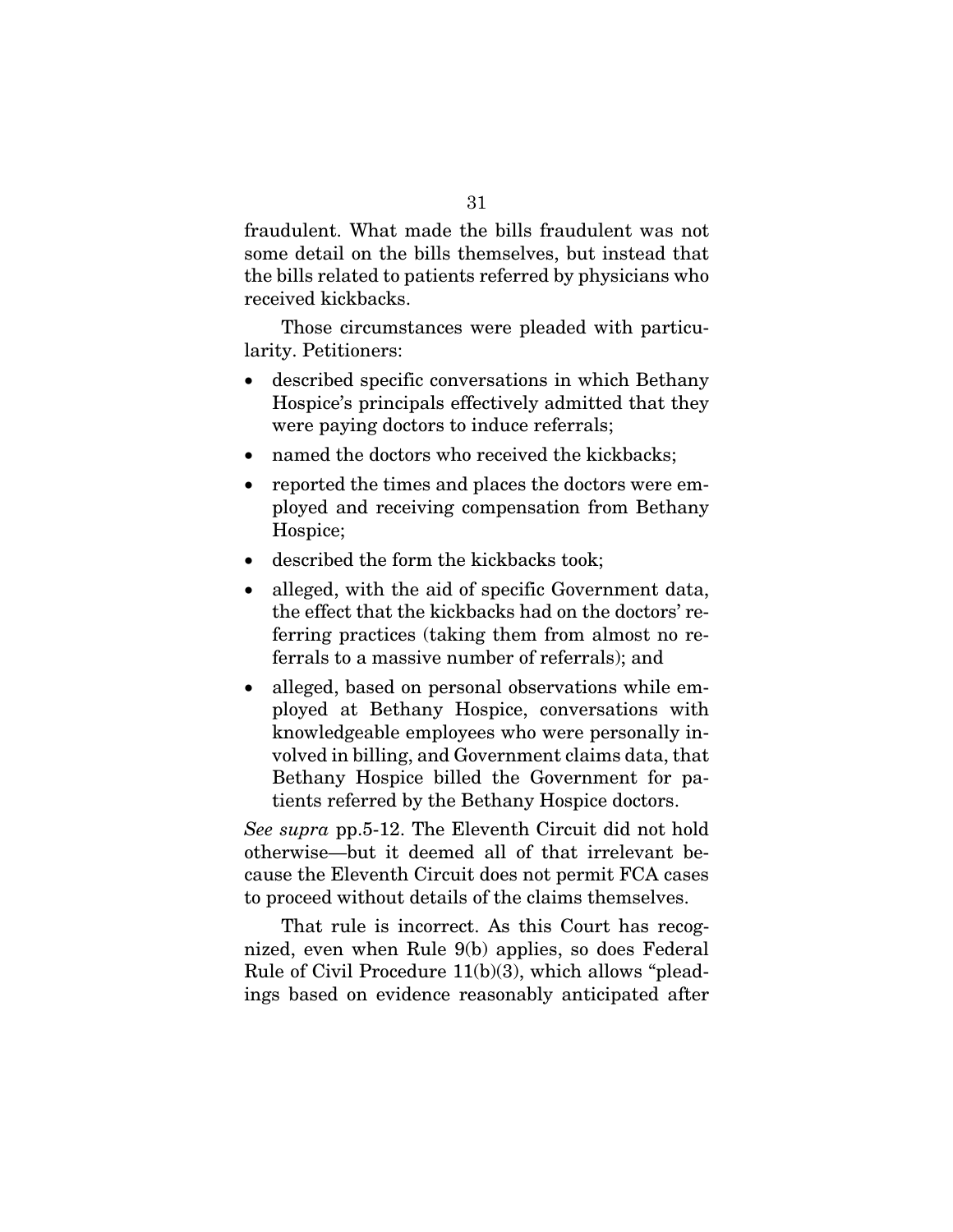further investigation or discovery." *Rotella v. Wood*, 528 U.S. 549, 560 (2000). In cases where the relator can allege the existence of a fraudulent scheme with particularity, and plausibly alleges that claims were submitted pursuant to that scheme, the specific details of the claims are exactly the sort of information that ordinarily would be found later.

Similarly, the Eleventh Circuit's refusal to infer the existence of false claims from circumstances finds no support in any pleading standard. Even later in a case, *i.e.*, at summary judgment or at trial, plaintiffs can prove their case with circumstantial evidence. Indeed, "[c]ircumstantial evidence is not only sufficient, but may also be more certain, satisfying and persuasive than direct evidence" in certain cases. *Desert Palace, Inc. v. Costa*, 539 U.S. 90, 100 (2003) (quotation marks omitted). When a plaintiff alleges a fraudulent scheme, the logical endpoint of which is the submission of false claims, that is strong evidence supporting an inference that claims were, in fact, submitted. Otherwise, why bother devising and executing the scheme? Evidence of such a scheme would be sufficient at summary judgment or trial; it should easily suffice at the pleading stage.

The Eleventh Circuit's rigid requirement also has no logical relationship to the purposes of Rule 9(b), which are to provide defendants with notice of the charges against them, and to prevent spurious claims from moving forward. Here, Bethany Hospice knows exactly what it is accused of doing wrong: it offered kickbacks to the Bethany Hospice doctors, and then billed the Government for the care of patients referred by those doctors. The doctors are named, and Bethany Hospice's system allows it effortlessly to identify who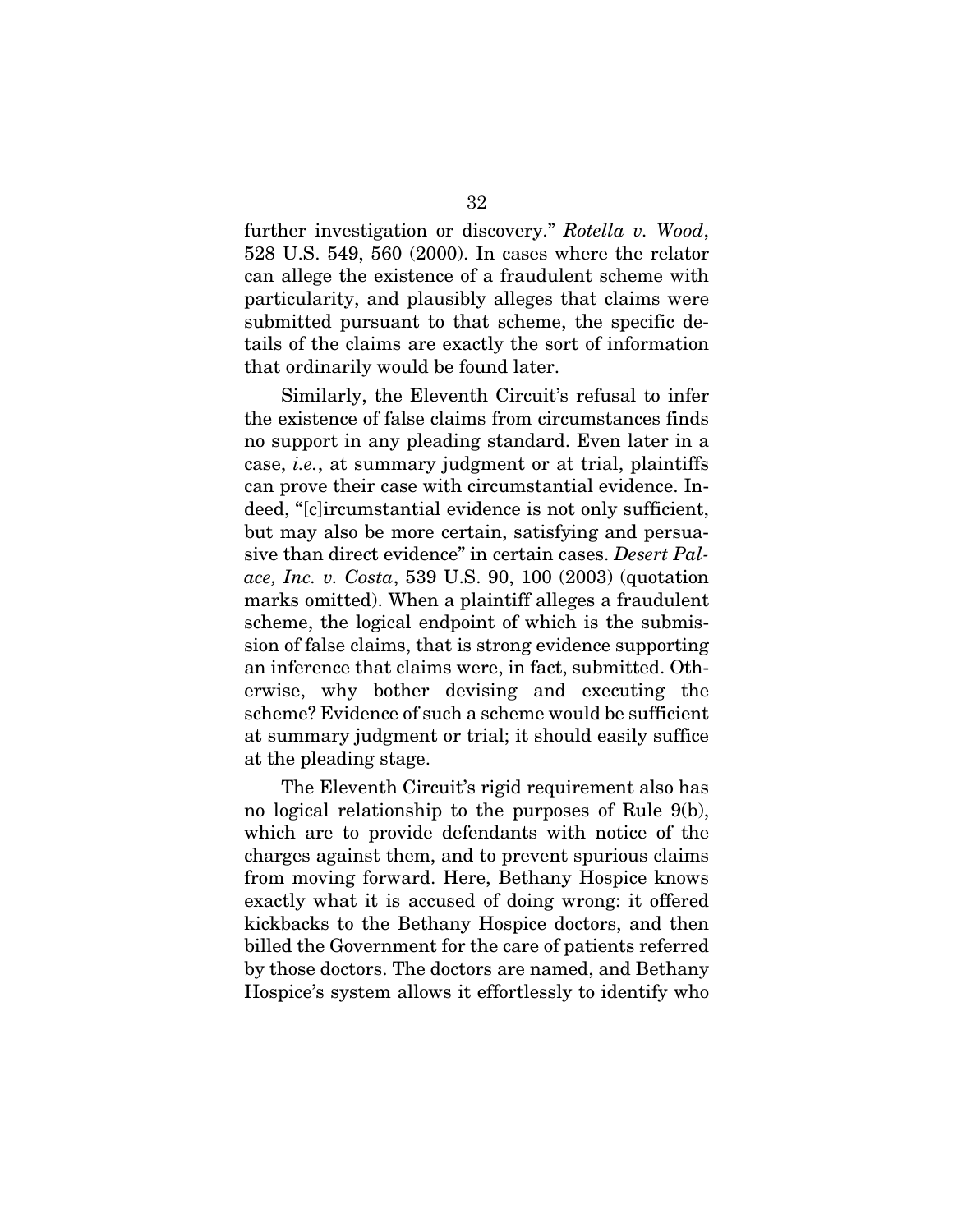the patients are and how much it billed for those patients' care. Details about specific claims would add nothing to that understanding.

Nor was dismissal necessary to ward off a spurious or speculative claim. Here, petitioners did far more than the ordinary pre-filing investigation. That investigation established, for certain, that Bethany Hospice submitted claims for payment to the Government for patients referred by the Bethany Hospice doctors. Specifically, petitioners personally observed Bethany Hospice billing practices, personally learned of Bethany Hospice's policy of only enrolling patients eligible for Government health care plans, confirmed with multiple knowledgeable employees that care for all or nearly all of Bethany Hospice's patients was billed to the Government, and provided Medicare claims data showing that Bethany Hospice submitted bills for patients who had been referred by the Bethany Hospice doctors. This is not a case in which a relator is pursuing a fishing expedition into unknown misconduct.

Finally, as explained by the majority of circuits, the Eleventh Circuit's rule undermines the efficacy of the FCA. In most cases, relators will not have specific details of actual false claims—perhaps because the relator's role does not give them access to that information, or because the defendant has effectively concealed it (as in this case, where Best fired petitioners to prevent them from gaining access to evidence). Requiring dismissal in all such cases will ensure that meritorious cases fail. Even worse, it will prevent many meritorious cases from ever being filed because relators and their counsel will know that they cannot meet the Eleventh Circuit's artificially high pleading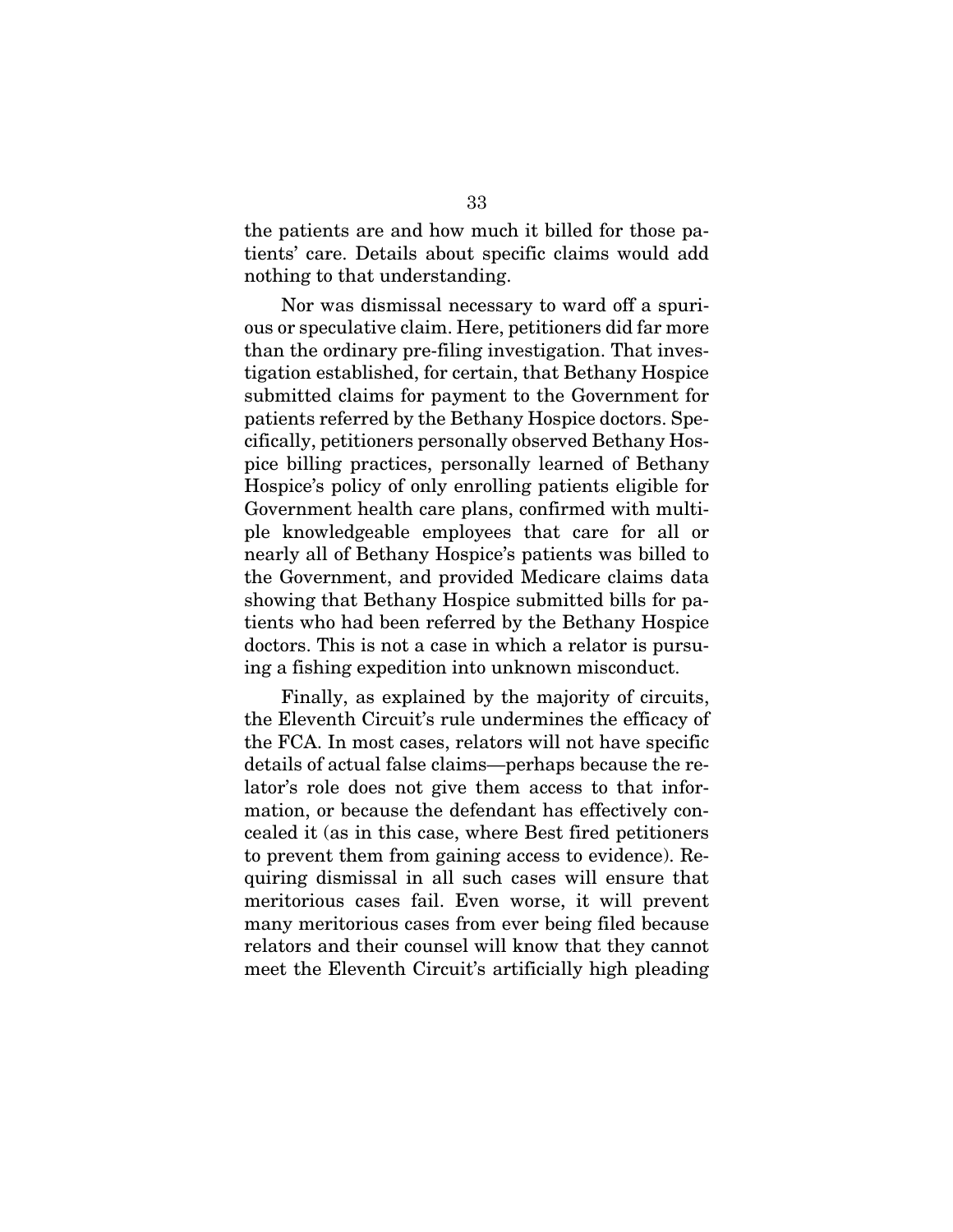burden. The inevitable result is that more fraud on the Government will go unchecked.

### <span id="page-44-0"></span>V. The Court Should Consider Calling for the Views of the Solicitor General

If the Court does not grant certiorari outright, it should call for the views of the Solicitor General. The application of Rule 9(b) directly implicates the interests of the United States, which is the real party in interest in FCA cases.

This Court previously called for the views of the Solicitor General in *United States ex rel. Nathan v. Takeda Pharmaceuticals North America, Inc.*, No. 12- 1349. There, the Government acknowledged that "lower courts have reached inconsistent conclusions about the precise manner in which a *qui tam* relator may satisfy the requirements of Rule 9(b)." U.S. Amicus Br. at 10. The Government thus acknowledged a split between courts that "correctly held that a *qui tam* complaint satisfies Rule 9(b) if it contains detailed allegations supporting a plausible inference that false claims were submitted to the government, even if the complaint does not identify specific requests for payment"—and it rejected a "per se rule that a relator must plead the details of particular false claims," arguing that such a rule "is unsupported by Rule 9(b) and undermines the FCA's effectiveness as a tool to combat fraud against the United States." *Ibid*. The Government opined that if the disagreement among the lower courts "persists," then "this Court's review to clarify the applicable pleading standard may ultimately be warranted in an appropriate case." *Ibid*. That case was "not a suitable vehicle" because the lower courts had thrown out the complaint on multiple